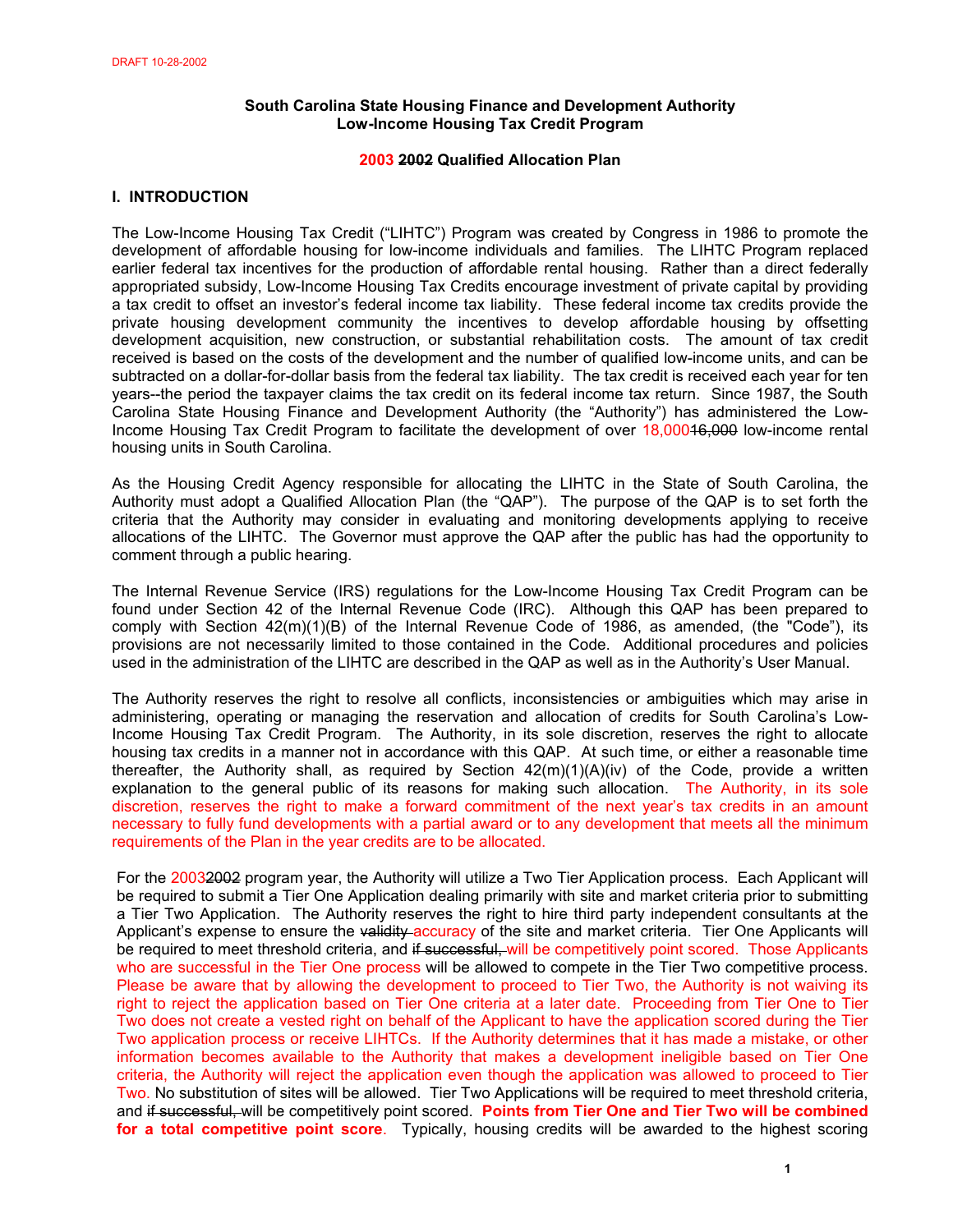Applicants in accordance with the guidelines and procedures contained within the QAP and the Authority's User Manual.

# **LIHTC Program Disqualification**

Any person who provides false or misleading information to the Authority with regard to a project seeking LIHTCs will be disqualified from further participation in the Authority's programs, in any capacity whatsoever, for a period of not less than five (5) years, regardless of when such false or misleading information is discovered. Any reservation or allocation obtained on the basis of such false or misleading information shall be void. Prior to disqualification, each person or entity shall be given written notice by the Program Director stating the reason for which the sanction of disqualification will be based.

All projects that receive carryover allocations under the 2003 2002 program are expected to meet their 10% expenditure test on the date specified in the Carryover Allocation Document, and to place-in-service by the second Monday in December 2005 in a timely manner. Failure of a project to achieve either of these goals will disqualify the Principals of said project from participation in the LIHTC program for a period of two (2) years. Every person shall be given the opportunity to be represented by counsel and to present evidence as to why the sanction of disqualification should not be imposed.

## **Definitions**

- Applicant any person and any affiliate of such person, corporation, partnership, joint venture, association, or other entity that submits an application requesting an allocation of Tax Credits pursuant to this QAP. As used in the context of this QAP, "Applicant" includes each person, corporation, partnership, joint venture, association, or other entity that has an ownership interest in the entity that is the owner of the project for which the application is submitted.
- Developer any individual or entity responsible for initiating and controlling the development process and ensuring that a material portion of the development process is accomplished.
- Material Participation the regular, continuous and substantial involvement in the operation of the project throughout the compliance period, as defined by the Code.
- Participants the Applicant, owner, Developer, property management entity, consultants, or syndicators proposed to be involved with the project for which an application is submitted.
- Principal With the exclusion of syndicators, consultants, property management entities, unrelated general contractors, architects, and market analysts; any Applicant, owner, Developer, or any other person, corporation, partnership, joint venture, association, or other entity, including any affiliate thereof, that either directly or indirectly receives a portion of the development fee (whether or not deferred) for development services with respect to a project and/or receives any compensation with respect to such project.
- Related Parties Notwithstanding anything to the contrary contained herein, the Authority will not reserve 2002-2003 credits in an amount in excess of \$1.2 million to any general partner(s) or principal(s) of such general partner(s), directly or indirectly. Applicants will be deemed to be related if any Principal in an Applicant or Principal is a Principal in any other Applicant or Applicants. The Authority's determination of "related parties" could impose limitations including the number of applications to be submitted and/or awarded. For the purpose of determining whether any person or entity is related to the Applicant or Principal, persons or entities shall be deemed to be related if the Authority determines that any substantial relationship existed, either directly between them or indirectly through a series of one or more substantial relationships (*e.g.,* if party A has a substantial relationship with party B and if party B has a substantial relationship with party C, then A has a substantial relationship with both party B and party C), at any time within five years of the filing of the application for Credits. In determining in any credit year whether or not an Applicant has a substantial relationship with another Applicant with respect to any application for which Credits were awarded in any prior year, the Authority shall determine whether or not the Applicants were related as of the date of the filing of such prior year's application or within five years prior thereto and shall not consider any changes in relationships subsequent to such date.

## **The following is a** *partial* **list of relationships that are deemed to be substantial:**

- a) the persons are members of the same immediate family (including without limitation, a spouse, children, parents, grandparents, grandchildren, siblings, uncles, aunts, nieces and nephews);
- b) the entities have one or more common general partners or members (including related persons and entities), or the entities have one or more common owners;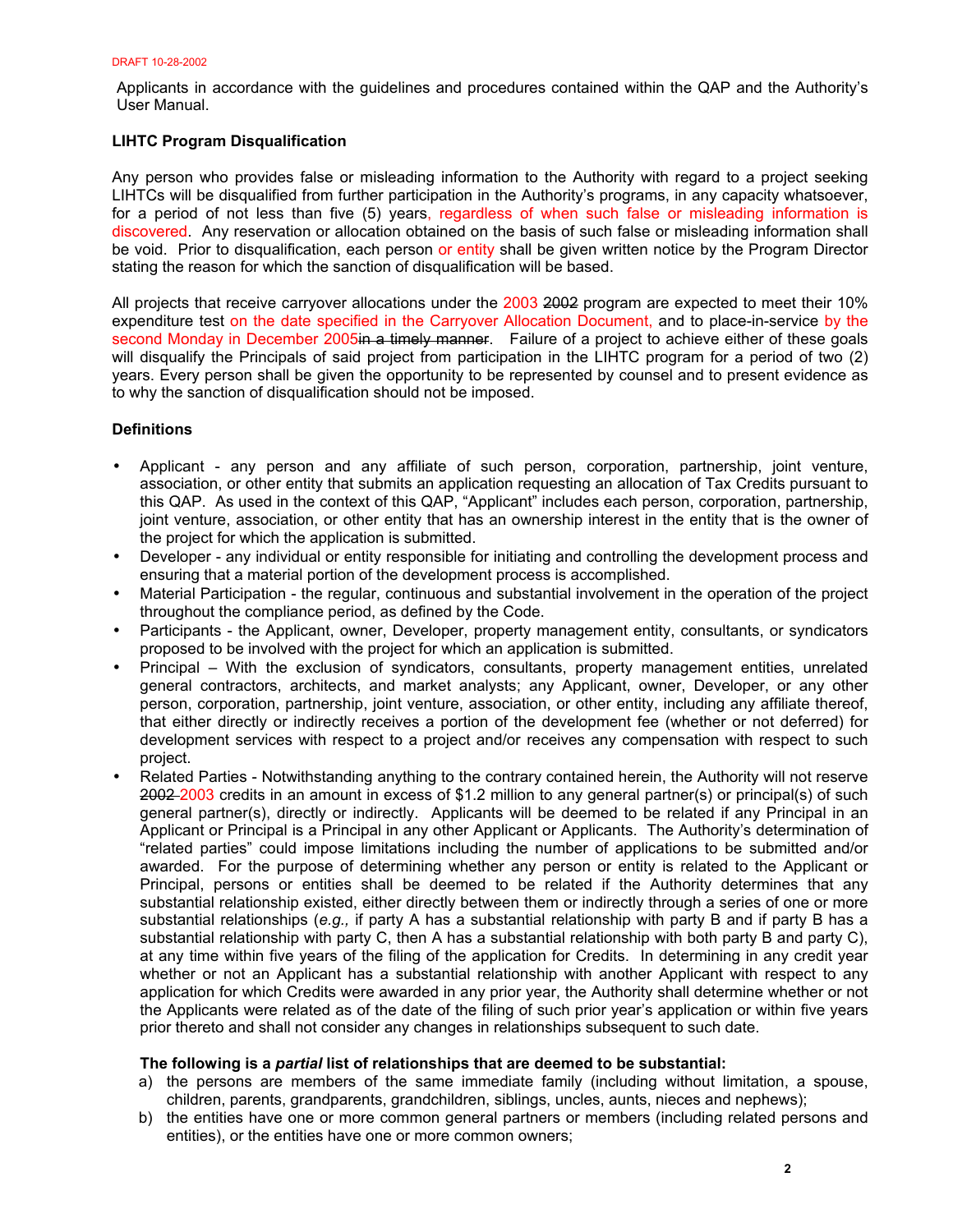- c) the entities are under the common control (e.g., the same person or persons and any related persons serve as a majority of the voting members or the boards of such entities or as chief executive officers of such entities) of one or more persons or entities (including related persons and entities);
- d) the person is a general partner or member in the other entity or is an owner (by himself or together with any other related persons and entities) of a five (5%) percent or greater ownership interest in the entity);
- e) the entity is a general partner or member in the other entity or is an owner (by himself or together with any other related persons and entities) of a five (5%) percent or greater ownership interest in the entity); or
- f) the person or entity is otherwise controlled in whole or in part, by the other person or entity.

A limited partner or other similar investor shall not be determined to be a Principal and shall be excluded from the determination of related persons or entities unless it is determined that such limited partner or investor will, directly or indirectly, exercise control over the Applicant or participate in matters relating to the ownership of the project substantially beyond the degree of control or participation which is usual and customary for limited partners or other similar investor with respect to the project for which an application is submitted. **It is not intended that the above represents an all-inclusive listing of those relationships that may be determined to be substantial. Upon written request, the Authority will make determination as to whether or not a particular relationship is deemed to be substantial. The determination made by the Authority in response to such request shall be final.** 

Each Applicant and Principal therein shall make such certifications, shall disclose such facts and shall submit such documents to the Authority as shall be required to determine compliance with the above provisions.

## **II. ALLOCATION PROCESS**

## **A. General Program Guidelines**

#### **1. 2003 2002 Program Schedule**

The 2003 2002 LIHTC Program will be operated according to the following Schedule:

### **September 19, 2002**

A Developer's Roundtable discussion will be held at Rosewoods located on the State Fairgrounds in Columbia, SC, from 8:30AM until 4:00PM (EST).

#### **November 7, 2002 19,2001**

A public hearing will be held at the SC State Housing Finance & Development Authority's Board Room Sheraton Hotel and Conference Center in Columbia, S.C. from 2:00 3:45 p.m. until 5:15 4:00 p.m. (EST).

#### **No later than December 31, February 1, 2002**

The 2003 2002 Tier One and Tier Two application packages will be posted on the Authority's web site at: www.sha.state.sc.us

## **No later than January 10, 2003 February 7, 2002**

The 2003 2002 Tier One and Tier Two printed application packages will be available at no charge. A separate application package must be submitted for each development. The Authority will be offering fill-in applications on diskette. These fill-in applications do not require any special system requirements or programs to operate correctly on a PC running Windows 95, Windows 98, Windows 2000, or Windows NT, or Windows XP.

#### **January 10, 2003 February 7, 2002**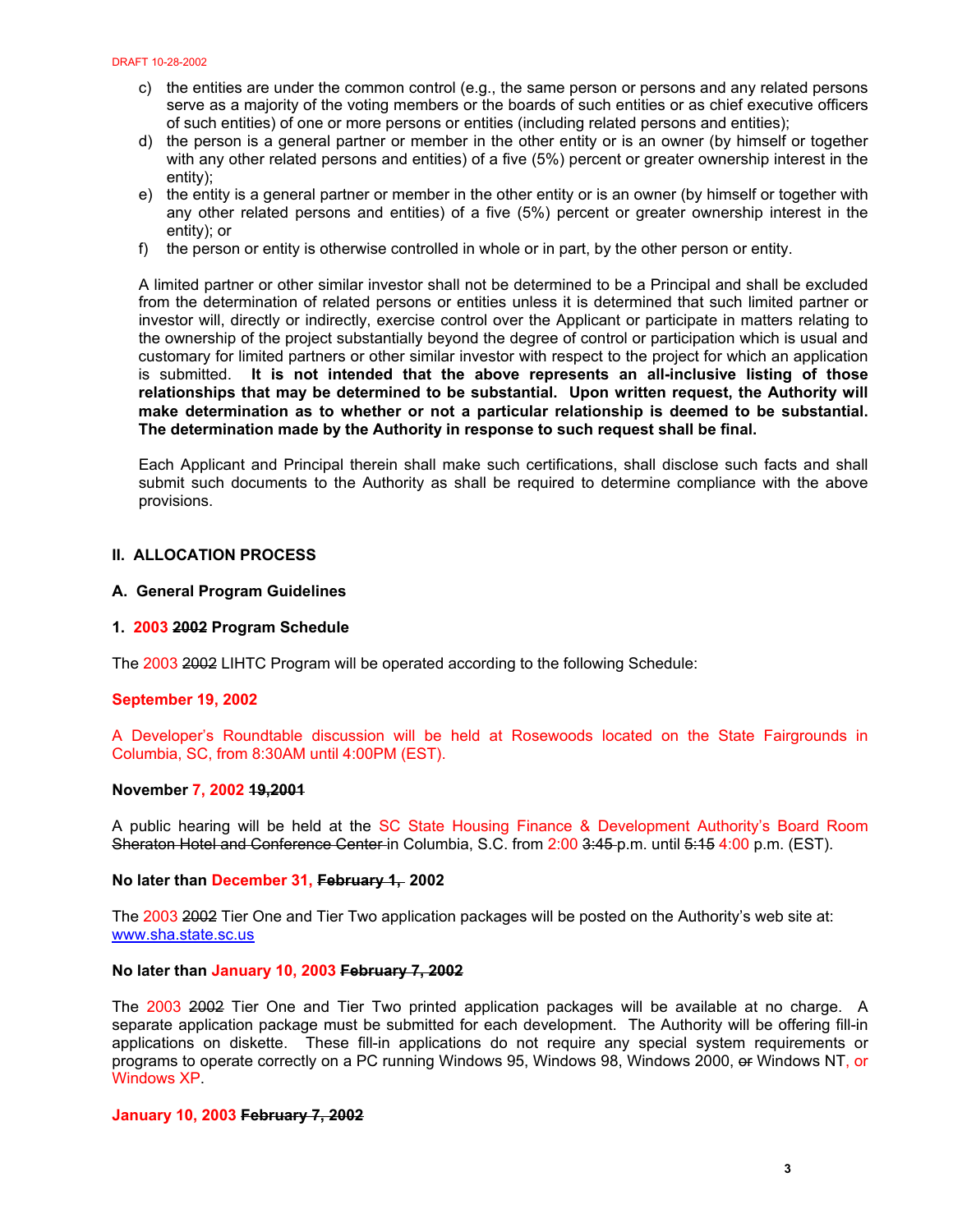A one-day workshop will be held at the Adams Mark Hotel in Columbialrmo, S.C. from 9:00 a.m. until 4:00 p.m., (EST). Authority staff will review the current year's tax credit program and application including the QAP. Changes from the previous program year will be highlighted. Although attendance is not mandatory, it is strongly recommended. After the workshop, specific questions regarding the tax credit program and/or application should be faxed to Authority staff at (803) 734-2390253-6882. Depending upon the complexity of the explanation, the Authority, in its sole discretion, may choose to respond in writing or by telephone.

Additionally, the Authority may, from time to time, post bulletins to its website dealing with questions and requested clarifications submitted regarding the tax credit program and/or application.

## **February 28, 2003 March 5, 2002**

Tier One Applications are due to the Authority no later than 5:00 p.m., (EST). Completeness reviews will not be available for Tier One Applications. Applicants will be notified after the Tier One submittal of any missing, incomplete, ambiguous, confusing, or inaccurate documents. Applicants will be assessed a negative point for each missing, incomplete, ambiguous, confusing, or inaccurate document. If all missing, complete, unambiguous, not confusing, or accurate documents are not resubmitted by the deadline stated in the original notification, the applicant will not be allowed to participate any further in the 2003 LIHTC allocation process.

# **April 28, 2003 29, 2002 through May 2, 2003 3, 2002**

Invited Aapplicants may submit a Tier Two Application for Authority staff to perform a completeness review. Only applications for the same site from Applicants that met Authority requirements in the Tier One Application cycle will be allowed to submit a Tier Two Application. Applicants can call the Authority at (803) 734-1348 2165 to schedule a 30-minute appointment per application completeness review. The completeness review will consist of Authority staff reviewing (a) the organization of the application and (b) the "check-off" of all documents listed on the Authority's application checklist. Applications will not be reviewed for point scored ranking. The Applicant will keep the application, make the application complete if necessary, and return the completed application with the application fee no later than the application cycle deadline. No points will be deducted for missing, and/or-incomplete, ambiguous, confusing, or inaccurate documents found during the April 2928th - May 2nd 3rd completeness review, if, and only if, the missing, and/or incomplete, unambiguous, not confusing, or accurate documents are corrected and submitted by the application submission deadline of 5:00 p.m. (EST) on May 12, 200313, 2002.

## **May 5, 2003 6, 2002 through May 12, 2003 13, 2002**

The Authority will begin accepting Tier Two Applications from 9:00 a.m. (EST), May 5, 20036, 2002, until 5:00 p.m. (EST), May 12, 2003<del>13, 2002</del>. No tax credit application will be accepted, under any circumstance, after 5:00 p.m. (EST), on May 12, 200343, 2002. Only applications for a) the same Tier One site; b) from the same Tier One Applicant/Partnership; and c) those which receive notification by letter that they can participate, will be allowed to submit a Tier Two Application. Applicants will be notified after the Tier Two submittal of any missing, incomplete, ambiguous, confusing, or inaccurate documents. Applicants will be assessed a negative point for each missing, incomplete, ambiguous, confusing, or inaccurate document. If all missing, complete, unambiguous, not confusing, or accurate documents are not resubmitted by the deadline stated in the original notification, the applicant will not be allowed to participate any further in the 2003 LIHTC allocation process.

## **Carryover Document(s) Application**

2003 2002 Carryover Document(s) Applications will be due on the date specified in the 2003 2002 Reservation Certificate.

Carryover Applications **will be allowed anNo extension can or will be given**, up to seven (7) calendar days, upon payment of a \$1,000 per day penalty, **due by cashier's check** when the application is submitted**.**

## **2003 2002 Verification of 10% Expenditure Information**

2003 2002 Verifications of 10% Expenditure Information will be due on the date specified in the Carryover Allocation document. This date will be three (3) weeks after the date upon which the project is required by the provisions of Section 42 to have met the 10% expenditure test. In the event that the three (3) week period does not end on a business day, the delivery period will be extended until 5:00 p.m. local (S.C.) time on the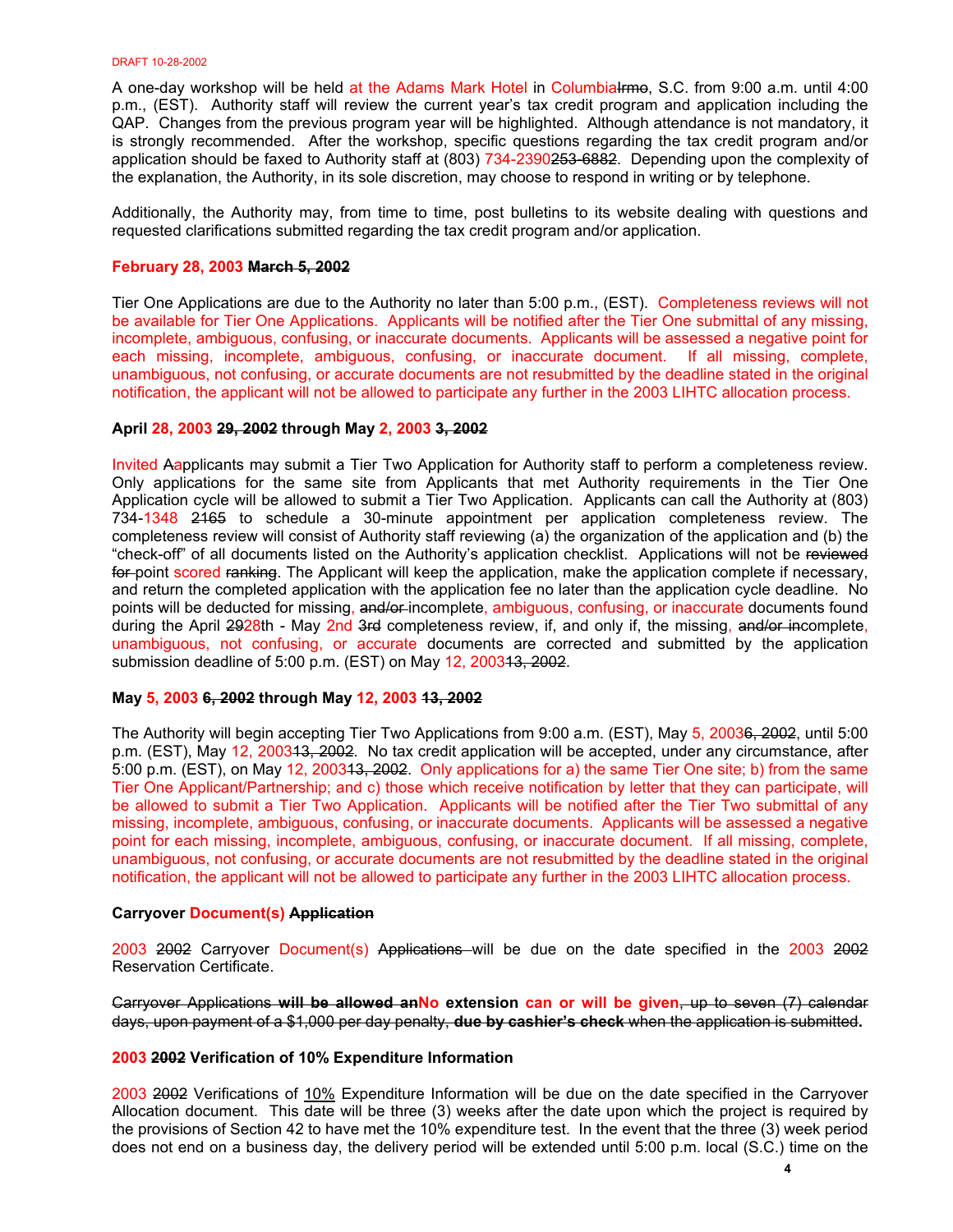next business day. The Verification of 10% Expenditure Information must be complete and correct as of the date on which it is submitted. The submission of Verification of the 10% Expenditure Information that is either incomplete or inaccurate will result in the loss of the Carryover Allocation. Failure to submit the Verification of the 10% Allocation Expenditure Information on  $\overline{m}$  a timely manner will result in a \$1,000 per business day penalty fee **due by cashier's check made payable to the South Carolina State Housing and Finance Authority** when the 10% Expenditure Information is submitted. the loss of the Carryover Allocation.10% Expenditure Information will be reviewed for completeness and accuracy after submission. The completeness and accuracy review will consist of Authority staff reviewing the application against the Authority's application checklist (**Exhibit A**). If any of the required documents are found to be missing, or incomplete, ambiguous, confusing, or inaccurate the following will apply:

- 1. Prior to the application deadline the documents may be submitted without penalty.
- 2. After the application deadline the documents may be submitted upon payment of a non-refundable \$21,000 penalty fee **due by cashier's check made payable to the South Carolina State Housing and Finance Authority** for each calendarbusiness day after the deadline until the documents are submitted.

If the missing, or incomplete, unambiguous, not confusing, or accurate documents are not received by the Authority within 10 business days following the application deadline, the development will lose its allocation of tax credits. Failure of a project to meet the 10% expenditure test will disqualify the Principals of said project from participation in the LIHTC program for a period of two (2) years (pg. 2 – Program Disqualification).

Costs incurred in meeting the 10% expenditure test must be certified to by an independent (unrelated third party) certified public accountant no later than the date upon which the Carryover Allocation document requires the Verification of the 10% Expenditure Information to be delivered to the Authority.

## **Section 42 requires that the 10% Expenditure test must be met no later than six (6) months after the date of the Carryover Allocation document. NO EXTENSION OF THIS DATE CAN OR WILL BE GIVEN.**

#### **Placed-In-Service Application**

For any year, Tax Credit Placed-In-Service Applications are due on or before the second Monday in December. Applications must be in the Authority's office not later than 5:00 p.m. (EST).

**Placed-In-Service Applications not received on the due date stated above, may be submitted until 4:00 p.m., (EST) on December 31, upon payment of a non-refundable penalty fee equal to \$21,000.00 for per calendar each business day for each calendar day after the second Monday in December. Such penalty fee must be paid to the Authority at the time the late application is submitted and must be in the form of a cashier's check made payable to the South Carolina State Housing Finance and Development Authority.** 

Placed-In-Service Applications will be reviewed for completeness after submission. The completeness review will consist of Authority staff reviewing the application against the Authority's application checklist (**Exhibit A**). If any of the required documents are found to be missing, or incomplete, ambiguous, confusing, or inaccurate the following will apply:

- 1. Prior to the second Monday in December 2003 2002 the documents may be submitted without penalty.
- 2. After the second Monday in December 2003 2002 the documents may be submitted upon payment of a non-refundable \$21,000 penalty fee **by cashier's check made payable to the South Carolina State Housing Finance and Development Authority** for each calendarbusiness day after the deadline until the documents are submitted.

If the missing, or incomplete, unambiguous, not confusing, or accurate documents and penalty fee are not received by the Authority within 10 business days following December 31, 2002, the development will lose its allocation of tax credits. Failure of a project to Place-in-Service will disqualify the Principals of said project from participation in the LIHTC program for a period of two (2) years (PG 2 – Program Disqualification).

**For both new construction and rehabilitationall projects, the Authority requires that all units in all buildings must be 100% complete and available for immediate occupancy by the placed in serviced deadline. This must be supported by certificates of occupancy or the equivalent provided by the local government entity. Failure to meet this criterion will result in cancellation of the LIHTC allocation.**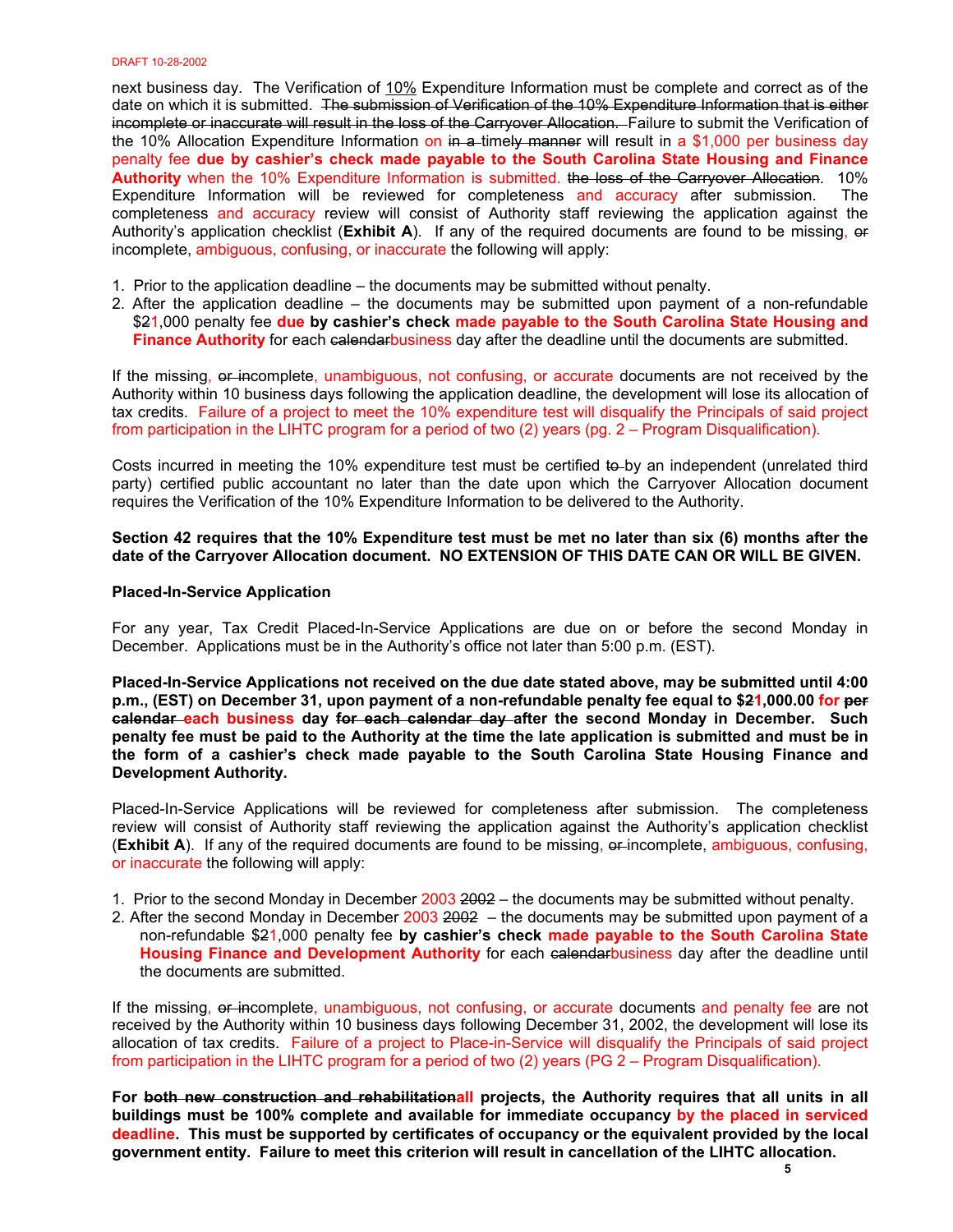After a development has placed-in-service and prior to issuance of 8609's, the Authority will review the placed-in-service application and inspect the development to ensure that the project that has been constructed is the project described in the application and scored by the Authority. As part of its determination, the Authority will inspect to ensure the **Exhibit G** has been adhered to. If these requirements are not met, the development will lose its tax credit allocation of tax credits.

**Should the Authority be required to amend Form 8609's due to errors in the application submitted, the Applicant must submit a non-refundable penalty fee of \$21,000 for each corrected 8609. This penalty fee must be paid by cashier's check made payable to the South Carolina State Housing Finance and Development Authority prior to the issuance of the corrected 8609's.** 

## **Development Progress Requirements**

#### Six Months after the Allocation Date

Final project plans and specifications for approved LIHTC projects are due to the Authority on or before 5:00 p.m. (EST) no later than six months after the tax credit allocation date. Project plans and specifications must incorporate all design and amenity items for which points have been awarded. Additionally, the project architect must include a letter certifying that all design and amenity items for which points have been awarded are incorporated into the plans and specifications. Additionally, the land must be purchased by the ownership entity, and the deed recorded as evidenced by a copy of the recorded document. **Failure to meet this requirement will result in a \$1,000 penalty fee for each business day up to two (2) weeks after the deadline until the required documents are submitted. Failure to submit the required documents and the appropriate penalty fee before the two-week extension expires will result in the cancellation of the LIHTC allocation**. **The penalty fee must be paid by cashier's check made payable to the South Carolina State Housing Finance and Development Authority**.

## Eight Months after the Allocation Date

Certified copies of the executed recorded construction mortgage document and copies of the executed binding commitment for syndication for 2003 2002 LIHTC projects are due on or before 5:00 p.m. (EST), no later than eight months after the allocation date. The construction mortgage document must have the recorder's clock mark date stamp showing the date, book and page number of recording**. Failure to meet this threshold will result in a \$1,000 penalty fee for each business day up to two (2) weeks after the deadline until the required documents are submitted. Failure to submit the required documents and the appropriate penalty fee before the two-week extension expires will result in the cancellation of the LIHTC allocation. The penalty fee must be paid by cashier's check made payable to the South Carolina State Housing Finance and Development Authority.**

## Ten Months after the Allocation Date

All 2003 2002 tax credit developments must be under construction. New construction developments must have all footings in place, no later than ten months after the allocation date, as evidenced by photographs submitted with a progress report that is certified by the project architect or project engineer. The Authority will allow the use of monolithic slabs and will allow a substitute for the footings requirement. The substitution must equate to having progressed to a point equal to having the footings poured. Rehabilitation developments must have begun actual rehabilitation of the units, no later than ten months after the allocation date, as evidenced by photographs submitted with a progress report that is certified by the project architect. Rehabilitation and new construction must be continuous and progressive from this date forward, to completion. If it is determined that the Applicant started the construction or rehabilitation only to technically meet this requirement, then the Authority will determine that these criteria have not been met. **Failure to meet these criteria will result in a \$1,000 penalty fee for each business day up to two (2) weeks after the deadline until the required documents are submitted. Failure to submit the required documents and the appropriate penalty fee before the two-week extension expires will result in the cancellation of the LIHTC allocation. The penalty fee must be paid by cashier's check made payable to the South Carolina State Housing Finance and Development Authority.**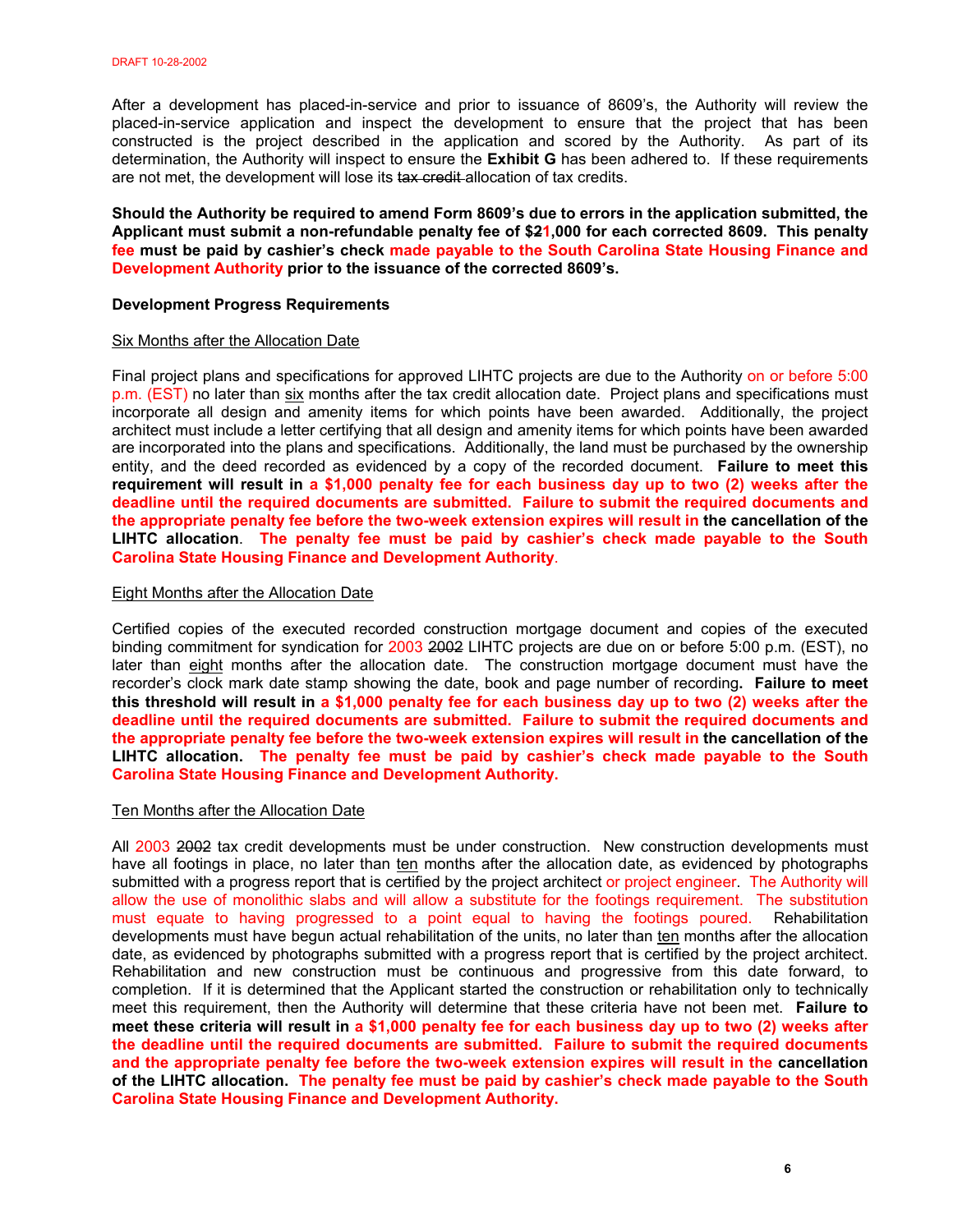## **Progress Reports**

The progress reports will be due to the Authority no later than the  $7<sup>th</sup>$  day of the month following the end of each calendar quarter even if the 7<sup>th</sup> lands on a weekend or state holiday. The Authority will accept Progress Reports by fax (803-734-2390). The first progress report will be due on April 7, 20042003, and every quarter thereafter until the development reaches a stabilized occupancy of at least 93%. "Stabilized occupancy" is defined as maintenance of at least 93% occupancy for six consecutive months. A fine of \$1,000 dollars payable within 10 business days **by cashier's check made payable to the South Carolina State Housing Finance and Development Authority** will be assessed against any project whose progress reports are not received on the date they are due. **Failure to pay this fine within this time period will result in the debarment of the project's Principals from further participation in the tax credit program for a period of two (2) years.**

Progress reports must accurately describe the status of the development to date. The Authority will use these reports to track the progress of the development. All projects are subject to inspection by Authority staff at any time. Providing false or misleading information on the reports will result in the debarment of the development's **Principals** from further participation in the LIHTC program for a period of not less than five years as defined in the LIHTC Program Disqualification section of this QAP.

## **2. Application Submission Fees**

Application submission fees for developments submitted in the Tier One Application cycle are **\$1,0001,500.00** per application. This fee is non-refundable. **The fee must be in the form of a cashier's check made payable to the South Carolina State Housing Finance and Development Authority**.

Tier Two Application submission fees for all developments are **\$1,5002,000.00** per application. This fee is non-refundable. **The fee must be in the form of a cashier's check made payable to the South Carolina State Housing Finance and Development Authority.**

## **3. Application Submission Procedures**

## Complete, Organized Application

Applications must be typed, submitted in a three-ring binder, and organized using corresponding tabs, according to the checklist provided with the application. Applications must be complete, consistent and contain all supporting documentation.

## Tier One ApplicationOne Application Submission Procedures:

One original hard copy of the Tier One Application and all applicable attachments, exhibits, certifications, opinions, fees, etc. must be submitted for each development. There will be no completeness review for the Tier One Application cycle.

Applicants will be notified after the Tier One submittal of any missing, incomplete, ambiguous, confusing, ambiguous, confusing, or inaccurate documents. Applicants will be assessed a negative point for each missing, incomplete, ambiguous, confusing, or inaccurate document. If all missing, complete, unambiguous, not confusing, or accurate documents are not resubmitted by the deadline stated in the original notification, the applicant will not be allowed to participate any further in the 2003 LIHTC allocation process.

As part of the Tier One Application submittal, the Applicant will self-score and total the Tier One Application using **Exhibit B** provided in the application package. During the evaluation process, Authority staff will independently score the Tier One Application and then compare the score the Authority determined the development earned to the self-scoring the Applicant submitted. The Applicant will be advised of any discrepancy and will be allowed to submit a letter of appeal within five (5) business days. The Authority will take the information presented in the letter into consideration and will reply to the Applicant.

Tier Two Application Submission Procedures: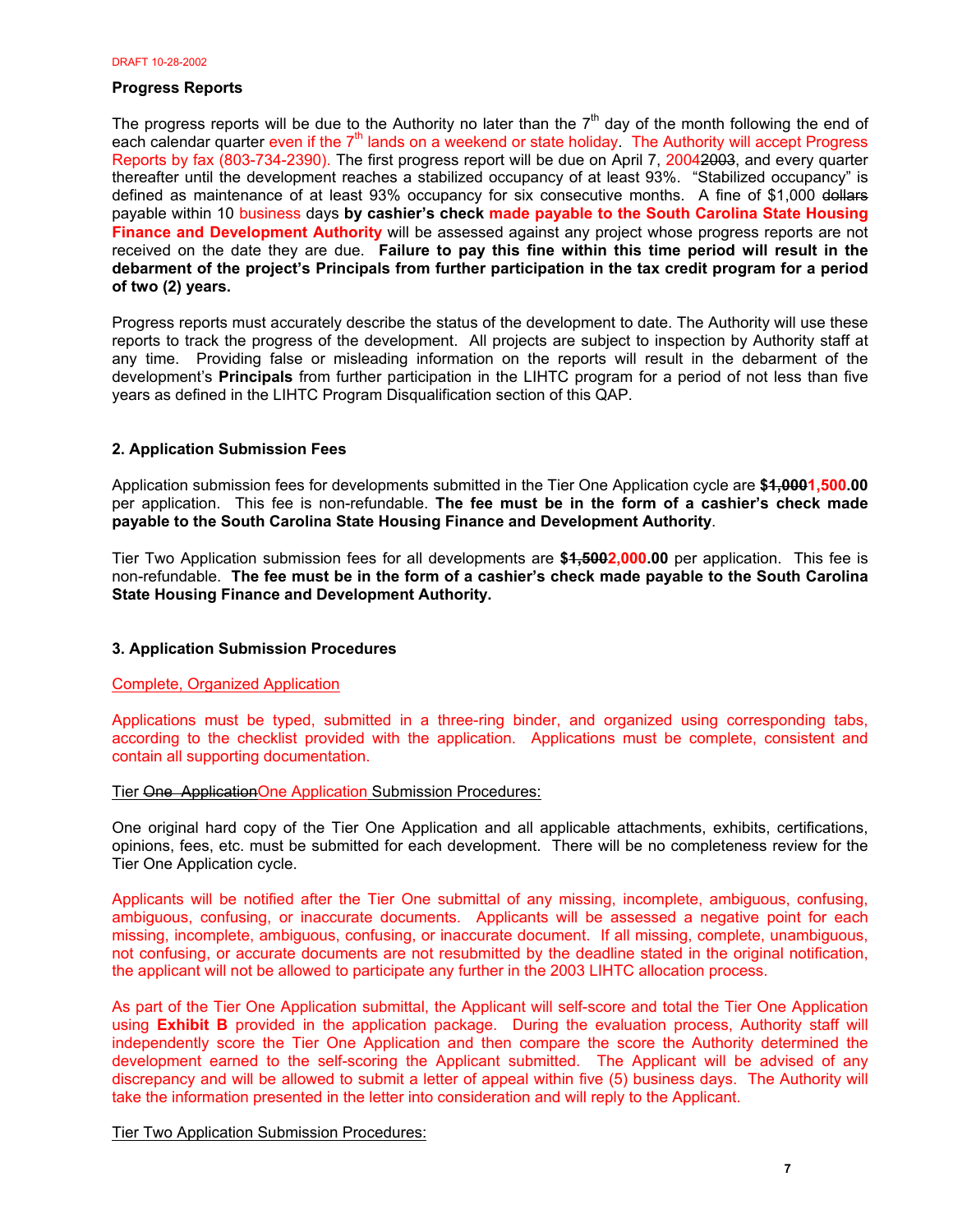One original hard copy of the Tier Two Application and all applicable attachments, exhibits, certifications, opinions, fees, etc., must be submitted for each development. If State HOME funds are being applied for in conjunction with the tax credit application cycle, an additional copy of the application and all applicable attachments, exhibits, certification, opinions, fees, etc., must be provided. Only applications for a) the same Tier One site; b) from the same Tier One Applicant/Partnership; and c) those which receive notification by letter that they can participate, will be allowed to submit a Tier Two Application. Only applications for the same site from Applicants that met Authority requirements in the Tier One Application cycle will be allowed to submit a Tier Two Application.

Once the Tier Two Application cycle closes, applications will be reviewed for completeness. Any application with a missing, and/or-incomplete, ambiguous, confusing, or inaccurate document will lose one (1) point for each missing, and/or-incomplete, ambiguous, confusing, or inaccurate document. A list of missing, and/or incomplete, ambiguous, confusing, or inaccurate documents will be provided to the Applicant. The Applicant will have seven (7) business days from the date of mailing to provide the missing, and/or incomplete, unambiguous, not confusing, or accurate document to the Authority. The Applicant may not regain the missing points. **Any application, which after the seven (7) business days remains incomplete, will be disqualifiedrejected.** 

Additionally, as part of the Tier Two Application submittal, the Applicant will self-score and total the Tier Two Application using **Exhibit B** provided in the application package. During the evaluation process, Authority staff will independently rank score the Tier Two Application and then compare the ranking score the Authority determined the development earned to the self-scoring the Applicant submitted. The Applicant will be advised of any discrepancy and will be allowed to come in and discuss the Authority's ranking scoring of the Tierthe Tier Two Application before a final point score ranking is determined for the application. In the event that an Applicant disagrees with the score earned by its application, it may make that fact known along with those facts that are the basis of its disagreement. During this meeting the Applicant may be represented by counsel. Once this process is concluded with all Applicants, a final point ranking score for all applications submitted in the Tier Two Application cycle that competed successfully will be released.

## **4. Subdivision of Existing Developments**

The division or subdivision of existing developments into two or more developments is prohibited. Applications relating to such divided or subdivided developments will be rejected and all individuals and entities responsible for the submission of any such applications will be debarred from participation in all Authority programs for a period of not less than five years.

## **5. Set-asides and General Pool (for competitive cycle only)**

The Authority reserves the right, in its sole discretion, regardless of whether within a set-aside or the general pool, to determine whether submitted applications received, during either the Tier One or Tier Two process, reflect a single development or multiple developments for purposes of applying the maximum tax credit dollar amount per development limitation and/or any other limitations or purposes stated or intended by the Authority. Such other purposes include, but are not limited to, not allowing the dividing of a single development into two or more developments in order to maximize competitive points based on Authority # of unit criteria located under Development Characteristics #1 of this QAP.

The following requirements/limitations are applicable to the 2003 2002 program year:

- Within each set-aside or the general pool,  $t$ The Authority will award no more than one  $(1)$ development that serves the same tenant population within a specific QCT. In such instances, only the application Applicant that receives the highest point score will be awarded. The tiebreaker provisions will be utilized, if necessary. **Note**: A development submitted in the non-profit set-aside that rolls into the General Pool for funding consideration will still be considered in the non-profit setaside as it relates to this number of awards in a QCT limitation.
- Within each set aside or the general pool, tThe Authority will award only one (1) development of any two or more developments within one (1) mile by public paved road of each other for the same tenant population in the same year. In such instances, only the Applicant application that receives the highest point score will be awarded. The tiebreaker provisions will be utilized, if necessary. **Note**: A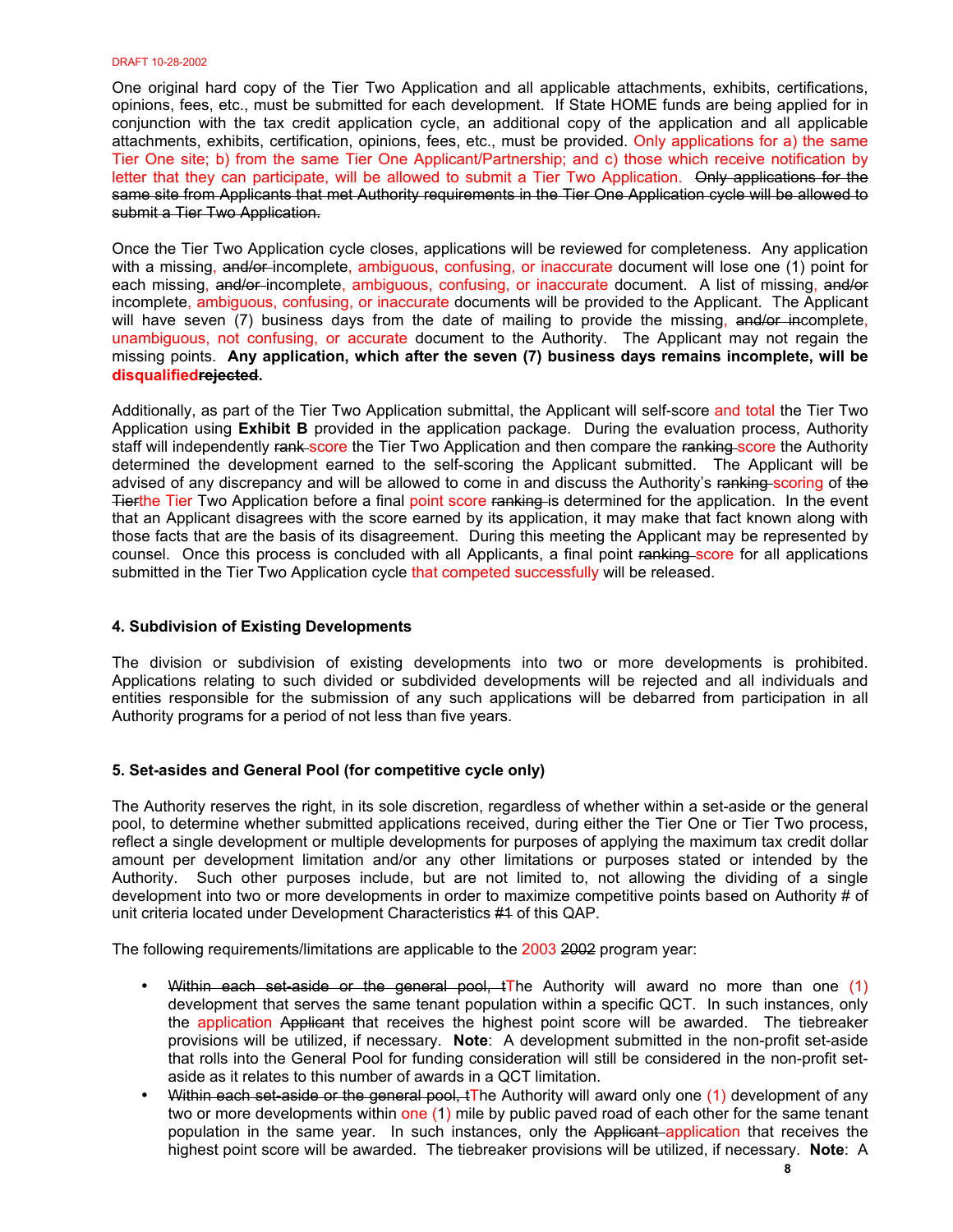development submitted in the non-profit set-aside that rolls into the General Pool for funding consideration will still be considered in the non-profit set-aside as it relates to this number of awards within one (1) mile of each other limitation.

- Regardless of whether within a set-aside or the general pool, with the exception of those projects located in Beaufort County, the Authority will not award any new construction developments consisting of greater than 40 low-income tax credit units in areas defined as rural by the Rural Housing Service.
- Regardless of whether within a set-aside or the general pool, the construction of new residential units on acquisition/rehabilitation developments is prohibited.
- In localities that **do not** have their own parking space regulatory code/requirement, TThe Authority requires that all proposed developments provide adequate parking spaces available to all tenants without additional charges to the tenants. If tenants are to pay for parking, these charges must be included in the rental fees and are subject to the LIHTC allowable rent limitations. The Authority requires a minimum of parking spaces as follows (again, in those localities that DO NOT have their own regulatory code/requirement):
	- o For each unit in an elderly development a minimum of one half (.5) parking spaces per unit is required. For each unit that consists of 3 or more bedrooms – a minimum of 2 parking spaces per unit is required.
	- $\circ$  For each unit in a homeless/transitional development a minimum of one (1) parking space per every 10 beds is required in addition to sufficient parking for all center workers. For each unit that consists of 2 or less bedrooms – a minimum of 1 parking space per unit is required.
	- o For developments not considered elderly or homeless/transitional, each unit that consists of three (3) or more bedrooms – a minimum of two (2) parking spaces per unit is required.
	- o For developments not considered elderly or homeless/transitional, each unit that consists of two (2) or less bedrooms – a minimum of one (1) parking space per unit is required.

Any partnership formation and/or Developer agreement, whether written or otherwise, that attempts to circumvent Authority requirements will result in the recapture of the credits and debarment of all parties involved from participation in South Carolina's Tax Credit Program for a period of up to five (5) years, regardless of when discovered.

## The total credit amount allocated to any principal may not exceed \$1,200,000.

A Principal not competing exclusively within the RHS set-aside may not be associated with or submit more than five (5) developments. With the exception of Principal(s) competing solely within the RHS set-aside, no Principal may be associated with or submit more than four (4) developments, for a credit amount of no more than \$1,200,000. Provided, however, that one additional application for a credit amount not exceeding \$500,000 may be submitted in the general pool by an experienced Developer in partnership with a South Carolina-based non-profit organization that has previous experience participating in either the Authorityadministered HOME, Housing Trust Fund, or Tax Credit Program. For the purpose of this provision, "experienced Developer" means a Developer (whether for-profit or non-profit) that has been a general partner in a limited partnership or has occupied an equivalent position in a LLC **and** has placed-in-service at least three (3) 9% tax credit projects that have successfully competed for LIHTCs prior to the calendar year beginning January 1, 2001. The nonprofit organization that participates with an experienced Developer on a supplemental application may do so on only one supplemental application as will be disclosed in the application. Anyone serving as a consultant within the non-profit set-aside will not be allowed to be a Principal, experienced Developer participating with a non-profit seeking a supplemental project.

In the event any Principal exceeds the imposed tax credit dollar limitation, the tax credit award to that Principal will be reduced so that the imposed tax credit dollar limitation is not exceeded. The reduction will be applied to the development with the lowest point score that would be awarded if the imposed tax credit dollar limitation were not exceeded. This development may still be awarded, but only if the tax credits for that development, as calculated by the Authority, are at least 90% of the unreduced amount that the development would have otherwise received. If this development does not reach 90% funding as a result of the reduction to meet the imposed tax credit dollar limitation, it will not be awarded. Regardless of the percentage of participation a Principal has in the development, one hundred percent (100%) of the project's tax credit allocation will count toward the imposed tax credit dollar limitation per Principal*.*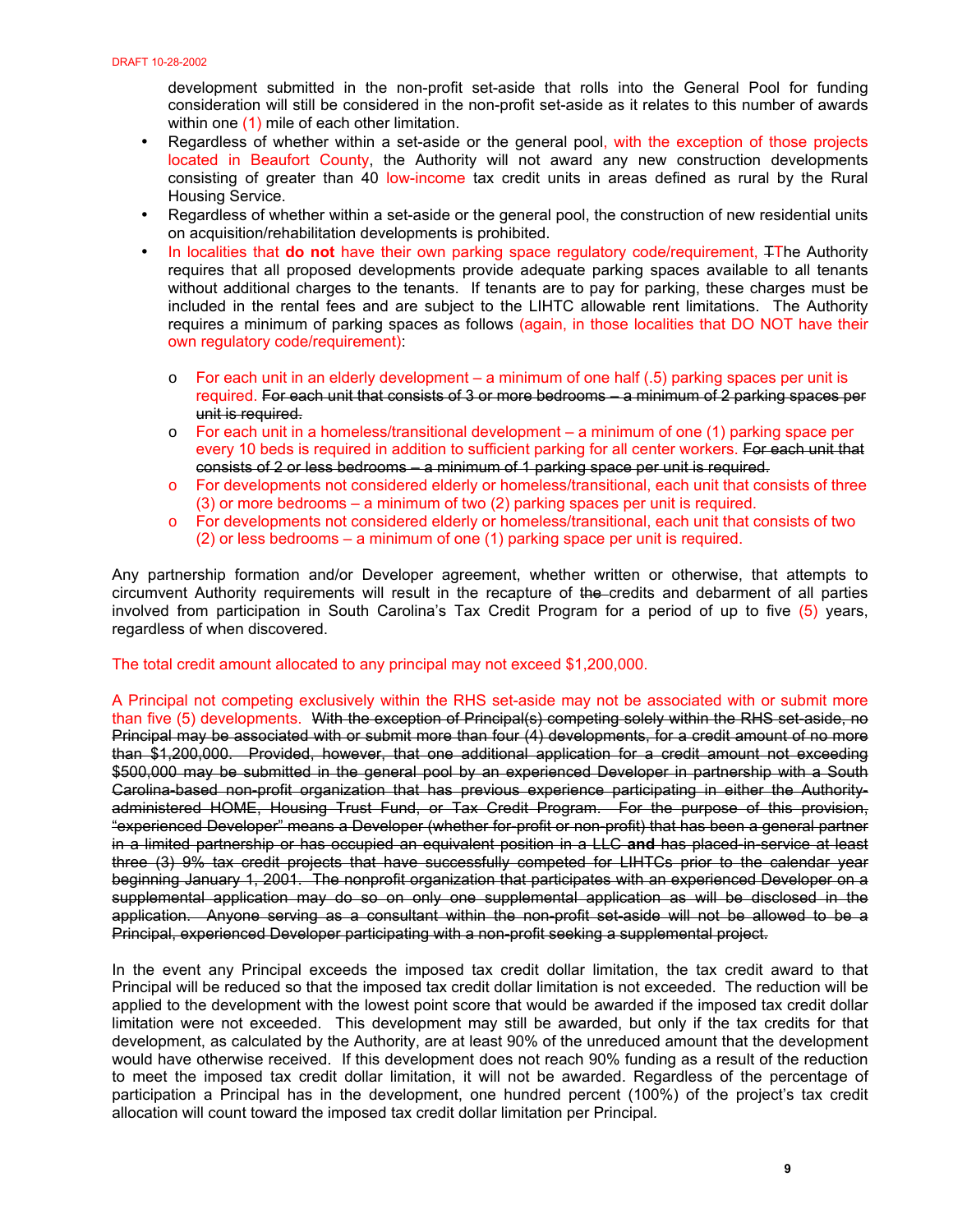• **\$300,000.00** of the State Ceiling is reserved for Community Development projects funded by HUD Community Development Block Grant (CDBG) funds in non-entitlement localities. Only one (1) project per locality will be awarded in this set-aside. Developments must be adaptive reuse and/or infill new construction. Developments submitted within this set-aside must evidence the governing body's full support, and must receive the non-entitlement CDBG financial support prior to the award date for tax credits. Local financial support must be a permanent source of funding, must comprise at least 4510% of the total development costs, and must be evidenced by documentation from the local governing body. The documentation must state the source of funds and how that source will be permanenta "commitment resolution" from the governing body that outlines the permanent financial support the governing body is providing is required.

Should this amount exceed demand, the Authority will use the excess to fund developments in the General Pool.

• **\$500,000.00** of the State Ceiling is reserved for the exclusive use of developments financed through the Rural Housing Service (RHS). In order to compete within this set-aside, the proposed development must have been selected for RHS funding in fiscal year 2000 or 2001 or 2002 or 2003 as evidenced by a letter from the RHS State Multifamily Housing Director. Developments proposing to utilize the RHS 538 Loan Guarantee Program are not eligible to compete in this set-aside. Only two (2) projects per county will be awarded in the RHS set-aside.

Should this amount exceed demand, the Authority will use the excess to fund developments in the General Pool.

\$1.2 million in State HOME funds of the \$4 million available in State HOME funds for the 20032002 competition will be made available to Applicants applications awarded a reservation of tax credits and applying for State HOME funds under the RHS 515 Set-aside. The maximum State HOME award such RHS projects can request is \$400,000. Should this amount of HOME funds exceed demand, the Authority will use the excess to fund developments in other pools. Additionally, should the amount of HOME funds available (i.e. \$2.8 million) for the other pools exceed demand, the Authority may use the excess HOME funds to fund additional developments within the RHS set-aside, if needed.

• **\$800,000.00 600,000.00** of the State Ceiling is reserved for the exclusive use by recipients of a HOPE VI Award in Richland, Greenville, and Spartanburg, and Charleston Counties. Only onetwo (12) projects per county will be awarded in the HOPE VI set-aside. No individual HOPE VI project may receive more than \$400,000500,000.00, regardless of the number of years during which funding is applied for. Applicants competing in this set-aside are ineligible to apply for State HOME funds.

Should this amount exceed demand, the Authority will use the excess to fund developments in the General Pool.

• **\$1,400,000.00 1,200,000.00** of the State Ceiling is reserved for the exclusive use by eligible nonprofit organizations. The Authority will not allocate more than \$400,000.00 300,000.00 in annual credits to any one development within this set-aside. Only two (2) projects per county will be awarded in the nonprofit set-aside.

Should this amount exceed demand, The Authority will use the excess above 10% to fund developments in the General Pool.

In order to compete within the Nonprofit Set-aside, the nonprofit organization(s) must be a South Carolina based tax-exempt organization(s) under Section 501(c)(3) or 501(c)(4) of the Code, have been in existence in South Carolina for at least two years and must have among its exempt purposes the fostering of low-income housing. A South Carolina based tax exempt organization is defined as an entity that has and has had a base of operations in South Carolina for at least two years, including offices and full-time staff whose responsibilities include the development of housing in South Carolina. Entities that are merely registered with the South Carolina Secretary of State as a nonprofit, but whose staff works and lives in another state, do not meet the definition of a South Carolina based tax-exempt organization. The Nonprofit Applicant must meet all qualifications contained in Section 42 of the Internal Revenue Code of 1986, as amended, and must also meet the requirements for Material Participation contained in Section 469 of the Code. Each nonprofit must submit a narrative statement, certified by a resolution of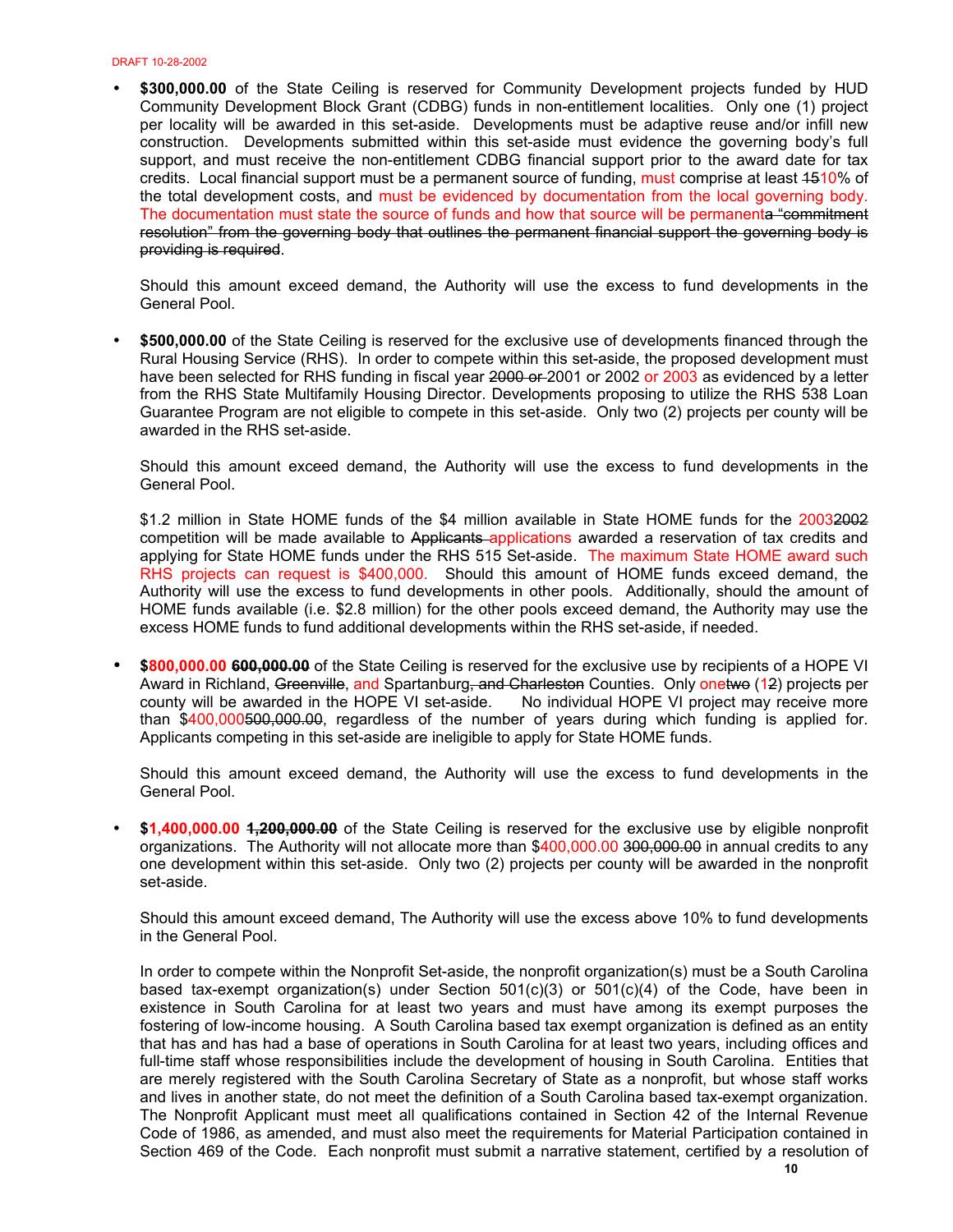the nonprofit's Board of Directors, describing the nonprofit's plan for Material Participation during the development of the project and compliance period. The Authority will review the narrative statement to determine whether or not the participation of the nonprofit in the ongoing operation of the development will be deemed material. Such determination shall be made in the sole discretion of the Authority. Participation found to be material must be continuous and ongoing throughout the compliance period. In the event that the requirement for continuous and ongoing material participation is breached, such breach will be reported to the Internal Revenue Service as non compliancenon-compliance, and the nonprofit and all of its officers and directors shall be debarred from participation in all programs of the Authority for a minimum of three (3) years. If the ownership entity of the development is a limited partnership, the ownership interest of the nonprofit general partner(s), either itself or through its single-asset entity subsidiary, must be 100%. If the ownership entity of the development is a limited liability company, the managing member(s) (having similar powers to a general partner in a limited partnership) must be comprised of nonprofits. The nonprofit general partners of the limited partnership or its equivalent in a limited liability company may be an association or alliance of two or more eligible nonprofit organizations, but may not contain any for-profit members or Principals. The qualified non-profit organization(s) must retain 100% of the developer's fees, exclusive of a maximum \$35,000 consultant fee. Fees paid by the non-profit to third party development consultants, evidenced by the cost certification, must not exceed \$35,000. The consultant fee is for legitimate, needed consulting services and must not be used to have contract developers run, control or carryout non-profit responsibilities as described within this set-aside.

At least one of the nonprofit general partners, or its equivalent in a limited liability company, must be based in the county in which the proposed development will be located, or if not based in the county, must be based in a directly adjacent county, or, it must have, as general partner(s) or its equivalent in a limited liability company, placed-in-service and materially participated in at least two tax credit developments located in South Carolina. The qualified nonprofit organization(s) must not be affiliated with or controlled by a for-profit organization and no staff member, officer or member of the board of directors of such qualified nonprofit organization(s) will materially participate, directly or individually in the proposed development as a for-profit entity. **Joint ventures between a for-profit entity and a nonprofit entity are not eligible within the Nonprofit Set-aside.** Only the nonprofit organization(s) that is (are) the general partner(s), or their functional equivalent in a LLC, shall be permitted to exercise substantial and ongoing continuous control over the application submission process and over the subsequently-producedsubsequently produced development. All functions and responsibilities normally performed or undertaken by a general partner shall be performed only by the nonprofit general partner(s). No limited partner or other investor shall be permitted to exercise control, either directly or indirectly over the nonprofit general partner(s) or to participate in matters relating to the ownership or operation of the development beyond the degree of participation that is usual and customary for limited partners.

In the event that the requirement for continuous and ongoing control over the development is breached, such breach will be reported to the Internal Revenue Service as non compliancenon-compliance, and the nonprofit and all of its officers and directors shall be debarred from participation in all programs of the Authority for a minimum of three (3) years.

Developments that submit within and meet all criteria for competing in the nonprofit set-aside, but do not achieve a point score high enough to receive consideration for an allocation of credits, receive a point score high enough for consideration but will not receive consideration due to the per county limitation, **or**  receive a point score high enough for consideration but will not receive consideration because the remaining credits within the nonprofit set-aside make it impossible for the development to achieve its required 90% of funding, will roll into the general pool for consideration of an allocation of credits. The exact point score achieved for the development within the nonprofit set-aside will be the point score carried to the general pool for consideration. All general pool criteria and limitations will apply unless otherwise noted within this QAP.

• **A minimum of \$3,500,000.00** of the State Ceiling is reserved for appropriate developments. In order to qualify to compete in the General Pool, the Applicant must be qualified to do business in the State of South Carolina, as evidenced by receiving a status of "Good Standing" from the South Carolina Secretary of State's Office and the South Carolina Department of Revenue, and must have previous experience in the development of LIHTC developments or other successful multifamily rental developments of at least 48 0 units. This other multifamily rental development experience must be the experience gained in the completion of at least two (2) developments containing at least 24 units each. "Experience in the development of Low-Income Housing Tax Credit developments or other successful multifamily rental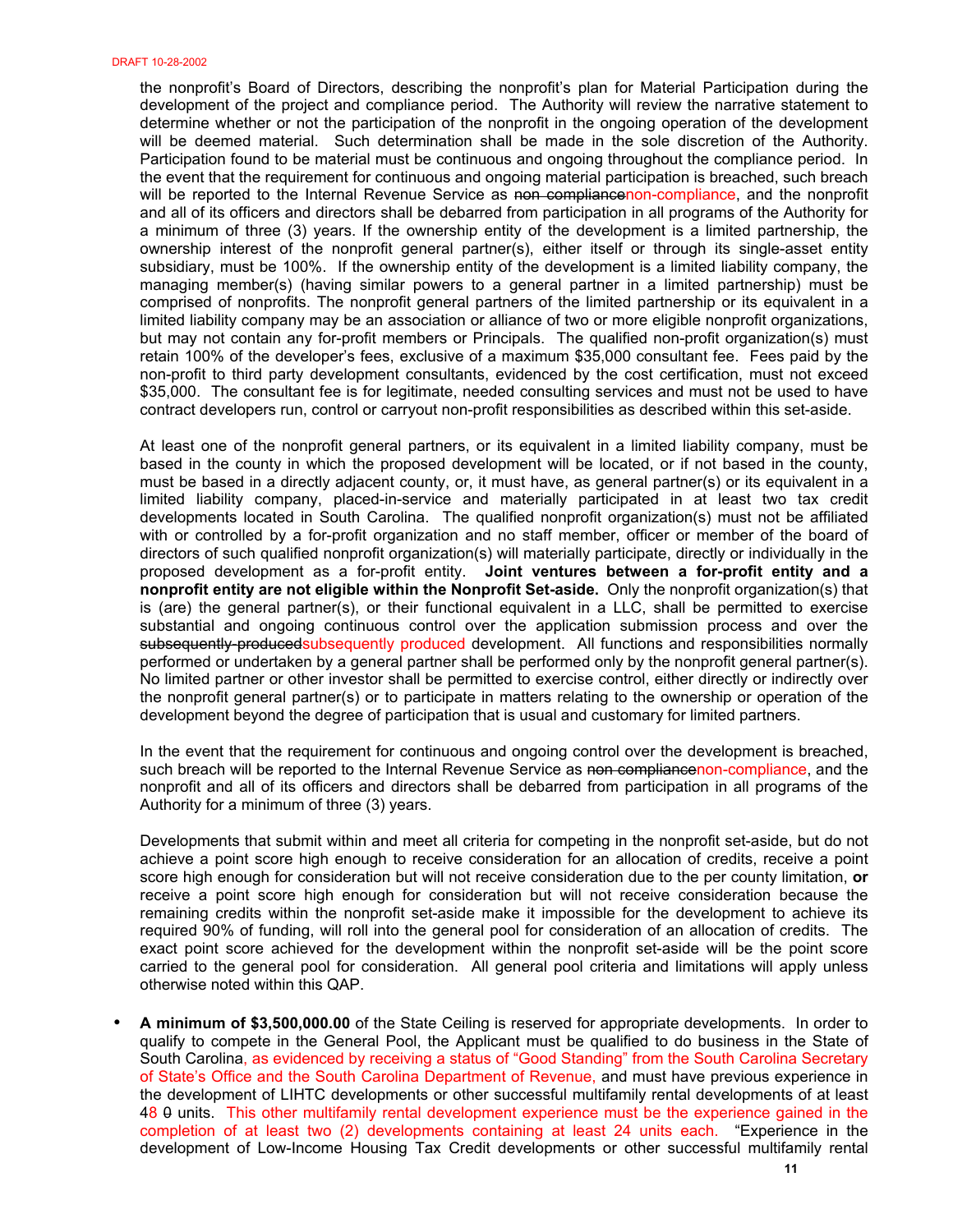developments of at least 40-48 units," means coordinating the development team in planning, financing and constructing a development through its receipt of a Certificate of Occupancy and reaching stabilized occupancy.

The Authority will not allocate more than \$500,000.00 in annual credits to any single development within the General Pool. The division or subdivision of existing developments into two or more developments is prohibited. Applications relating to such divided or subdivided developments will be rejected and all individuals and entities responsible for the submission of any such applications will be debarred from participation in all Authority programs for a period of not less than five years.

The Authority reserves the right, in its sole discretion, to determine whether submitted applications received, during either the Tier One or Tier Two process, reflect a single development or multiple developments for purposes of applying the maximum tax credit dollar amount per development limitation and/or any other limitations or purposes stated or intended by the Authority. Such other purposes include, but are not limited to, not allowing the dividing of a single development into two or more developments in order to maximize competitive points based on Authority number# of unit criteria located in Development Characteristics #1 of this QAP. Only three (3) projects per county will be awarded in the General Pool.

# **6. Return of Credits and Returned Credit Allocation Procedures**

Allocations of credit may only be returned in accordance with applicable U.S. Treasury Regulations on a date agreed upon by the Authority and the Applicant(s).

Amounts that are not accepted or are returned will be made available as follows:

- Amounts awarded in the 2003 2002 competition and returned prior to December 1314, 2003 2002, will be offered to qualified projects submitted in the current 2003 2002 tax credit funding cycle that are capable of meeting carryover qualifications. Projects scored in the 2003 2002 tax credit funding cycle that did not receive a reservation of credits, or were not rejected based on other limitations such as county or QCT limitations, will be placed on a waiting list in highest point score order. Reservations of returned amounts will be offered to projects in the order in which they appear on the waiting list if the amount offered is at least 90% of the credit amount for which the project is qualified. If no project can be funded to at least 90% of its qualified amount, such amounts shall be carried forward to the following tax credit year. Tax credit projects receiving a reservation of 2003 2002 credits at a later date in 20032002 will be required to meet all carryover qualifications by December 31, 20032002.
- Any amounts returned after December 1344, 20032002, will be carried forward into the 2004 2003 Tax Credit year.

## **7. Development Ranking**

The Authority staff will evaluate all LIHTC Applications to determine if the proposed developments meet the priorities established in this Plan. All development applications will be financially evaluated and ranked prior to consideration for a reservation of tax credits. Specific priorities and preferences will be used in development ranking as defined in **Section C**.

All LIHTC Applications will be considered in their ranked order to determine the least credit amount required for the financial feasibility of the development throughout the credit period, as required by Section 42 (m)(2)(A). Those developments determined not to be financially feasible or determined not to need the tax credit will be eliminated.

The fact that an application is accepted for processing or that a development may receive a reservation or allocation of Tax Credit dollars shall not be construed to be a representation or warranty by the Authority as to the feasibility, viability, or lack thereof, of any development.

In order to receive an allocation, a development must be underwritten to determine the least amount of credit necessary to be financially feasible at the following times: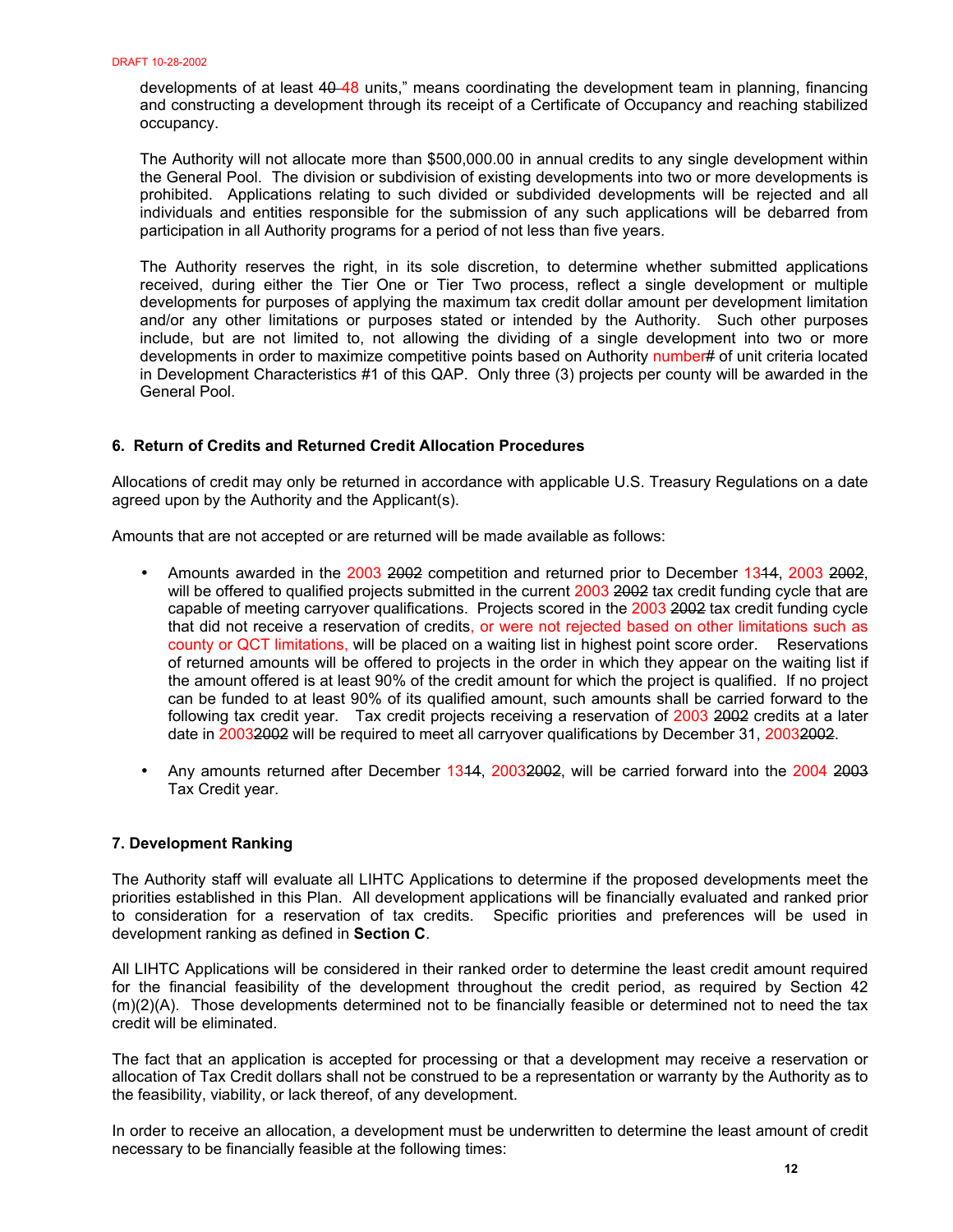- When the initial application is made;
- When the allocation of the tax credit is requested; and
- When the last building is placed-in-service.

**Note**: Section 42(m)(2)(A) of the Code provides that "The housing credit dollar amount allocated to a project shall not exceed the amount the housing credit agency determines is necessary for the financial feasibility of the project and its viability as a qualified low-income housing project and its viability as a qualified low-income housing project throughout the compliance period." Unless otherwise provided within this QAP, **in determining financial feasibility, the Authority will disregard all personal or other guarantees that are relied on to supply deficiencies in income required to pay debt service and operating expenses of the development. Developments that are not financially feasible without such guarantees will not be offered a LIHTC reservation**.

## **8. Combination with Authority Administered HOME Program**

LIHTCs can be combined with funding from the Authority's HOME program only during the Combined Rental Housing Application competition. State HOME funds in the amount of \$4,000,000.00 dollars will be available for allocation in the 2003 2002 LIHTC funding cycle.

## **RHS 515 HOME Set-Aside**

\$1.2 million in State HOME funds of the \$4 million available for the 2003 competition will be made available to applications awarded a reservation of tax credits and applying for State HOME funds under the **RHS 515 Setaside**. The maximum State HOME award such RHS projects can request is \$400,000. Should this amount of HOME funds exceed demand, the Authority will use the excess to fund developments in other pools. Additionally, should the amount of HOME funds available (i.e. \$2.8 million) for the other pools exceed demand, the Authority may use the excess HOME funds to fund additional developments within the RHS setaside, if needed.

## **Hard-to-Develop County Set-Aside**

\$1.8 million in State HOME funds of the \$4 million available for the 2003 competition will be made available to applications awarded a reservation of tax credits and seeking to develop in hard-to-develop counties. The maximum State HOME award such projects can request is \$600,000. Should this amount of HOME funds exceed demand, the Authority will use the excess to fund developments in other pools. Additionally, should the amount of HOME funds available for the other pools exceed demand, the Authority may use the excess HOME funds to fund additional developments within these hard-to-develop counties, if needed.

Developments in the following hard-to-develop counties are eligible to receive HOME funds in this set-aside:

| Allendale      | Colleton      | Jasper           | Orangeburg    |
|----------------|---------------|------------------|---------------|
| <b>Bamberg</b> | Darlington    | Lee:             | <b>Sumter</b> |
| Calhoun        | <b>Dillon</b> | <b>Marion</b>    | <b>Union</b>  |
| Chesterfield   | Georgetown    | <b>Marlboro</b>  | Williamsburg  |
| Clarendon      | Hampton       | <b>McCormick</b> |               |

In order to receive a reservation of 2003 2002 tax credits, each of the following provisions are applicable:

- Only one State HOME award will be allocated per development; and
- For all counties not listed as a "hard-to-develop county" above, the maximum State HOME award per development is \$400,000The maximum State HOME award per development is \$400,000.00; and
- Proposed developments located within QCT's or DDA's, and receiving an increased eligible basis under Section 42(d)(5)(c)(i) of the Code, are eligible to receive either tax credits or State HOME funds, but will not receive both; and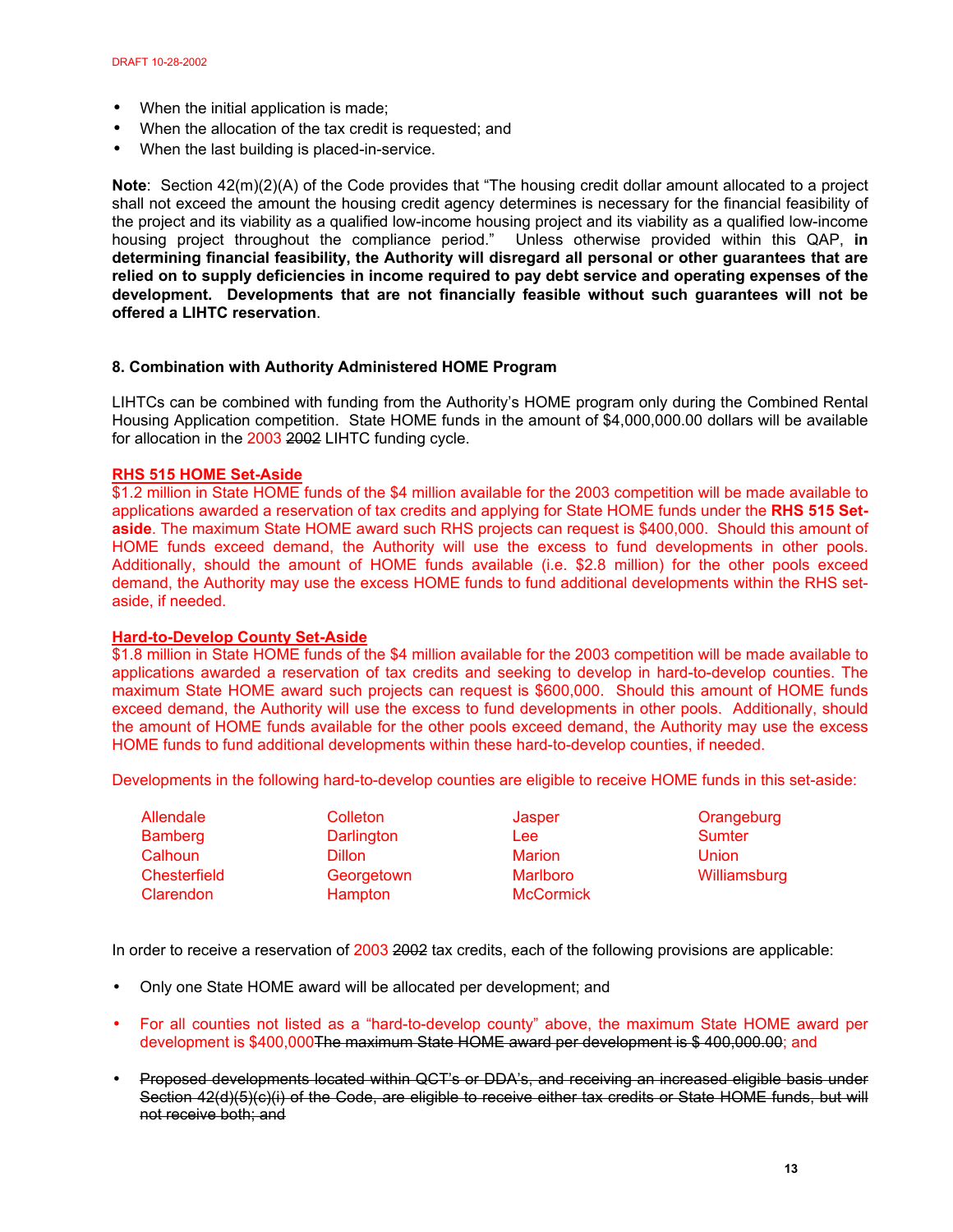- No tax credits will be awarded to developments that apply for State HOME funds if the proposed development will necessitate permanent relocation; and
- No tax credits will be awarded to developments that apply for State HOME funds if the proposed development is located within the boundaries of a local Participating Jurisdiction (PJ). It is the Applicant's responsibility to determine whether or not the development is located within these boundaries. HOME Local Participating Jurisdictions are as follows: City of Columbia, City of Charleston, County of Charleston, City of Greenville, County of Greenville, City of Spartanburg, and Santee-Lynches Consortium; and
- In order to be eligible for tax credits and in order to qualify for State HOME funds in the Combined Rental Housing Application, HOME Applicants with previous State HOME awards must provide, by the Tier Two Application submittal date, written confirmation from the State HOME Division that they are in compliance with the following eligibility requirements, as applicable:
	- $\circ$  All 1999 1998-State HOME and earlier awards must be officially closed out; and
	- $\circ$  All 2000 1999 State HOME awards must have a minimum of 75% of the funds drawn down/project completed; and
	- $\circ$  All 2001 2000 State HOME awards must have a minimum of 50% of the funds drawn down/project completed.
- Projects that apply to receive funding from the Authority's HOME program after the conclusion of the combined Rental Housing Application competition will lose any tax credits allocated to them, regardless of whether or not they receive HOME funding.

ApplicantsApplications that are awarded a reservation of tax credits but are not awarded State HOME funds **must** provide a narrative detailing how the funding gap will be filled if not awarded State HOME funds **in the Tier Two Application**. **Additionally**, a revised page 6 (rental income section only), 7, 8, 9, and 13 (rental income section only) of the tax credit application **must** be attached to the narrative. **The only changes allowed are changes in funding sources and rental income. Changes not allowed, include but are not limited to, operating expenses, total development costs, total number of units, and unit mix.** This information will be required under **Tab 6** at submittal of the Tier Two Application.

## **9. Material Changes Prohibited**

If, upon the submission of the Tier Two Application, the Carryover ApplicationDocument, or the Verification of 10% Expenditure Information or the Placed-in-Service Application, it is determined that the development is not substantially the same as the development described in the Tier One Initial Application, the development will not receive an allocation of Low-Income Housing Tax Credits. Changes in the partnership, total number of tax credit units, number of bedrooms per unit mix, special needs targeting, tenant mix (low-income/market rate), and a change in rents from Tier One to Tier Two, site, and size of site are deemed to be material, and are not permitted. Changes in the number of buildings and units contained in each building will be allowed only if changes are required by local regulatory codes. It is expected that the developments to which Low-Income Housing Tax Credits are allocated will be the same as those developments that were originally scored against this **QAP**.

## **10. Transfers**

Neither Reservations nor Allocations (whether Carryover or Placed-in-Service) are transferable without the prior written consent of the Authority. Examples of situations in which such consent may be given include, but are not limited to, the bankruptcy, receivership, or cessation of business operations of a general partner. No change in the makeup or identity of general or managing partners in partnership or its equivalent in a limited liability company are permitted without the prior written consent of the Authority. Without limitation, this prohibition includes indirect transfers through the admission of "special limited partners" under a scheme that leads to the eventual exit of a general or managing partner or its equivalent in a limited liability company. Any person or entity, including syndicators, that attempts to circumvent this provision will be subject to debarment from further participation in all programs of the Authority for a period of not less than five (5) years. LIHTCs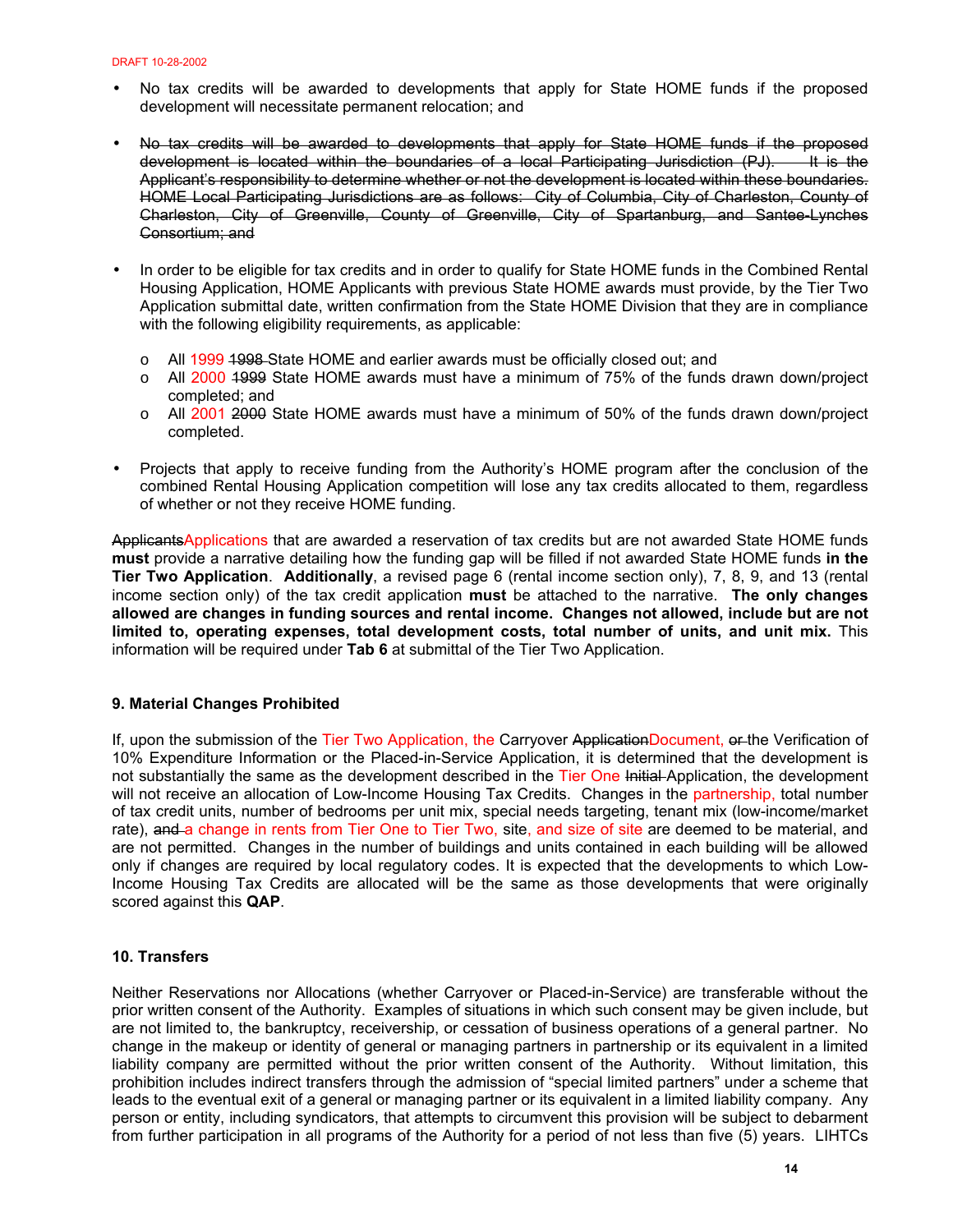allocated to developments whose ownership is altered in violation of this provision shall be subject to revocation by the Authority.

## **11. Fractional Rounding**

Fractional units must be increased to the next whole unit.

## **12. ADA Requirements and Certification**

The Authority will not allocate any tax credits to a development unless the Applicant submits, with its Tier Two Application, a certification signed by an architect or professional engineer licensed to practice in the state of South Carolina, which states that the architect or engineer will review the plans and specifications of the proposed development to ensure that such plans and specifications will comply with the accessibility and other requirements of Section 504 of the Rehabilitation Act, the Fair Housing Amendments to the Civil Rights Act of 1968, the American With Disabilities Act, and any other applicable State or Federal legislation. As part of its Placed-in-Service Application, a certification must be included which is signed by an architect or professional engineer licensed to practice in South Carolina which contains an unqualified statement that the development has been constructed in accordance with the accessibility and other requirements of Section 504 of the Rehabilitation Act, The Fair Housing Amendments to the Civil Rights Act of 1968, the American With Disabilities Act, and any other applicable State or Federal legislation, and that the development, as built, complies with Standard A117.1 - 1986 of the American National Standard Institutes, Inc. (ANSI), or such other standard or standards as may be specifically referred to as have been accepted by the appropriate State or Federal agency as meeting the requirements of the statutes referred to in this paragraph, as they then exist. Failure to provide the above statements will disqualify a development from ever receiving any tax credits. A false or inaccurate statement that a development meets the above standards when, in fact, it does not, will result in the debarment of the Developer, the general contractor, and the architect for a minimum period of five (5) years and the filing of a complaint against the architect with the S.C. Department of Labor, Licensing and Regulation.

## **13. Document Timeliness**

All supporting documentation required for the 2003 2002 Tier One Application and Tier Two Applications must be dated not sooner than November 6, 20022001. The only exception will be for Site Options.

## **14. Underwriting Criteria**

## • **Operating Reserves**

Developments are required to establish and maintain minimum operating reserves equal to six (6) months of projected operating expenses. These reserves should be established at the time the development places-inservice.

The Authority will allow owners to apply for a release of three (3) months of these reserves. This application may be submitted after the end of the fifth calendar year following the year in which the development placesin-service.

The Authority will exercise sole discretion, based on a review of the application and the property, in determining whether any operating reserves may be released.

## • **Replacement Reserves**

Developments are required to establish and maintain minimum replacement reserves of **\$200.00** per unit annually for new construction and **\$300.00** per unit annually for rehabilitation. Replacement reserve requirements for elderly rehabilitation developments are \$**200.00** per unit annually.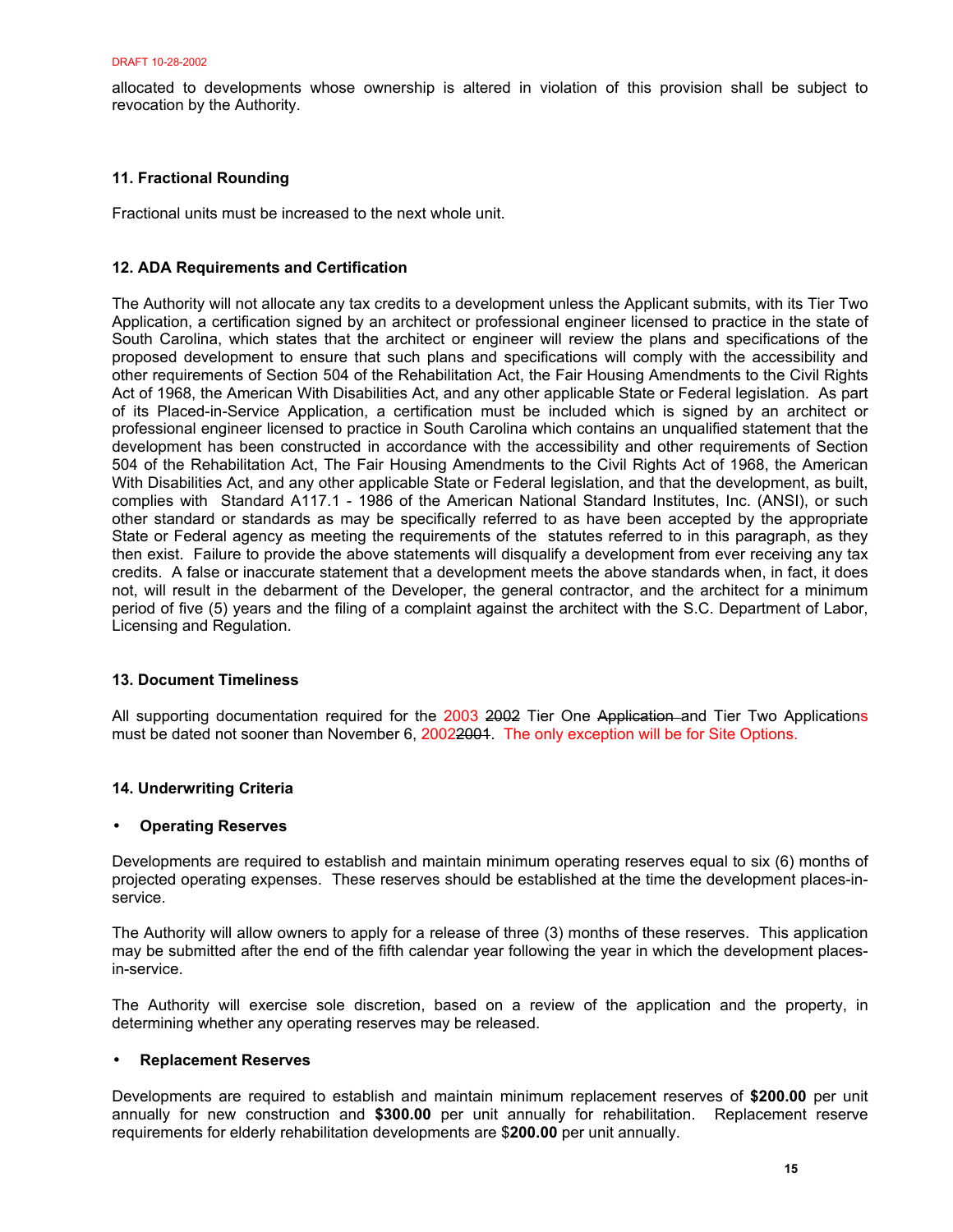## • **Developer Fees**

Development costs are evaluated for reasonableness. Cost standards are a significant factor in evaluating the reasonableness of certain fees and overhead items represented for tax credit basis purposes.

Limits on Developer Fees, Developer Overhead, and Consulting Fees are as follows:

- o **New Construction** The sum of Developer Fees, Developer Overhead, and Consulting Fees may not exceed **15 %** of Adjusted Development Costs\*.
- o **Rehabilitation without a change in ownership** The sum of Developer Fees, Developer Overhead, and Consulting Fees may not exceed **15%** of Adjusted Development Costs\*.
- o **Acquisition/Rehabilitation** 
	- a) **Acquisition** For acquisition/rehabilitation developments, the sum of Developer Fees, Developer Overhead, and Consulting Fees may not exceed **5%** on the acquisition cost portion of Adjusted Development Costs<sup>\*</sup>, that can be earned on the acquisition costs are limited as follows:

| Acquisition costs up to \$500,000                 | The sum of Developer Fees, Developer<br>Overhead, and Consulting Fees may not<br>exceed 8% of Adjusted Development Costs*.                                      |
|---------------------------------------------------|-----------------------------------------------------------------------------------------------------------------------------------------------------------------|
| Acquisition costs from \$500,001 to \$1,000,000   | The sum of Developer Fees, Developer<br>Overhead, and Consulting Fees may not<br>exceed the greater of \$40,000 or 7% of<br><b>Adjusted Development Costs*.</b> |
| Acquisition costs from \$1,000,001 to \$1,500,000 | The sum of Developer Fees, Developer<br>Overhead, and Consulting Fees may not<br>exceed the greater of \$70,000 or 6% of<br><b>Adjusted Development Costs*.</b> |
| Acquisition costs greater than \$1,500,000        | The sum of Developer Fees, Developer<br>Overhead, and Consulting Fees may not<br>exceed the greater of \$90,000 or 5% of<br><b>Adjusted Development Costs*.</b> |

Under no circumstance will Developer Fees, Developer Overhead, and Consulting Fees on acquisition costs be allowed to exceed \$150,000.

b) **Rehabilitation** – The sum of Developer Fees, Developer Overhead, and Consulting Fees on rehabilitation costs may not exceed **15%** of Adjusted Development Costs\*.

\*Adjusted Development Costs = Total Development Costs (Line 51)

 Less Land (Line 1) Less Consulting Fees (Line 20) Less Developer Fees (Line 45) Less Developer Overhead (Line 46) Less Other Developer Costs (Line 47)

## **Deferred Developer Fees:**

Developer fees can be deferred to cover a gap in funding sources as long as fees are projected to be repaid within 10 years. The obligation to repay the deferred amounts owed to the developers must meet the standards required by the IRS to stay in basis. Repayment projections must not negatively impact the operations of the project using Authority underwriting standards. Applicants should include a statement describing the terms of the deferred repayment obligation to the project, including any interest rate charged and the source of repayment, with the application. Nonprofit organizations should include a resolution from the Board of Directors allowing such a deferred payment obligation to the project. The Authority will require a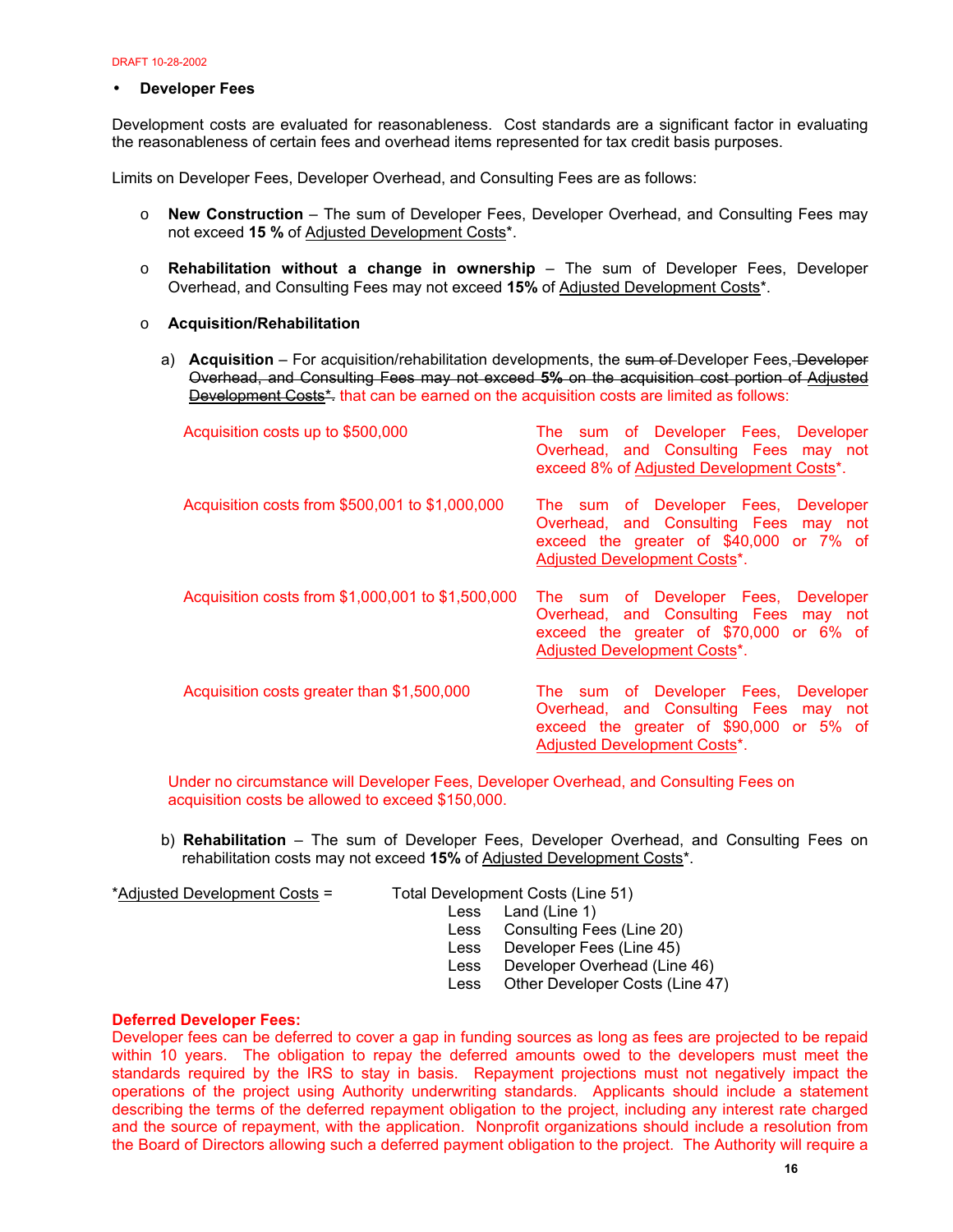note evidencing the principal amount and terms of repayment of any deferred repayment obligation be submitted at the time of cost certification. The developer may not charge interest on this note greater than the long term AFR.

## • **Contractor Cost Limits**

The combined total of Contractor Profit, Overhead, and General Requirements (hereinafter "Contractor Fees") shall be limited to **fourteen percent (14%)** of Hard Construction Costs. The structure of these fees will be limited to the following:

- o Contractor Profit and Overhead: may not exceed **8%** of Hard Construction Costs
- o General Requirements: may not exceed **6%** of Hard Construction Costs
- o Total Contractor Fees: may not exceed **14%** of Hard Construction Costs

If there is an identity of interest between the Developer and contractor as defined in the Tax Credit Manual, then the Authority may, at its sole discretion, require a cost certification on construction costs performed by an independent certified public accountant. The CPA will be hired by the AuthorityAuthority will hire the CPA and the associated accounting fees will be charged to the Developer.

## • **Operating Costs**

Applicants must provide a detailed explanation of the methodology used in determining operating costs. Annual operating costs are expected to range from a minimum of **\$2,400 2,000.00** to a maximum of **\$3,200.00** per unit. Annual operating costs per unit are to be calculated excluding reserves. The Authority may, in its sole discretion, consider operating costs outside of this range. In such a case, the Applicant must present support for these costs and provide the calculations used to estimate each line item of operating cost. Authority staff will exercise discretion when deciding to accept or reject these costs.

## • **Debt Coverage Ratio**

LIHTC dollars will not be reserved or allocated to developments that are not made financially feasible by the credit or which are financially feasible without the credit. Therefore it follows that the development's initial Debt Coverage Ratio must fall within the range of **1.15 1.10** to **1.30.**

Applicants receiving "soft loans" (e.g. HOME, deferred Developer fees, AHP, etc.) must adequately explain in their applications the repayment schedule of these loans.

## • **Annual Rent, Expense Trends and Vacancy Rates**

Development rents will trend at a **3%** annual increase, while operating expenses will trend at a **4%** annual increase. For the vacancy rate, the Authority will utilize the **greater of 7%** or the vacancy rate used in the market study. The pro-forma financial statements must substantiate that the development will maintain a positive cash flow for the full fifteen (15) year period.

## • **Minimum Hard Cost Requirement**

The Authority requires minimum hard costs of no less than **65%** of total development costs.

## • **Minimum Rehabilitation Requirements**

The Authority requires a minimum rehabilitation expenditure of **\$7,500** in hard construction costs per unit for an acquisition and/or rehabilitation development.

The following documents are required for all acquisition and/or rehabilitation developments submitted at the Tier Two Application cycle:

a) A unit-by-unit Physical Needs Assessment prepared by a  $3<sup>rd</sup>$  party independent licensed engineer or architect is required. The assessment must include, in detail, a list of the immediate needed repairs as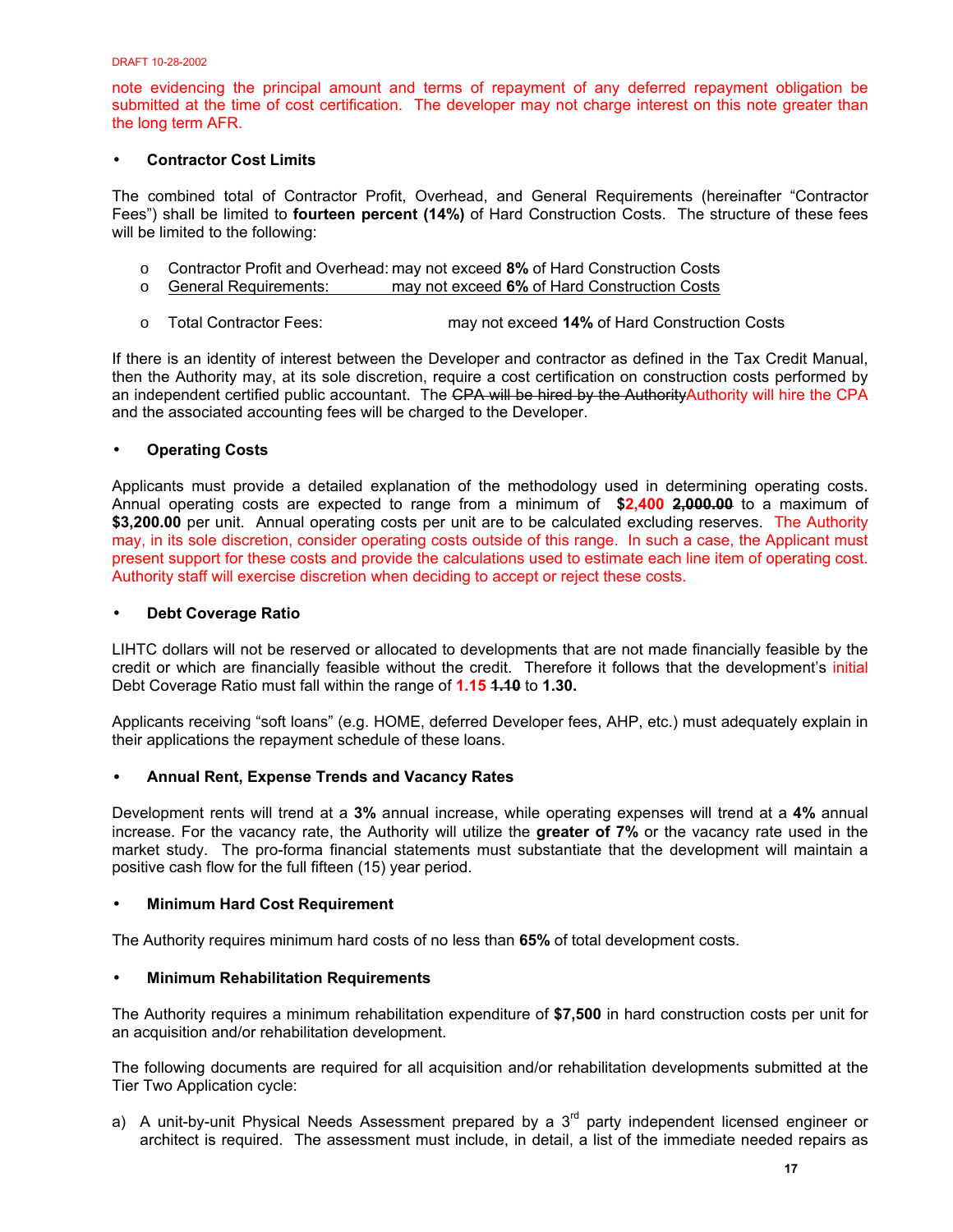well as the costs of the immediate needed repairs. All repairs listed in the assessment must be needed and necessary repairs. Additionally, the remaining "useful life" of major systems including the HVAC and roofing must be estimated. Replacement of major systems that have been replaced within the past seven (7) years are not allowable rehabilitation expenditure items for meeting the \$7,500 in hard construction costs per unit requirement or for obtaining points under the Development Characteristics #2 criteria. The overall structural integrity of each existing building must also be addressed. **Those developments that do not reflect at least \$7,500 per unit hard construction costs will be rejected from consideration of LIHTC funding. If the Physical Needs Assessment represents needed repairs in excess of \$7,500 per unit, then the rehabilitation costs must reflect the higher amount required by the Physical Needs Assessment. Note**: Projects applying in the RHS set-aside may submit the rehabilitation assessment utilized by RHS. Adaptive re-use projects are not required to submit a Physical Needs Assessment; and

- b) Preliminary plans showing all proposed changes to existing buildings, parking, utilities, etc.; and
- c) A termite inspection report for each building.

#### • **AppraisalsNote**:

The Authority reserves the right to require appraisals on all rehabilitation developments. If an appraisal is requested, the appraisal will be at the expense of the Applicant and the land value and building building(s) value must be appraised "as is" and reported separately.

## **15. Developments Financed With Private Activity Bonds**

Developments financed by private activity bonds **may** be eligible to receive an approximate 4% tax credit without being required to participate in the reqular competing itive for an allocation of tax creditsprocess. In order to be considered for a non-competitive allocation, a development must satisfy the requirements of Sections 42(h)(4), 42(m)(1)(D) and 42(m)(2)(D) of the Code and must also comply with the requirements and provisions of this section of the QAP. The housing credit dollar amount allocated to a project shall not exceed the amount the housing credit agency determines is necessary for financial feasibility of the project and its viability as a qualified low-income housing project throughout the credit period.

In order to receive an non-competitive allocation of tax credits, bond-financed developments financed with the proceeds of an issue of private activity bonds must be eligible to receive a tax credit LIHTC allocation either under the QAP for the year in which an application for bond financing is filed with the Authority. the bonds used to finance the development received an allocation of the State's Private Activity Bond Ceiling pursuant to §146 of the Code or under the QAP for the year in which the development is placed-in-service. At the time an allocation of Private Activity Bond Ceiling is received for a development, evidence of the receipt of said allocation, together with information sufficient to make a preliminary determination as to whether or not the development might qualify for funding under the then-current QAP may be submitted to the Authority. Following the submission and review of the above-described information, If the Authority's Board of Directors approves a Preliminary Bond Resolution, the Authority will provide a preliminary, non-binding statement as to whether the development, if completed as described to the Authority, could be is capable of receiving funding under the then-current QAP. The preliminary opinion provided by the Authority shall state: (i) that it is based upon information provided to the Authority regarding the development, the accuracy of which has not been finalizedverified; (ii) that it assumes that the development as placed-in-service will exactly match the project described to the Authority; and (iii) that the opinion is preliminary, non-binding, and may not be relied upon by any party.

For bond-financed properties that are claiming tax credits, tax credit Aapplications for non-competitive tax credits will be accepted must be submitted to the Authority only in the year in which the development is placed-in-service. At the time of application, the Applicant must submit evidence that the issuer of the bonds used to finance the development (a) was aware at the time of financing that an application for noncompetitive tax credits would be submitted to the Authority, and (b) has made a calculation (taking into account the sources and uses of all funds available to be utilized by the development, including all sums which might reasonably be expected to be available from syndication of the tax credit) to determine the smallest tax credit dollar amount that could be allocated to the development without impairing its financial viability. If the development is financially viable without tax credits, the amount certified by the issuer of the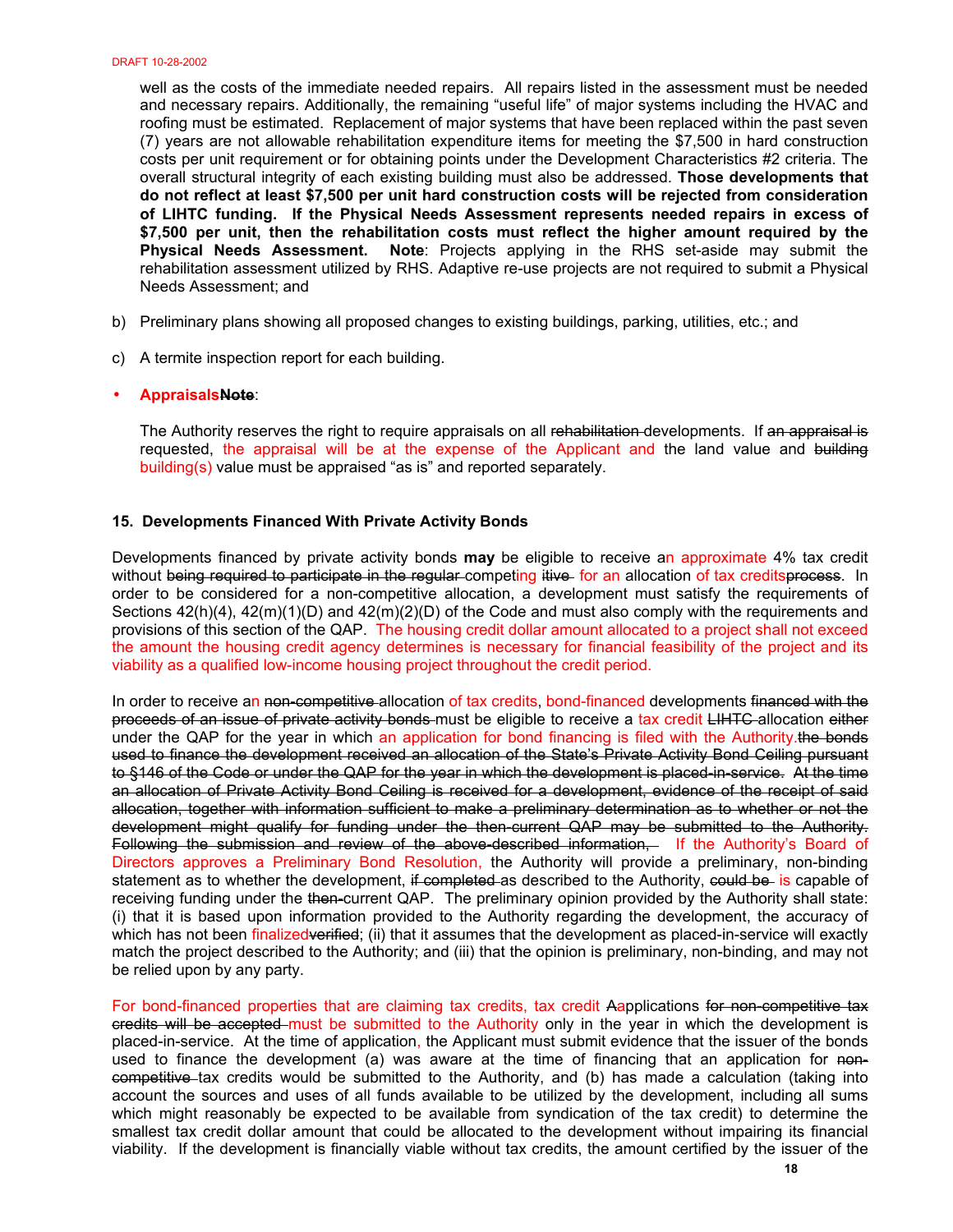bonds must be \$0. The above-described calculation must be attached to the application, together with a certification from the chief financial officer of the governmental unit that issued the private activity bonds, stating that the calculation was made by the issuer, was not supplied by the Applicant or any person or entity affiliated with the development, and certifying as to the reasonableness of the assumptions upon which the calculation was based. The certification must identify the issuer of the private activity bonds; the name, date, and amount of the bond issue; and the percentage of the aggregate basis of the development financed with bond proceeds. The Authority reserves the right to undertake its own will underwriteing review of all applications. In the event that the Authority determines that fewer, or no tax credits are required for the financial viability of a development, the value of tax credits allocated to that development would will be reduced accordingly. Before such a reduction is made, the Applicant shall be notified and given an opportunity to submit additional information in support of the issuer's tax credit calculation. If the Authority was the issuer of the private activity bonds used to finance the development, the Applicant must have given the Authority written notice of its intent to request utilize a non-competitive tax credit allocation. Such notice must have been attached to the application for bond financing filed with the Authority.

Applications for non-competitive allocations of tax credits must may be submitted to the Authority as outlined below: at any time prior to the placed in service application deadline specified in the QAP for the year in which the private activity bonds used to finance the development received a portion of the State's Private Activity Bond Ceiling.

- Multifamily Tax-Exempt Bond Applicants who are seeking low-income housing tax credits must submit an application to the Authority between January 1 and April 1 of the year in which the issuance of bonds is requested.
- 501(c)(3) Bond applications may be submitted to the Authority at any time during the calendar year.

Following review of an application, Authority staff may make a recommendation to the State Budget and Control Board ("State Board") to approve qualified applications and grant an allocation of the State Private Activity Bond Ceiling, if required. At least 60 days will be required to review, process and score an application before it can be submitted to the State Board. During this period, the Sponsor (developer) must secure the required credit enhancement or other suitable surety and lender.

All applications will be scored using the score sheet included in the Tax Exempt Bond Application. The issuance of ALL bonds must be approved by the State Board. The State Board will review and select those projects that will be financed through the issuance of bonds.

## **B. Threshold Requirements**

## **Tier One Application Threshold Requirements:**

The following threshold submittals must be included in the Tier One Application package submitted to the Authority:

- Completed Tier One Application; and
- Tier One Application Fee; and
- Developer Certification for Project Rejection form; and
- Development Narrative; and
- Site Control Documents: and
- Site Land Use Regulations/Restrictions; and
- Developer Environmental Certification Form; and
- Developer Relocation Certification and Tenant Profile Form; and
- Preliminary Development and Site Plans; and
- Site Suitability Determination and General Site Information; and
- Professional Market Study.

## 1. Completed Tier One Application:

All pages of the Tier One Application must be completed and the application certification page executed. All required signatures must be originals. Faxes will not be accepted. The Authority reserves the right to determine whether any omission on a page of the Tier One Application is material or non-material for purposes of the satisfaction of the threshold criteria.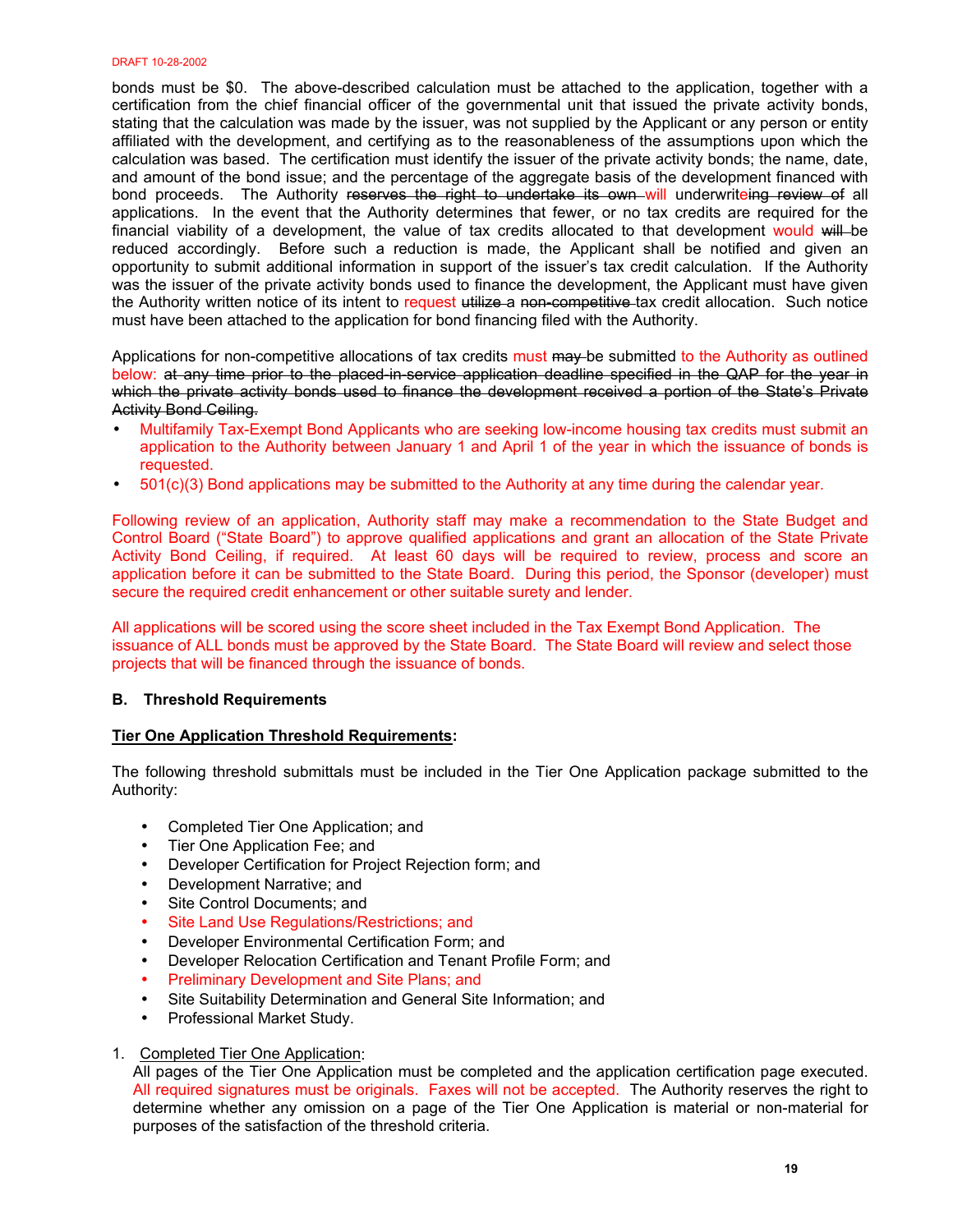2. Tier One Application Fee:

A **\$1,5001,000** Tier One Application fee is due at the time of application submission. This fee is nonrefundable. **The fee must be in the form of a cashier's check made payable to the South Carolina State Housing Finance and Development Authority**.

3. Developer Certification for Project Rejection Form:

The Developer consents to the Authority's review of its application to determine whether or not it meets threshold requirements, and agrees that a determination made that an application fails to meet threshold requirements is final and is not subject to further review. (Form 1)

## 4. Development Narrative:

The Authority requires a narrative description of (a) the current use of the subject property, (b) all adjacent property land uses, (c) the surrounding neighborhood, and (d) identification and proximity of services available to the proposed property, including transportation services.

5. Site Control Documents:

At the time of the Tier One Application submittal, the Applicant must have site control. The buyer must show evidence of site control by having executed documents. The following represent proper evidence of site control:

- a) The Applicant holds title to the property on which the development will be constructed by a properly executed and recorded Deed; or
- b) The Applicant has an executed purchase option with date certain performance; or
- c) The Applicant has an executed purchase contract with date certain performance; or
- d) The Applicant has an executed 99-year land lease or option on a long-term lease.

**Note**: With the exception of a) above, the Applicant must also submit the current deed recorded for the property in order to verify the seller.

## 6. Site Land Use Regulations/Restrictions

 The Authority requires a copy of **all** regulations, restrictions, standards, ordinances, etc. (subdivision design, tree ordinances, zoning, density, etc.) that affect the proposed site. Any regulation, restriction, standard, ordinance, etc. that does not allow the development as proposed on the proposed site must be resolved by Tier Two submittal or the application will be rejected.

7. Developer Environmental Certification Form:

The Developer will be required to sign an Environmental Certification Form (Form 2) that provides the Authority with information regarding floodplains, wetlands, etc. that may be located on, adjacent, or near the development site. A USGS topographical map for the development site must be attached to the Environmental Certification form. Note: The Developer Environmental Certification form is for the tax credit program only and is not meant to replace any environmental certifications or requirements that may be required by the State HOME program.

78. Developer Relocation Certification and Tenant Profile Form:

Projects must minimize the displacement of low-income households. No more than 50% of the existing tenants may be displaced temporarily. No more than 10% of the existing tenants should be displaced permanently. Should permanent or temporary displacement occur, a relocation plan must be furnished with the application describing how the tenants will be relocated and the costs and source of relocation expenses (Form 3). Projects involving permanent relocation of tenants are discouraged and will only be funded with an adequate relocation plan for the ten percent (10%) allowed.

# 9. Preliminary Development and Site Plans:

- The Applicant must provide:
- a) **Preliminary Development plans**. Plans must include the front, rear and side elevations of the buildings as well as detailed unit floor plans for each bedroom size; and
- b) **A site plan** that shows how the project is to be built. This plan must indicate the placement of buildings on the site, parking areas, sidewalks, planned landscaping, amenities, easements, trash dumpsters, man holes, buffers, etc. An aerial photograph could be used in conjunction with this requirement; and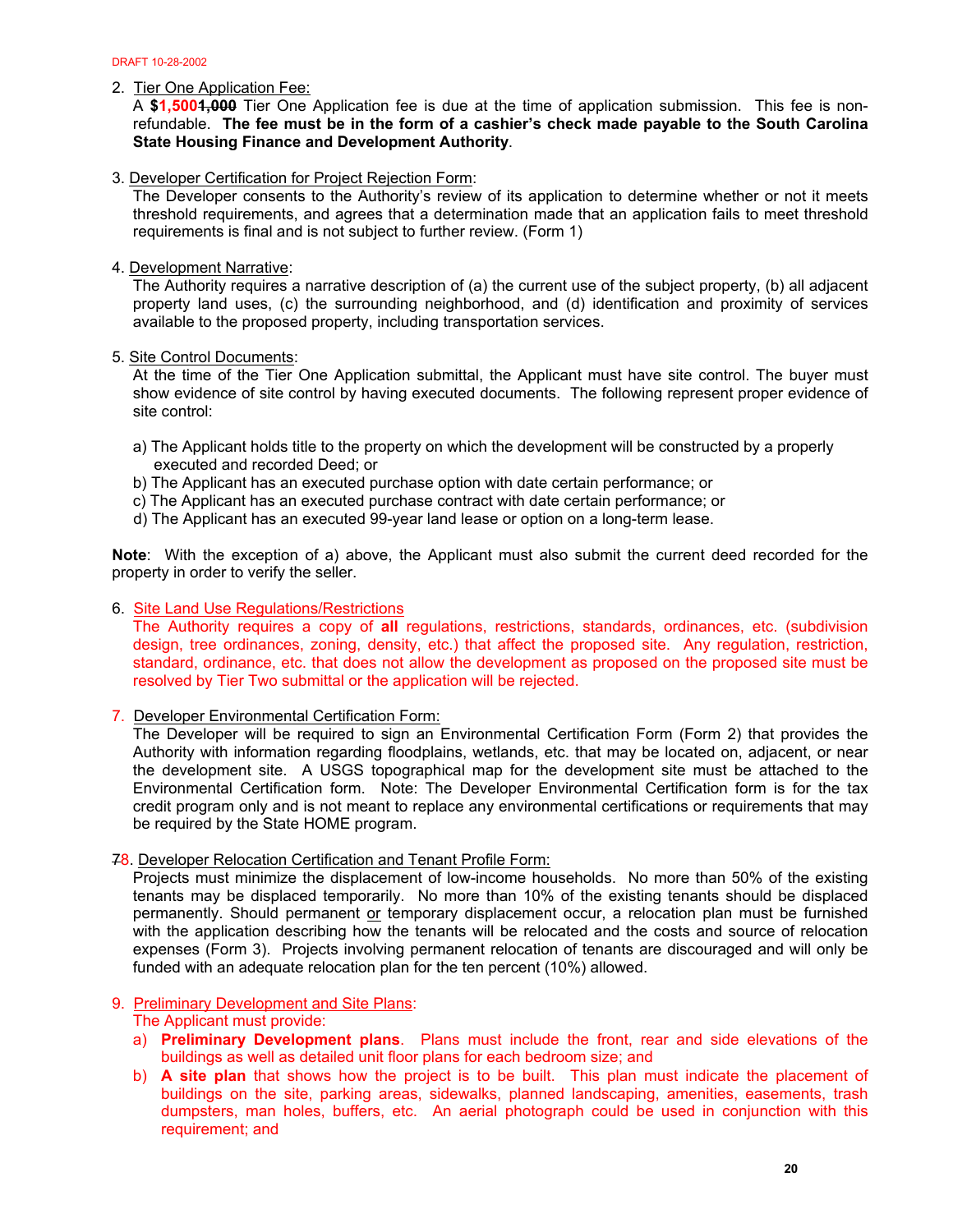- c) **Schematic Site plans** must show the site boundaries and include the location of any streams, ravines, gullies, drainage problems or other construction deterrents, as well as the slope of the site and all calculations used in determining the slope of the site, if applicable. All utility locations such as water, sewer, gas, electric, and phone lines must be shown, however, if these services are not currently located at the site then the plan must reflect the distances from the required services.
- d) A 7.5-minute **Topography Map** of the site.

All plans must be submitted on 8 1/2 x 11 paper and utilize a scale in which one (1) inch equals 100 feet or less.

89. Site Suitability Determination and General Site Information:

**Note: It is the objective of this Plan to select the best available sites for projects awarded under the plan. The Authority's determination of negative site characteristics should not be construed as a finding that a site is not a buildable site under any circumstances.** 

The Applicant must provideuthority requires the following:

- a) **Labeled photographs** (or color copies) of the proposed development site and all adjacent propertiesadjacent properties; and
- b) An **aerial photograph** of the site showing all adjacent properties; and
- c) A **map clearly identifying the exact location** of the development site; and

b)d) A **map with directions** to the development site from 919 Bluff Road, Columbia, S.C.; and c)Schematic site plans that include the location of any streams, ravines, or other construction deterrents, as well as, all utility locations such as water, sewer, gas, electric, and phone lines. If these services are not currently located at the site then the plan must reflect the distances from the required services; and Preliminary site plans must be included indicating the placement of buildings on site, parking areas, sidewalks, planned landscaping, amenities, etc

Authority staff or contract consultants will conduct site evaluations on each proposed site. If any Authority determined detrimental site characteristics exist on, adjacent to, or within unallowable distances from the site, **the Authority will reject the application or assess negative points depending on the discovered detrimental site characteristic**.

Sites should be relatively flat, integrated into a residential community, and should not be isolated in areas with large amounts of undeveloped land. Surrounding uses should be compatible with the proposed project, and the proposed design compatible with existing architecture in the area. The following bulleted items represent some, but not all, Authority determined detrimental site characteristics. These Authority determined detrimental site characteristics represent **threshold criteria**. The Authority will also make determinations and award competitive points to sites that are within acceptable and measurable parameters as found in the competitive Tier One and Tier Two point section. As noted, these Authority determined detrimental site characteristics are not all inclusive. The Authority may reserves the right, in its sole discretion to reject the a site based on the analysis of information submitted or information obtained from other sources that, in the Authority's determination, render the site unsuitable for development. The Applicant consents to the Authority's making this determination and agrees that it is not subject to further review. Any Applicant that does not disclose known detrimental site characteristics or other known site information that may render the site unsuitable will be debarred from participation in South Carolina's Tax Credit program for a period of up to five (5) years, regardless of when discovered.

- Sites located within 1/2 mile of pipelines (excluding low pressure natural gas distribution lines, water and sewer lines) or storage areas for hazardous or noxious materials, or sewage treatment plant or other solid waste facilities; or
- Sites where any portion or boundary of proposed site is located on or touching any portion or boundary of an easement containing an electric or communications substation. In addition, no portion or boundary of proposed site can be within 300 feet of any actual substation, regardless if it is active or inactive; or
- Sites where any portion or boundary of the proposed site is located within the engineering fall distance of any pole, tower or support structure of a high voltage transmission power line, communications transmission tower, microwave relay dish or tower, or commercial satellite dish (radio, TV cable, etc.). For field analysis, the Authority will use tower height as the fall distance. For the purpose of this QAP, a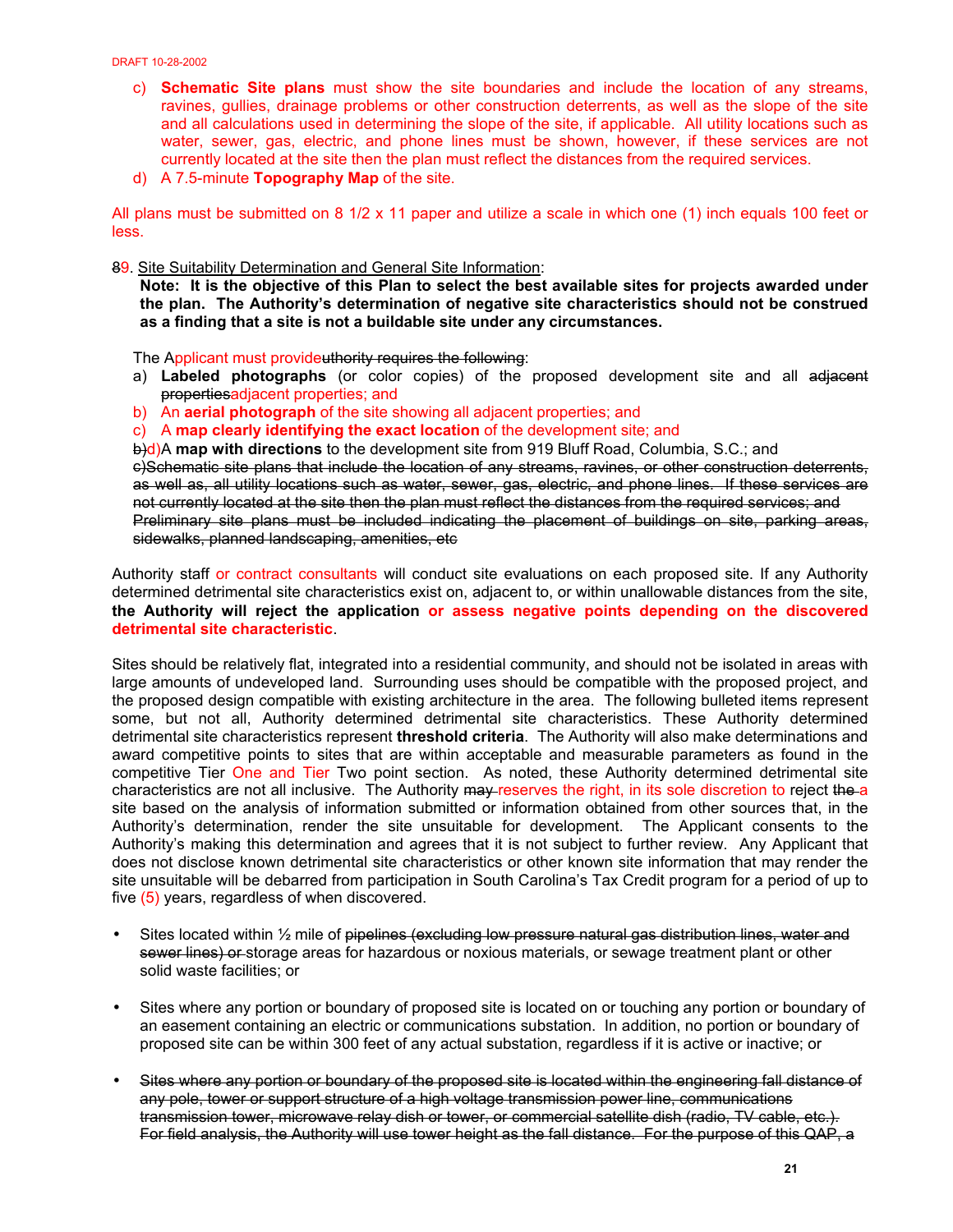high voltage electric transmission line is a power line that carries high voltage at any given moment greater than 60KV (kilovolts); or

- New Construction Ssites where any portion or boundary of the proposed site contains any easements for overhead electric power lines, regardless of voltage, and/or such electric power lines run through areas of the proposed site other than the outside perimeter of the site to distribute power to locations not located within any portion or boundary of proposed site; or
- Sites where any portion or boundary of proposed site is within 1000 feet of an operating industrial plant that may pose a safety risk, hazard, nuisance or other negative impact; or
- Sites where there are problems with sources of noise, odor, and/or other nuisance pollution; or
- Sites where the Authority determines the slope/terrain is not suitable for development, or
- Sites where there are problems with existing wetlands, drainage and/or waterways on the site; or
- Sites where there are problems with streams, ravines, or other construction deterrents; or
- Sites where a nearby active railroad may causes excessive noise and vibration. An Applicant submitting a proposed development near within 300 feet of an active, in use railroad(s) may beis required, at the Authority's discretion, to submit, from a qualified professional, an objective third party study that addresses the impact of the nearby railroad on the proposed development. The study must contain analysis based on HUD's environmental criteria and standard for noise abatement regulation, which states the maximum acceptable day/night average decibel level is 65 dBA for exterior noise, along with any other analysis deemed pertinent to the noise study and its conclusion. The study must state the average decibel level on the site is less than 65 dBA and must support the placement of the development on the proposed site. The Authority, in its sole discretion, will approve or reject sites and may reject the site regardless of conclusions reported in the study as other site criteria will be considered; or.
- Sites where any portion or boundary of the proposed site is within 500 feet of a junkyard, trash heap, and/or dump pile; or
- Sites where there are obvious physical barriers to the development; or
- Sites located within 1/2 mile of an active sanitary landfill.

## **Market Criteria**

- Except for projects located in Beaufort County, The the Authority will not award any new construction developments consisting of greater than 40 low-income tax credit units in areas defined as rural by RHS. Additionally, as previously stated within this QAP, the construction of new residential units on acquisition/rehabilitation developments is prohibited.
- Within each set-aside or general pool, tThe Authority will award no more than one development for the same tenant population in a specific QCT. In such instances, only the Applicant-application that receives the highest point score will be awarded. The tiebreaker provisions will be utilized, if necessary. **Note:** A development submitted in the non-profit set-aside that rolls into the General Pool for funding consideration will still be considered in the non-profit set-aside as it relates to this number of awards in a QCT limitation.
- Within each set aside or general pool, tThe Authority will award only one development of any two or more developments in the 2002 tax credit competition that are within one mile by public paved road of each other and are to serve the same tenant population. In such instances the Applicant application that receives the highest point score will be awarded. The tiebreaker provisions will be utilized, if necessary. **Note:** A development submitted in the non-profit set-aside that rolls into the General Pool for funding consideration will still be considered in the non-profit set-aside as it relates to this number of awards within one mile of each other limitation.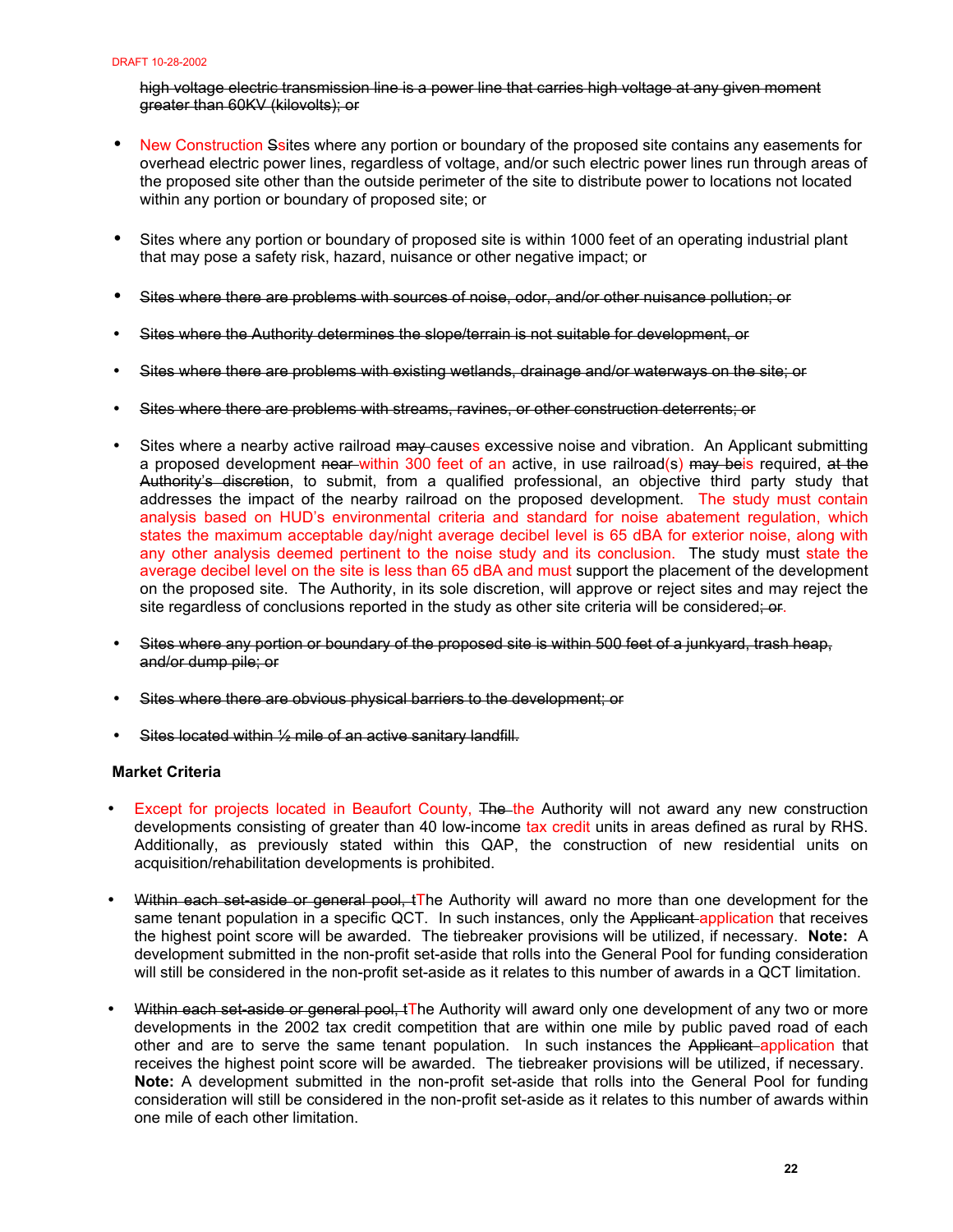- The Authority will not approve or consider Tier One Applications for proposed developments in the same market for the same tenant population as previously funded tax credit developments that have not reached stablized stabilized occupancy. The Authority defines "same tenant population" as elderly or SRO or family. "Family" will not be differentiated based on bedroom size for making this determination. As such, a one and two bedroom development is the same tenant population as a three and four bedroom development if you are targeting families. The Authority will make exceptions to the above threshold requirement if the Authority determines, in its sole discretion, that the reason for the existing development not reaching stablizedstabilized occupancy is not an issue of an "existing market" for the tenant population, but other characteristics that may or may not be resolvable (e.g. location, physical appearance, etc.). Additionally, the Authority will not approve or consider applications for proposed developments within a half-mile of existing tax credit developments for the same tenant populations that have a history of vacancy rates greater than ten percent (10%). The Authority will make exceptions to the above threshold requirement if the Authority determines, in its sole discretion, that the reasoning for the existing development having a history of vacancy rates greater than 10% is not an issue of an "existing market" for the tenant population, but other characteristics that may or may not be resolvable (e.g. location, physical appearance, etc.).
- The Authority has entered into a Memorandum of Understanding with the Rural Housing Service to exchange information to insure the economic viability of developments funded by our agencies' resources. Except within the Hope VI set-aside, the Authority will not approve or consider Tier One Applications for proposed developments that threaten the economic viability of existing developments funded by either agency. The Authority will have sole discretion in making this determination.
- The division or subdivision of existing developments into two or more developments is prohibited. Applications relating to such divided or subdivided developments will be rejected and all individuals and entities responsible for the submission of any such applications will be debarred from participation in all Authority programs for a period of not less than five years.
- Except within the Hope VI set-aside, the Authority will not approve or consider subsequent phased developments in which the previous phase has not been completed, placed-in-service, and reached stablized stabilized occupancy or in which the previous phase has had a history of vacancy rates greater than ten percent (10%). The occupancy of the previously funded development must be verified through a certified rent roll prepared by the project's Management Company. Additionally, in order for an allowed subsequent phase development to be considered, the quality, financial health, and market of the previous phase of a subsequent phase application will be considered.

## 910. Professional Market Study:

## **General Information:**

All developments requesting LIHTCs must have a market study submitted with the Tier One Application or the application will be rejecteddisqualified. An experienced market analyst, approved by the Authority, who is totally unaffiliated with the Developer and/or owner of the proposed development, must prepare the study. The study must contain a statement by the analyst that the report was written according to the SCSHFDA's market study requirements, that the information included is accurate and that the report can be relied upon by SCSHFDA to present a true assessment of the low-income housing rental market. **It is critical that analysts provide their overall impressions, conclusions, and recommendations on the proposed development**. An analyst will be considered "approved" if the market study that is submitted meets the requirements of the **Market Study Outline Requirements** as listed below. Additionally, each market analysis/appraisal/research company may not prepare more than 20 separate market studies to be turned in with 20 separate Tier One aApplications.

The requirements listed below establish the minimum information and analysis that must be provided to enable the Authority to review the study. However, meeting these standards does not guarantee acceptance of the study. The Authority, in determining whether a market exists for a proposed development, will consider market and marketability factors other than the market study and reserves the right to reject-disqualify the application based on those factors.

If a market study contains inconsistencies (statements that contradict one another or are not true), the Authority, in its sole discretion, may reject—disqualify the market study. If the market study is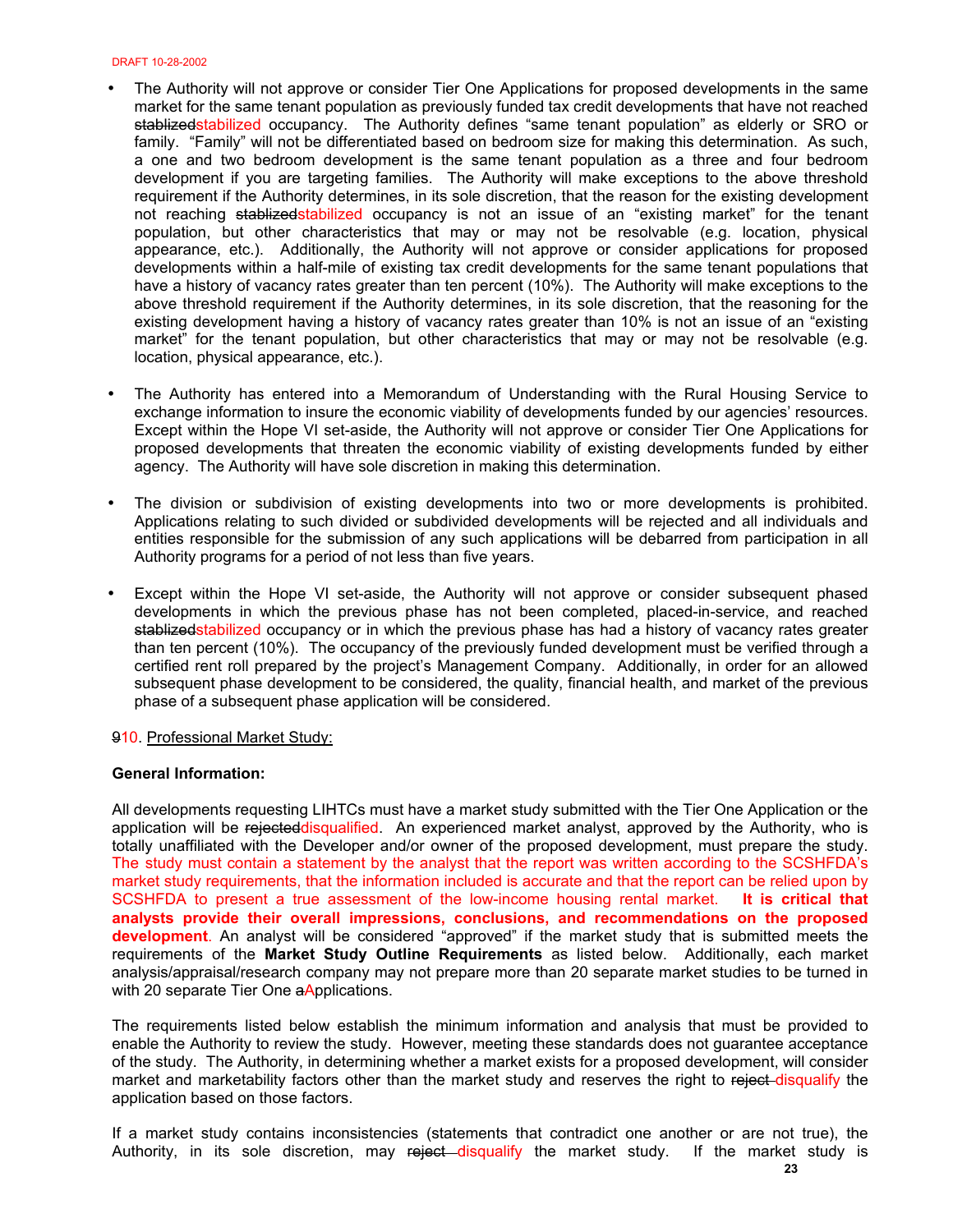rejecteddisqualified, the application will not meet threshold requirements and will be rejected. If a market study is rejected based on inconsistencies, the analyst who prepared the study will be debarred from participation in the Authority's LIHTC Program for a period no less than two (2) years.

The market study must be prepared and presented exactly as outlined below, in the order listed, or it will be rejecteddisqualified. If the market study is rejecteddisqualified, the Tier One aApplication will not meet threshold requirements and the application will be rejected. If a market study is disqualified for not following the outline below, the analyst who prepared the study will be debarred from participation in the Authority's LIHTC Program for a period no less than two (2) years.

# **Market Study Outline Requirements:**

# **A. Executive Summary**

- 1. Briefly outline the most pertinent findings for each section listed below.
- 2. Provide a candid conclusion about the strength of the market for the project as proposed, including alterations suggested by the analyst.

# **B. Project Description**

- 1. Project Description including:
	- a. Development Location
	- b. Construction Type: New Construction/Rehab/Adaptive Reuse
	- c. Occupancy Type (family, elderly, etc.)
	- d. Target Income Group (low-income and market rate, if applicable)
	- e. Special Population Target (if applicable)
	- f. Number of units by unit type
	- g. Unit Size
	- h. Structure Type (i.e. townhouse, garden apartment)
	- i. Rents and Utility Allowances
	- j. Existing or proposed project based rental assistance
	- k. Proposed Development Amenities (i.e. community building, playground, laundry, etc.),
	- l. Proposed Unit Amenities (i.e. washer/dryer hookups, dishwasher etc.)
	- m. For rehab proposals, current occupancy levels, rents being charged, and tenant incomes, if available, as well as detailed information with regard to the scope of work planned

## **C. Site Evaluation**

- 1. The market analyst must physically visit the site and the market area in general.
- 2. Describe physical features of the site and adjacent parcels. Positive and negative attributes of the site should be described in relation to their possible impact on overall market demand. This discussion should reflect the curb appeal of the site, surrounding land uses, the site's physical relation to surrounding roads, transportation, amenities, employment, services, the condition of the physical structures/neighborhoods surrounding the site.
- 3. Include pictures of the site with a description of vantage points.
- 4. Include a **map** clearly identifying the location of the project. It is extremely important to identify the closest **shopping areas**, **schools**, and **employment centers**, **medical facilities** and **other amenities** that would be important to the targeted population. Indicate proximity in miles to the proposed site.
- 5. Indicate what type of development(s), if any, is/are located in the vicinity of the proposed site (i.e. vacant land, commercial/business, industrial, and public housing). Indicate proximity in miles to the proposed site. Describe all developments on either side of the property as well as in front and in back of site. Indicate present condition of properties. Discuss neighborhood land use and housing characteristics and compatibility with the project. What is the zoning of surrounding area? Is it likely to change?
- 6. Include **map** identifying existing subsidized low-income housing (Tax Credit Properties, Rural Development Properties, Public Housing, etc.) within the market area that could impact the lease-up of the prospective project. Indicate proximity in miles of these properties to the proposed site.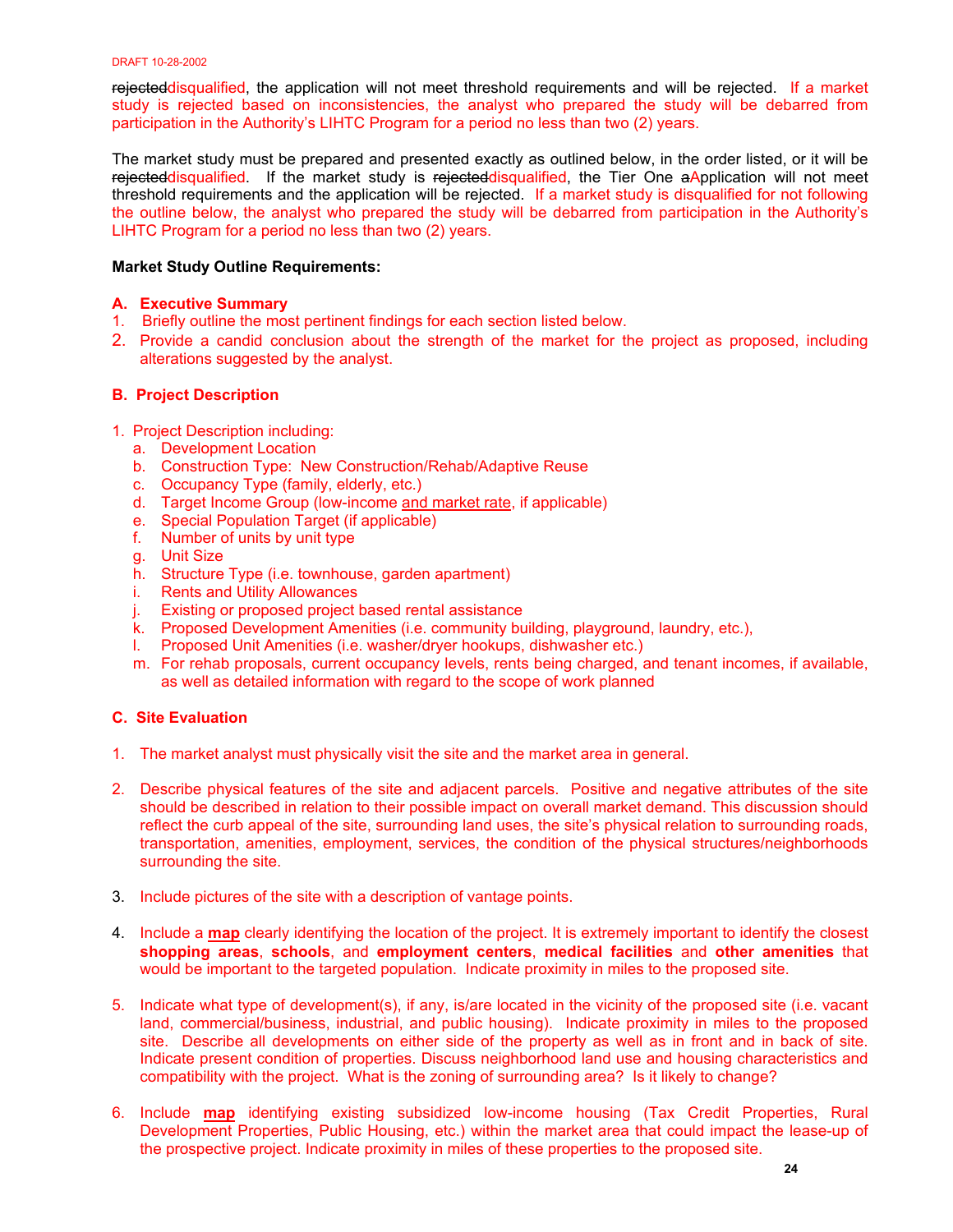- 7. Indicate if there are any r[oad or infrastructure improvements planned or under construction in](http://www.sha.state.sc.us/Programs/Rental/Tax_Credit/tax_credit.html) the proposed market area.
- 8. Comment on access, ingress/egress, visibility to site.
- 9. Note any visible environmental or other concerns.
- 10. Overall conclusions about site as they relate to marketability.

## **D. Market Area**

1. Include a **map** and description of the market area. The market area must be specifically justified (i.e. the analyst must describe the methodology and reasoning used to determine the market area in the form of a narrative). The Authority encourages a conservative market area delineation and prohibits use of the concentric circle approach.

## **E. Market Area Economy**

- 1. For all proposals (family and elderly) provide the following.
	- a. Employment by industry--**numbers and percentages** (i.e. Manufacturing: \$150,000 (20%))
	- b. The major current employers and anticipated expansions, contractions in their workforces, as well as newly planned employers and their impact on employment in the market area.
	- c. Unemployment trends for the market area and, where possible, the county--total workforce figures and **number and percentage** unemployed. Provide annualized figures for unemployment trends (i.e. average annual increase of unemployment of 1.2%).
	- d. A **map** of the site and location of major employment concentrations.
	- e. A narrative analysis of data provided, including overall conclusions, is required. Relate data to impact on housing demand.
	- f. For elderly proposals, a list of employers who historically hire elderly individuals for minor part-time positions as part of an overall commitment to the community (i.e. Wal-Mart - greeters).

## **F. Community Demographic Data**

Provide the following demographic information for the market area, giving historical data as well as current data and estimates. Include data on population and households approximately five years prior to market entry, at the proposed time of market entry, and projected five years post-market entry (i.e. 2000-2004, 2005, 2010). Projections must be prepared by a reputable source such as Claritas or the State Data Center. U.S. Census data prior to the 2000 Census is only acceptable as historical data. If the market analyst does not agree with these projections, s/he must provide the reasoning, along with substitute projections. Both numbers and percentages should be shown for the data below. Annualized growth figures should be included. Please include a narrative description of the data presented including overall conclusions.

# **1. Population Trends**

- a. Total Population
- b. Population by age group
- c. Number of elderly and non-elderly (for elderly projects)
- d. If a **special population** is proposed for the development (i.e. migrant workers, homeless), provide additional information on population growth patterns specifically related to this population.

## **2. Household Trends**

- a. Total number of households, average household size and group quarter.
- b. Household by tenure; that is, the number of owner and renter households. (If appropriate, breakout by elderly and non-elderly).
- c. Households by income. (Elderly proposals should reflect the income distribution of elderly households only).
- d. Average household size.
- e. Renter households by number of persons in the household.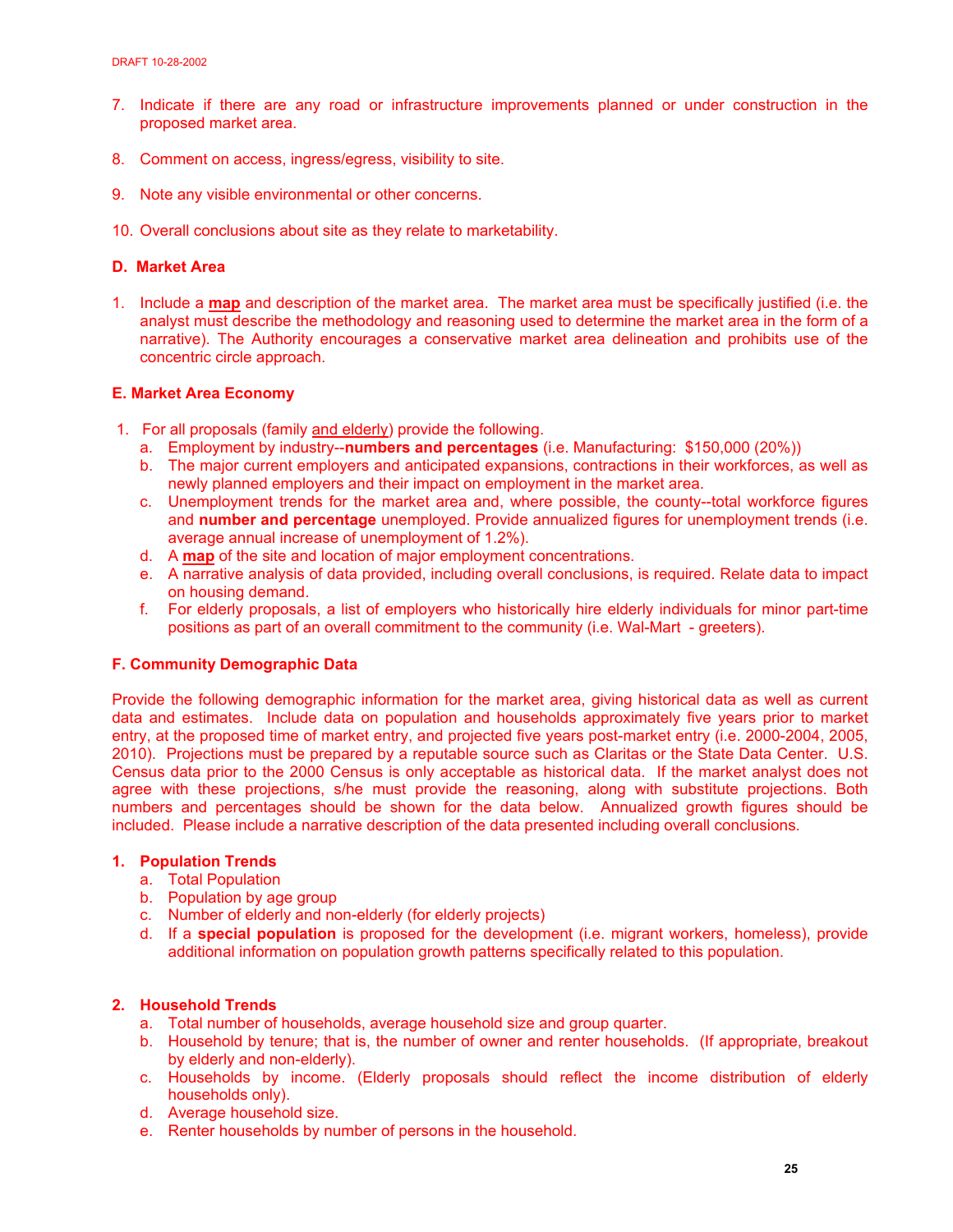# **G. Project-Specific Demand Analysis**

1. **Income Restrictions:** Use the applicable incomes and rents in the development's tax credit application. Be aware of the specific income restrictions which apply to the tax credit program. For example, in the Low-Income Housing Tax Credit program, developers must elect to set-aside either at least 20% of the units for households earning no more than 50% of area median income or at least 40% of the units for households earning no more than 60% of area median income. **Analysts must take the income restrictions designated in the application into account when estimating demand**.

The study should include data for each income group targeted by the project as described in the application. For example, if the project targets families between 40% to 50% of the median income and families between 50% to 60% of the median income, demand projections using the above methodology should be provided **for each group and bedroom size**. The most recent rent limits may be obtained from the Authority's website: http://www.sha.state.sc.us/Programs/Rental/Tax\_Credit/tax\_credit.html.

- 2. **Affordability:** Analysts should assume no family households are able to pay more than **35%** of gross income towards total housing expenses and that no **elderly** households are able to pay more than **40%** of gross income towards total housing expenses. The demand analysis should clearly indicate the minimum income and maximum income range for each targeted group. For **projects with project-based rental assistance** (i.e. Section 8, Rural Development), two separate demand analyses must be shown. One with the rental assistance (thereby allowing \$0 for the minimum income) and one without the rental assistance. For projects with **market rate units**, the analyst must make some reasonable determination of a maximum income level beyond which a household would not likely be a participant in the rental market. The analyst should clearly state the assumptions used in making the aforementioned determination.
- 3. **Demand:** The demand should be derived from the following sources:
	- a. **Demand from New Households:** New units required in the market area due to projected household growth should be determined. This should be determined using 2000 census data and projecting forward to the anticipated placed-in-service date of the project (w/in two years) using a growth rate established from a reputable source such as Claritas or the State Data Center. The population projected must be **limited to the age and income cohort** and the demand for each income group targeted (i.e. 50% of median income) must be shown separately.
		- In instances where a significant number (more than 20%) of proposed units are comprised of three-and four-bedroom units, please refine the analysis by factoring in number of large households (generally 4+ persons). A demand analysis which does not take this into account may overestimate demand.
	- b. **Demand from Existing Households**: The second source of demand should be projected from:
		- 1) **Rent over-burdened households, if any, within the age group, income cohorts and tenure (renters)** targeted for the proposed development. This calculation must exclude households that would be rent over-burdened (i.e. paying more than 35% of their income toward rent) in the proposed project. In order to achieve consistency in methodology, all analysts should assume that the rent-overburdened analysis includes households paying greater than 35% or in the case of elderly, 40% of their income toward gross rent (starting at 36% of median income, if the minimum limit for the tax credit development was 35% and 41% of median income, if 40% was used in the case of elderly households or whatever 2000 Census data is closest to these bands) rather than some greater percentage. If an analyst feels strongly that the rent-overburdened analysis should focus on a greater percentage, they must give an in-depth explanation why this assumption should be included. **Any such additional indicators should be calculated separately and be easily added or subtracted from the required demand analysis.**
		- 2) **Households living in substandard housing** (units that lack complete plumbing or that are overcrowded). Households in substandard housing should be adjusted for age, income bands and tenure that apply. The analyst should use their own knowledge of the market area and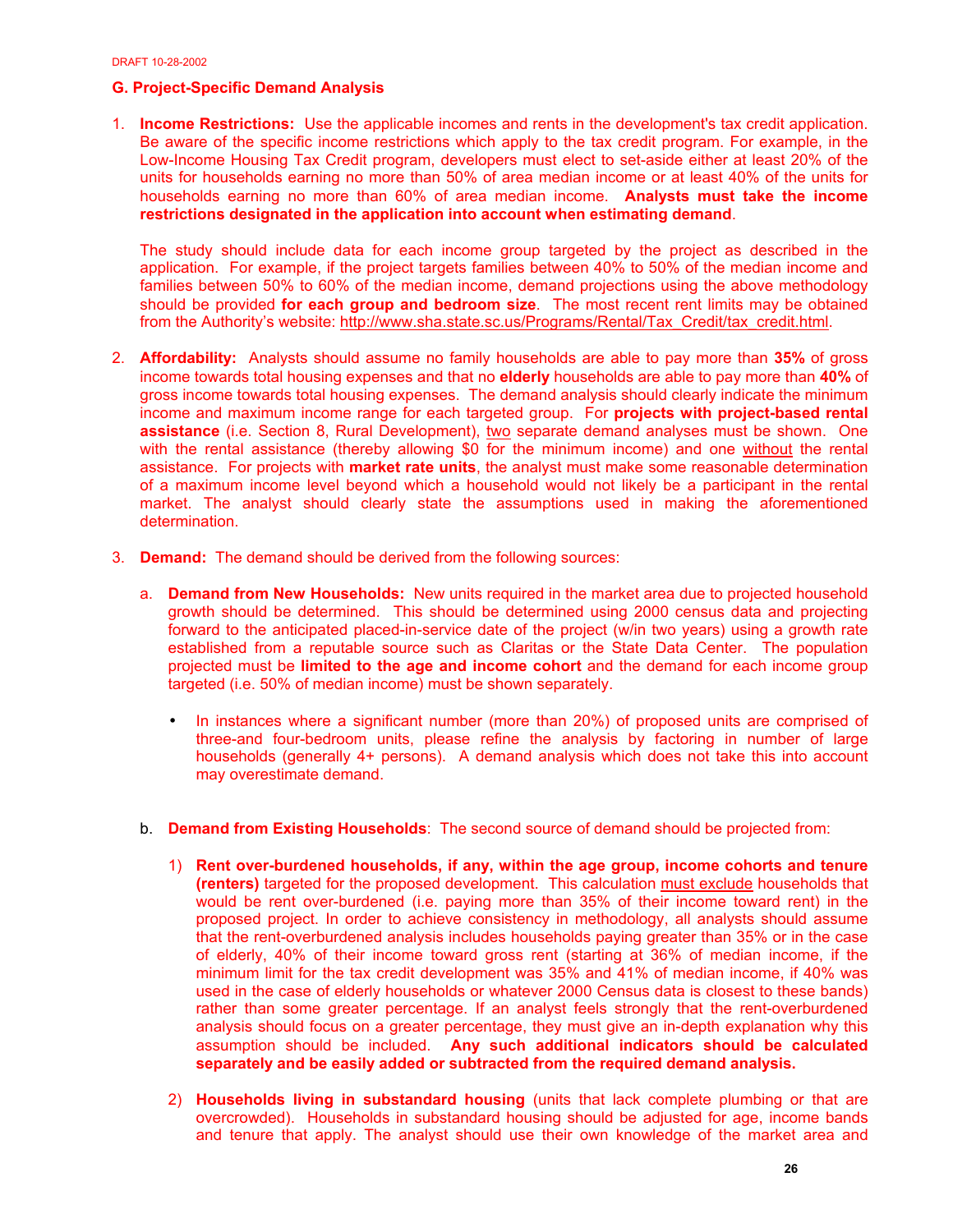project to determine if households from substandard housing would be a realistic source of demand.

- The analyst is encouraged to be conservative in his/her estimate of demand from both households that are rent-overburdened and/or living in substandard housing.
- 3) **Elderly Homeowners likely to convert to rentership:** The Authority recognizes that this type of turnover is increasingly becoming a factor in the demand for elderly tax credit housing. Due to the difficulty of extrapolating elderly owner households from elderly renter households, analysts may use the total figure for elderly households in the appropriate income band for the tax credit units in order to derive this demand figure. Interviews with property managers of active projects regarding renters who have come from homeownership should be used to refine the analysis. A narrative of the steps taken to arrive at this demand figure should be included.
- 4) **Other**: Please note, the Authority does not, in general, consider household turnover rates other than those of elderly to be an accurate determination of market demand. However, if an analyst firmly believes that demand exists which is not being captured by the above methods, he/she may be allowed to consider this information in their analysis. The analyst may also use other indicators to estimate demand if they can be fully justified (e.g. an analysis of an under-built or over-built market in the base year). **Any such additional indicators should be calculated separately and be easily added or subtracted from the demand analysis described above.**

## 4. **Method:**

- a. **Demand**: The two overall demand components added together 3(a) and 3(b) above represent demand for the project.
- b. **Supply**: Comparable Units constructed since the base year of projection, including all tax credit developments funded to date, must be subtracted to calculate net demand.
- c. **Capture rates** should be calculated by dividing the number of units in the project by the net demand. Demand and capture rate analysis must be completed for targeted income group and each bedroom size proposed as well as for the project overall. Please include a narrative on what exactly this capture rate means for the project proposal (i.e. given the market area is this an average capture rate or is one that should cause concern?).
- d. **Absorption rates** should be provided in the market study which give an estimation of the time it is expected the project will take to reach 93% occupancy. The absorption rate determination should consider such factors as the overall estimate of new household growth, the available supply of competitive units, observed trends in absorption of comparable units, and the availability of subsidies and rent specials. (The absorption period is considered to start as soon as the first units are released for occupancy.)

## **5. Example of Method:**

## **a. Demand and Net Demand**

|                                                                                 | <b>Households at 50% Median Income</b><br>(min. income to max. income) | <b>Households at 60% of Median Income</b><br>(min. income to max. income) |
|---------------------------------------------------------------------------------|------------------------------------------------------------------------|---------------------------------------------------------------------------|
| <b>Demand from New Households</b><br>(age and income appropriate)               |                                                                        |                                                                           |
|                                                                                 |                                                                        |                                                                           |
| <b>Demand from Existing Households</b><br>Rent-Overburdened                     |                                                                        |                                                                           |
|                                                                                 |                                                                        |                                                                           |
| <b>Demand from Existing Households</b><br><b>Renters in Substandard Housing</b> |                                                                        |                                                                           |
|                                                                                 |                                                                        |                                                                           |
| <b>Demand from Existing Households</b><br><b>Elderly Homeowner Turnover</b>     |                                                                        |                                                                           |
|                                                                                 |                                                                        |                                                                           |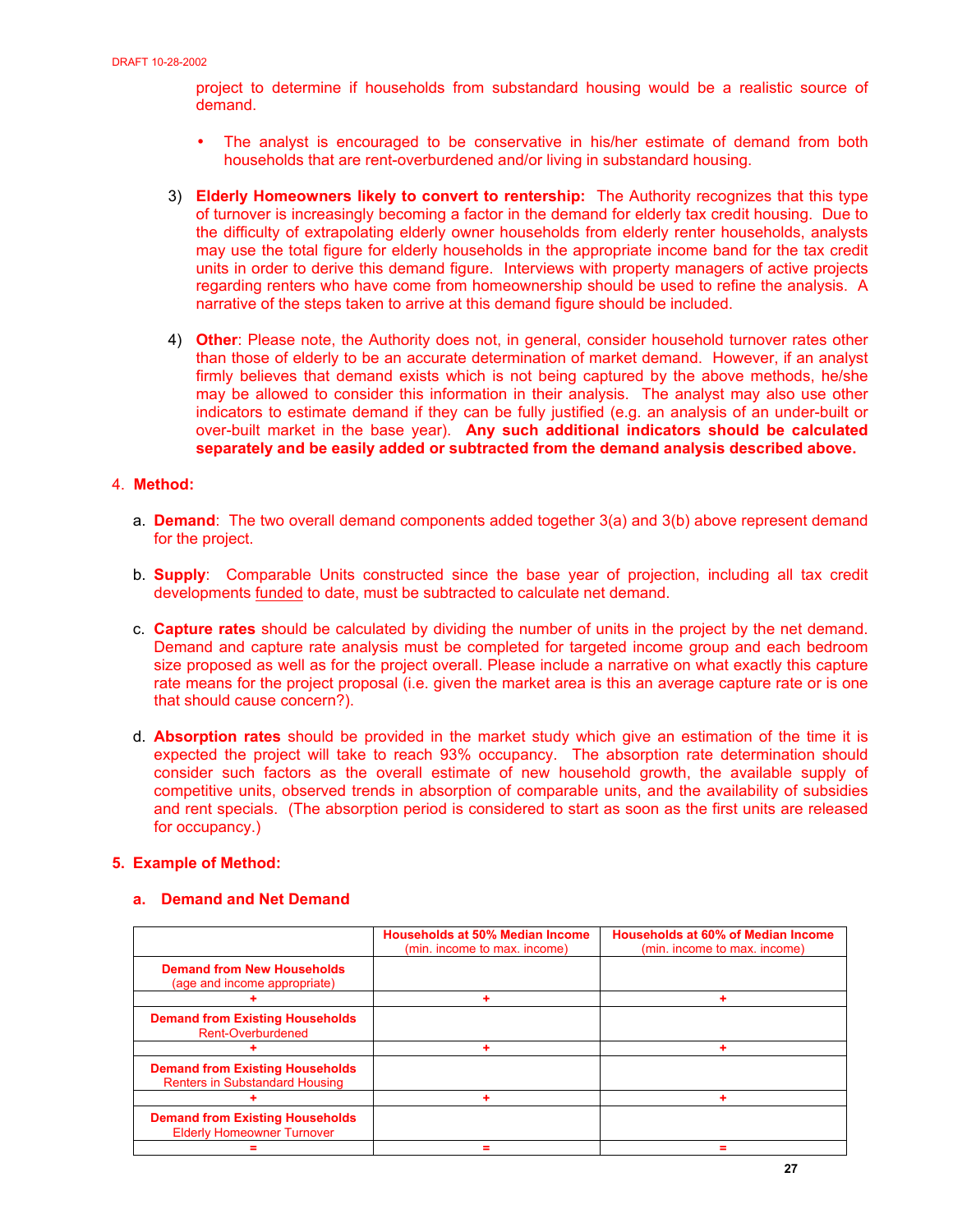| <b>Total Demand</b>                                                                                                     |  |
|-------------------------------------------------------------------------------------------------------------------------|--|
|                                                                                                                         |  |
| <b>Supply</b><br>(Directly comparable units built and/or<br>funded in the project market over the<br>projection period) |  |
|                                                                                                                         |  |
| <b>Net Demand</b>                                                                                                       |  |

# **b. Net Demand and Capture Rates**

| <b>Bedrooms</b> | <b>Total Demand</b> | <b>Supply</b> | <b>Net Demand</b> | <b>Units Proposed</b> | <b>Capture Rate</b> |
|-----------------|---------------------|---------------|-------------------|-----------------------|---------------------|
| 1 Bedroom       |                     |               |                   |                       |                     |
| 2 Bedroom       |                     |               |                   |                       |                     |
| 3 Bedroom       |                     |               |                   |                       |                     |
| 4 Bedroom       |                     |               |                   |                       |                     |

# **H. Supply Analysis (Comparable Rental Developments)**

The supply analysis will be given significant weight in the Authority's review of the market study. **The analyst must visit all comparable properties**. The analyst must supply a description and occupancy levels of all existing multifamily projects, multifamily projects currently under development, and multifamily projects slated to begin construction within the year in the defined market study area of the proposed project. At least three (3) comparable rental properties within one mile (or, in the case of rural projects where comparables do not exist, within one mile of the market area) of the subject property should be included in the market analysis. The analysis should include information on all rental developments that can be considered "true comparables" available to serve the target market. The analyst must indicate which developments in the market area s/he determines to be the most directly comparable and why.

1. The following information should be included for each comparable property:

- a. Name, Address and Phone Number of the comparable property development
- b. Photograph
- c. Breakdown of unit sizes by bedroom count
- d. Square footage for each comparable unit type.
- e. Monthly rents and what utilities are included in the rent, if any
- f. Project age
- g. Description of amenities
- h. Concessions given, if any
- i. Current vacancy rates broken down by bedroom size
- j. Number of units receiving rental assistance, description of assistance as project or tenant based, an analysis of the voucher and certificates available in the community should be included. If voucher and certificates go unused this should be explained. If there is a waiting list, this should also be documented.
- k. If the proposed development represents an additional phase of an existing housing development, include a tenant profile as well as additional information related to households on a waiting list of the existing phase.
- l. In rural areas lacking sufficient three and four bedroom rental comparables, provide data on three and four bedroom single-family rentals, OR provide information on rental trailer homes and single family homes in an attempt to identify where potential tenants are currently living.

The above information should be provided in a comparative framework with the proposed project. For example, in addition to providing a page of information along with a picture for each comparable, the analyst should also provide comparative charts that show such factors as the proposed project's rents, square footages, amenities, etc. as compared to the other projects. Additionally, the analyst should provide a narrative (i.e. the proposed project's 2 bedroom rents are \$20 lower than the average of 2 bedroom rents for the comparables).

2. A **map** showing the comparable projects in relation to the subject must be included. The map should have an identifiable usable scale.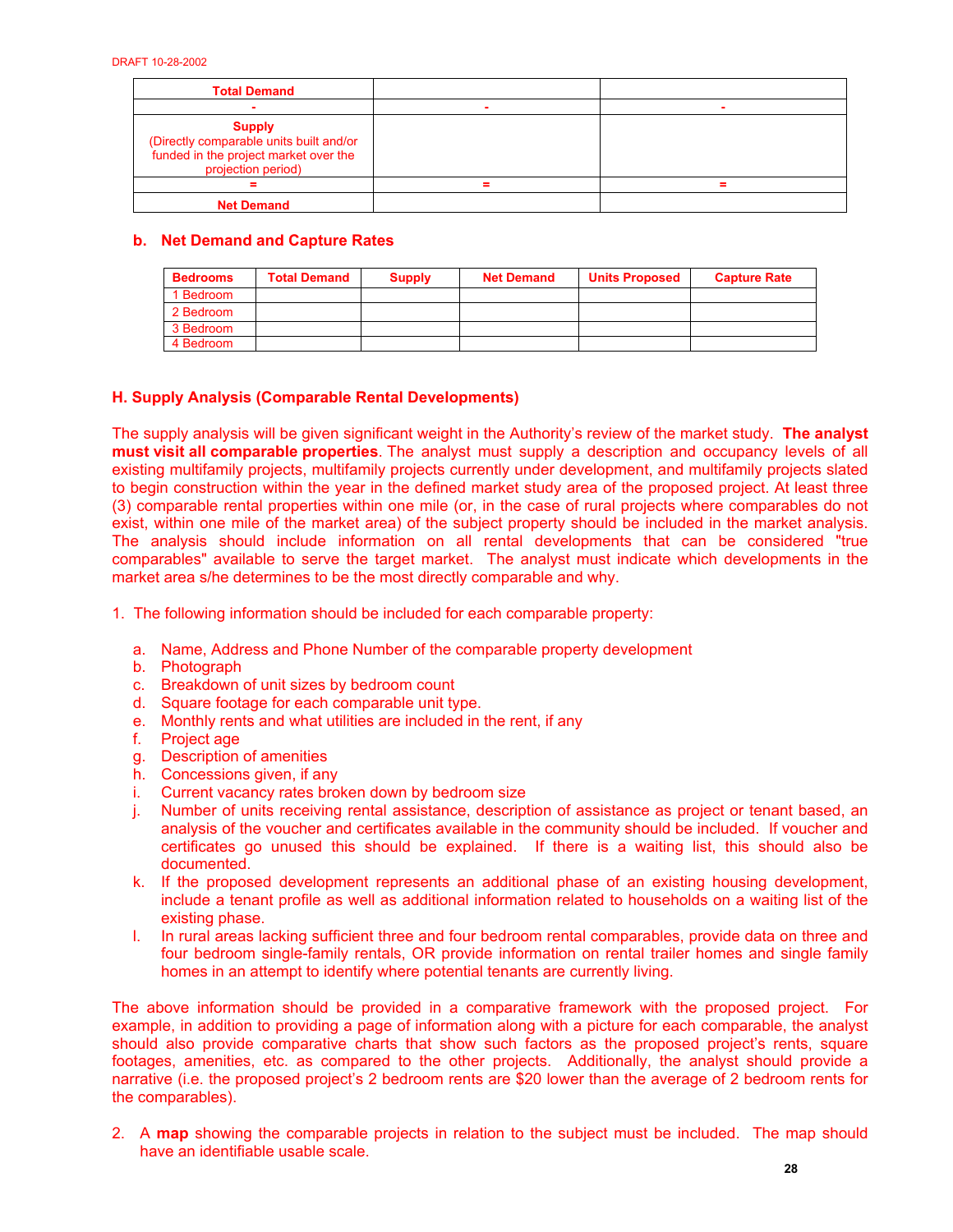- 3. Federal or state assisted projects should be specifically identified. If the proposed project is a family project, market area elderly projects are not competitive with family units, and therefore should not be included in the comparable analysis. Conversely, if the proposed project is elderly, market area family units should not be considered.
- 4. For developments in the planning or construction stages, provide the name, address/location, name of owner, number of units, unit configuration, rent structure, estimated date of market entry, and any other relevant market analysis information. If there are no developments in the planning stages or under construction, a statement to that effect must be provided.
- 5. Information on any other LIHTC projects located in the proposed project's competitive market area must be included. The analyst should discuss the adequacy of demand for these existing projects and make a conclusion as to the impact that the proposed project will have on the occupancy of these other LIHTC projects. Also comment on any other LIHTC projects located outside of the competitive area, but located within a reasonable distance from the proposed project.
- 6. The analyst should note the primary housing voids in the market and comment whether the proposed project will fill such a void or not.

# **I. Interviews**

The results of formal or informal interviews with property managers, town planning officials or anyone with relevant information relating to the overall demand for the proposed development should be summarized in a separate section.

## **J. Conclusions and Recommendations**

Market analysts must provide a conclusion that clearly states whether a proposed project should be awarded tax credits. The analyst must provide a summary of all the major factors that have led to their conclusion.

## **K. Analyst Qualifications:**

The market analyst must have an undergraduate degree in Economics, Business, City and Regional Planning, or other relevant course of study. Additionally the analyst must have at least three (3) years experience in one or more of the following: preparing market and/or financial feasibility studies or real estate appraisals. Brokering real estate transactions does not in itself qualify someone to be a market analyst for the purposes of this application.

## **L. Signed Statement Requirements**

The signed statement must include the following language:

\_\_\_\_\_\_\_\_\_\_\_\_\_\_\_\_\_\_\_\_\_\_\_\_\_\_\_\_\_\_\_\_\_\_\_\_\_\_\_\_\_\_\_\_\_\_

I affirm that I, or an individual employed by my company, have made a physical inspection of the market area and that information has been used in the full study of the need and demand for new rental units. To the best of my knowledge, the market can support the demand shown in the study. I understand that any misrepresentation of this statement may result in the denial of further participation in the South Carolina State Housing Finance & Development Authority's programs. I also affirm that I have no interest in the project or relationship with the ownership entity and my compensation is not contingent on this project being funded.

Market Analyst

\_\_\_\_\_\_\_\_\_\_\_\_\_\_\_\_\_\_\_\_\_\_\_\_\_\_\_\_\_\_\_\_\_\_\_\_\_\_\_\_\_\_\_\_\_\_ Date

**Note:** This section of the market study must be prepared and presented exactly as outlined below, in the order listed, or it will be rejected. If the market study is rejected, the Tier One Application will not meet threshold requirements and the application will be rejected.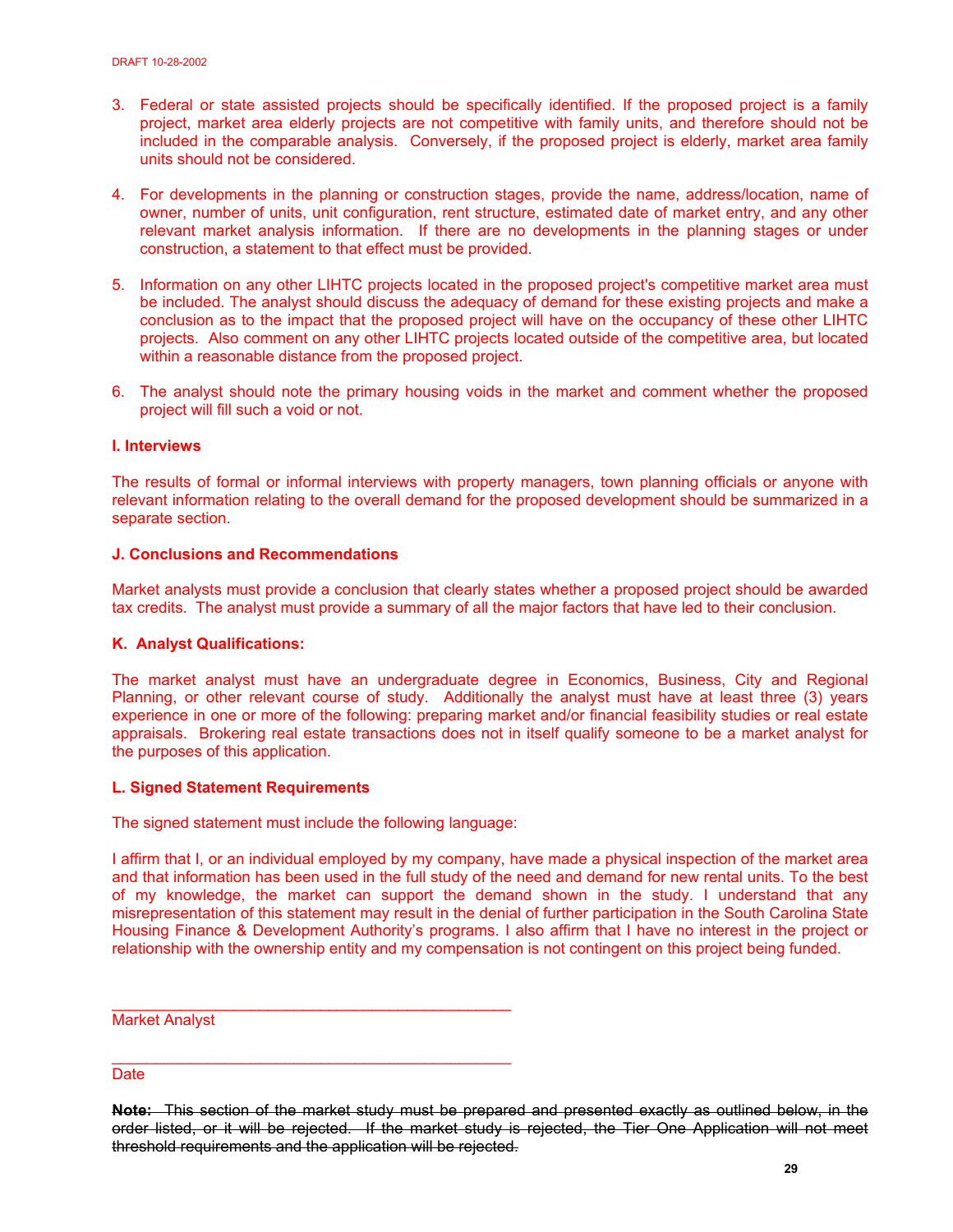- **A. Definitions** To ensure the Authority's understanding of certain words or phrases within the market study industry is identical to the market analyst's use of those words/phrases within the market study, explain the meanings of the following terms/phrases.
- 1.special needs population (please include the special needs population of the proposed development, if applicable)

2.target population (please include the target population of the proposed development)

3.primary market area

4.secondary market area

5.rental housing demand (How is this number calculated?)

6.absorption rate (How is this number calculated?; What is considered acceptable and why?)

7.market vacancy rate (How is this number calculated?; What is considered acceptable and why?)

8.capture rate (How is this number calculated?; What is considered acceptable and why?)

9.substandard conditions

10.subsidy

11.methodology

12.comparable development

13.average stabilized occupancy

- 14.reasonable marketing and management
- 15.fair market rent

16.based-on-income (BOI)

17.population trends

18.household trends

19.employment trends

20.rent overburden

## **B. Proposed Development Questions**

**Note:** This section of the market study must be prepared and presented exactly as outlined below, in the order listed, or it will be rejected. If the market study is rejected, the Tier One Application will not meet threshold requirements and the application will be rejected.

- 1.What is the primary market area (from this point forward, the term "market area" will refer to the primary market area only) for the proposed development?
- 2.What are the fair market rents in the market area for each bedroom size proposed in the development with utilities? Without utilities?
- 3.What are the maximum 60% rents and 50% rents with utilities? Without utilities?
- 4. What are the proposed rents with utilities? Without utilities?
- 5.What percentage are the proposed rents in relation to the maximum 60% and 50% rents?
- 6.In your opinion, what affect would there be on the proposed development if the rents are raised so that they are calculated to be above the percentage determined in #5?
- 7.What level of importance did you place on the proposed rents while performing your market analysis?
- 8. Has the Developer indicated to you that the proposed rents will increase? If yes, will the Tier Two application reflect those changes?
- 9.List several (at least three) advantages including rent advantages of the proposed development in relation to comparable developments in the market area.
- 10.If there are "based-on-income" units in the market area, what kind of role did they play in calculating the numbers in questions #2-9?
- 11.What is the tax credit eligible income range for this market area?
- 12.What is the current average rental household size?
- 13.What is the number of households that can be currently defined as "rent overburdened?"
- 14.After your review of the market area and based on data analyzed, give your professional opinion as to the housing needs of the market area - independent of the proposed development. (ex. The market area is in need of three bedroom single family detached homes which can be leased and eventually purchased.)
- 15.What is the number of rental units needed by the proposed special needs/targeted population in the market area?
- 16.What is the market capture rate for the proposed population?
- 17.Is the proposed special needs/targeted population the population that is in most need in the market area? 18. How long will it take for the proposed development to lease up at least 93% of the units?
- 19.How long will it take for the proposed development to lease-up 100% of the units and stabilize?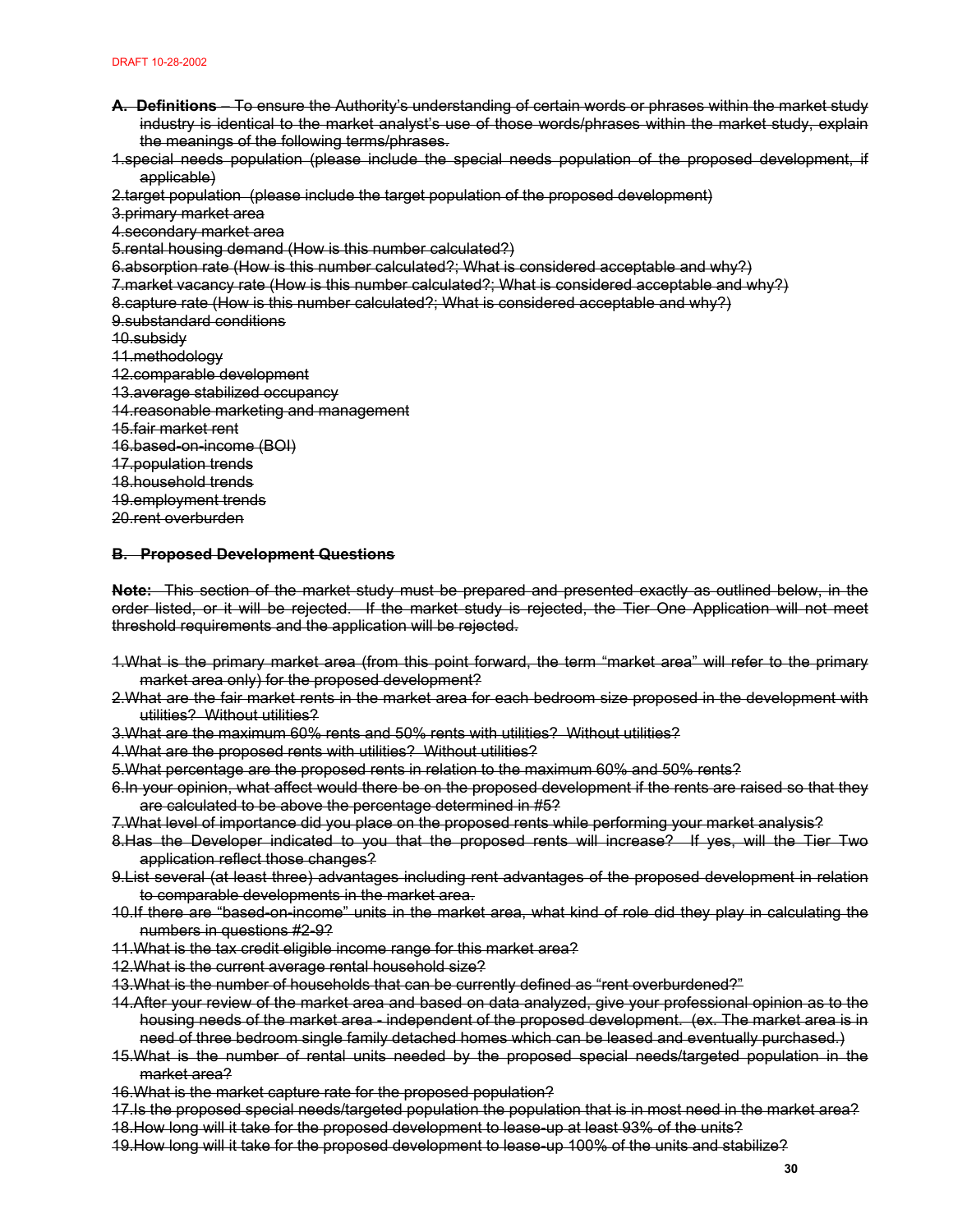20.What is the current market vacancy rate?

21.What is the current average rental household size in the market area?

- 22.What factors in this market area make you conclude that the market can support the proposed development exactly as planned?
- 23.If the market area contains developments that are BOI, what reasons and/or incentives are there for potential tenants who are income eligible for both developments to live at the proposed LIHTC development rather than at the BOI development where they will most likely pay little rent, if any?

Please place all supporting information for this section, including assumptions and/or methodology, in the back of the Market Study and mark **Appendix I**.

## **C.Proposed Site Description**

**Note:** This section of the market study must be prepared and presented exactly as outlined below, in the order listed, or it will be rejected. If the market study is rejected, the Tier One Application will not meet threshold requirements and the application will be rejected.

- 1.Pictures of the site and all adjacent parcels. Include at least one picture taken while standing directly in front of the site which shows the entire length of the site and will give the viewer a good idea of what the site looks like from a head-on angle.
- 2.Narrative of the site and adjacent parcels. The narrative should include the physical features of the site and adjacent parcels and should be at least one page long single-spaced. Explain how the positive and negative attributes of the site will impact the viability of the proposed development. This discussion should reflect the appeal of the site, surrounding land uses, the site's physical relation to surrounding roads, transportation, amenities, employment, services, and the condition of the physical structures/neighborhoods surrounding the site.

3.Direct distances (not by paved road) from site to the following locations:

- Railroad track
- **Most active railroad track**
- $\Box$  and fill
- **Sewage Treatment Facility**
- Garbage Dump
- **Recycling Center**
- **-Industrial Areas**

Travel distances (by paved road) from site to the following locations:

- **Business Areas**
- **Other Tax Credit Developments**
- **Hospital**
- **Pharmacy**
- **Emergency Services**
- Doctor's Offices
- Public Transportation
- **Public Park/Playgrounds**
- Public Library/Schools
- **-Major Food Chains**
- Major Shopping Mall
- **Restaurants**
- **Fast Food Establishments**
- **Convenience Store/Service Stations**
- 4.Assessment of the overall local economy for the past 10 years. Simple lists of employers are not adequate. The analyst should have a sense of whether overall employment is expanding or contracting, and labor force trends and wages. Provide the total workforce and give both number and percentage of unemployed. A narrative analysis of data provided is required.
- 5.Proposed development description including details regarding the number of buildings and units, units per building, floors per building and unit, bedroom mix, target income group, rents, utility allowances, type of heating and cooling system, etc. Also include the type of framing and exterior to be used in construction.
- 6.A description of the development's design and location and how the development will be beneficial to the targeted tenants in comparison to the existing rental stock.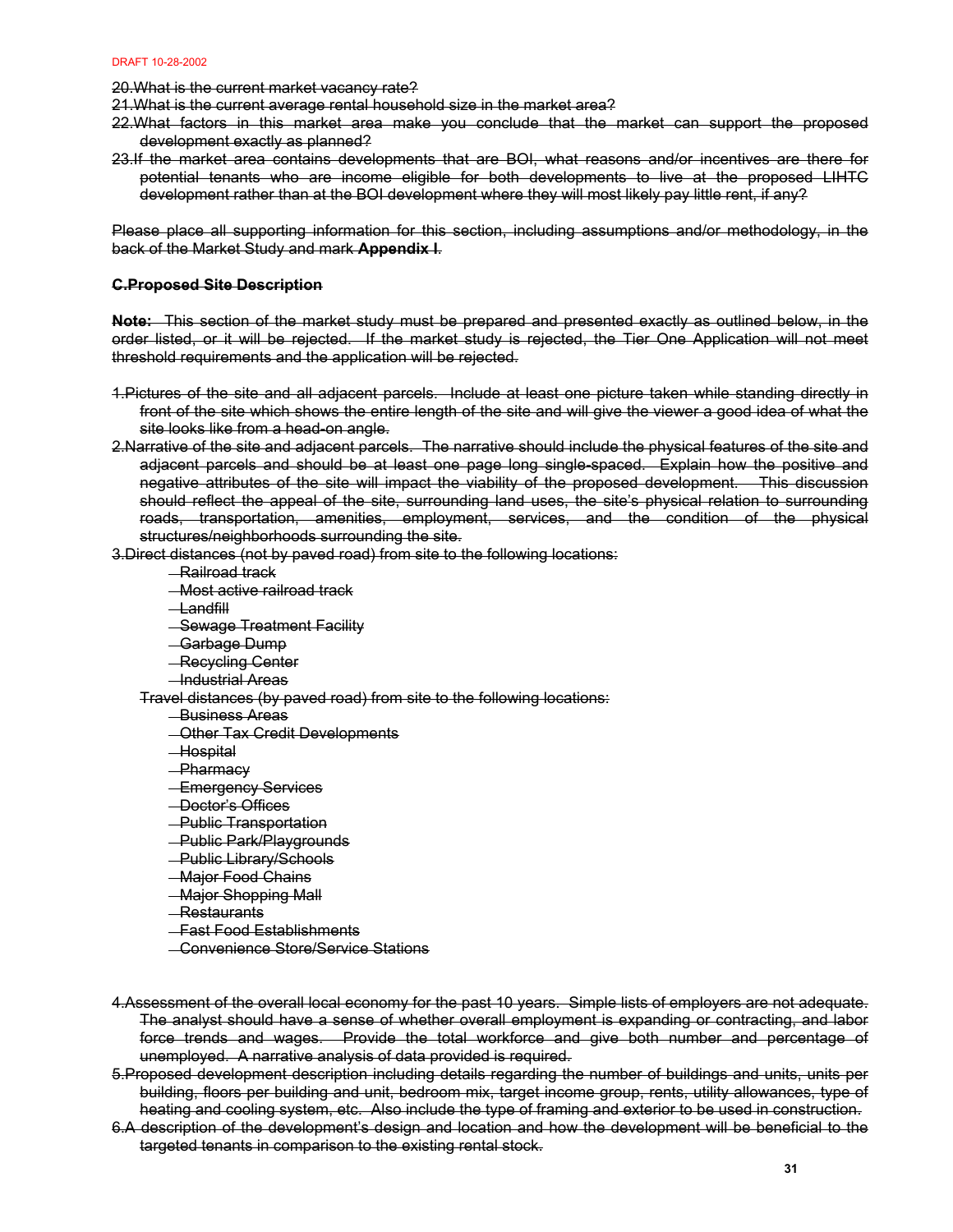## **D. Market Area**

**Note:** This section of the market study must be prepared and presented exactly as outlined below, in the order listed, or it will be rejected. If the market study is rejected, the Tier One Application will not meet threshold requirements and the application will be rejected.

- 1. A map clearly identifying the location of the proposed development. The map should also identify the items listed in C3 above that are within two (2) miles of the proposed development and have an identifiable usable scale indicating distances of ¼ mile and one mile increments only. The map should be on 8.5" x 11" paper. If necessary, multiple maps may be used.
- 2.A separate map with a description of the market area. The market area must be specifically justified, i.e. analyst must describe the methodology and reasoning used to determine the market area in the form of a narrative. This narrative will include a description of the geographical boundaries used to identify the market area. A simple circle drawn around the proposed site will not qualify as a market area. If the effective market area includes areas outside a five-mile radius from the proposed development, provide a detailed explanation for the larger area. The map should have an identifiable usable scale indicating distances of ¼ mile and one mile increments only. The map should be on 8.5" x 11" paper.
- 3.A separate map with the proposed site clearly identified along with the location of all other apartment complexes within five (5) miles of the proposed development, as well as apartments coming on the market within the next year. Additionally, provide a table (or multiple tables) that include(s) a breakdown by unit size, bedroom count, monthly rent, monthly utilities, development age, amenities, vacancy rates and distance from the proposed development of all existing market rate and subsidized developments. Include in the table the person(s) contacted for each development and the method of contact. In addition, the analyst must indicate the rental developments in the market area which are the most directly comparable to the proposed development and why. The map should have an identifiable usable scale indicating distances of ¼ mile and one mile increments only. The map should be on 8.5" x 11" paper.

## **E. Community Demographic Data in Market Area** – The most recent data must be used here.

**Note:** This section of the market study must be prepared and presented exactly as outlined below, in the order listed, or it will be rejected. If the market study is rejected, the Tier One Application will not meet threshold requirements and the application will be rejected.

- 1.Analysis of population by age cohorts.
- 2.Provide a narrative analysis on the population trends of the market area. Include the total population count of the proposed development area as well as past and future population growth and/or decline patterns.
- 3.Analysis of the number of and trends of households by income grouping, household size, and renter versus homeowner. State the basis for the conclusion that such tenants will/will not be drawn to the proposed development.

## **F. Proposed Development-Specific Supply and Demand**

**Note:** This section of the market study must be prepared and presented exactly as outlined below, in the order listed, or it will be rejected. If the market study is rejected, the Tier One Application will not meet threshold requirements and the application will be rejected.

1.A narrative addressing the problem of substandard housing in the market area.

- 2.A narrative addressing how the special needs/targeted population is identified in the market area and the need for the type of housing proposed for that population. If the market study report concludes that there is not adequate demand for the proposed units by the special needs/targeted population, the application will be rejected.
- 3.Identify whether potential tenants will come from substandard housing, subsidized, market rate developments, or other sources. Identify any additional sources.
- 4.Include the total number of tax credit eligible households from the market area that would qualify to be tenants in the development.
- 5.List the current and proposed tax credit developments in the defined market area. Provide an analysis as to the impact the proposed development would have on the existing developments. The market study must conclude that there is not over-development of tax credit properties within the market. If the market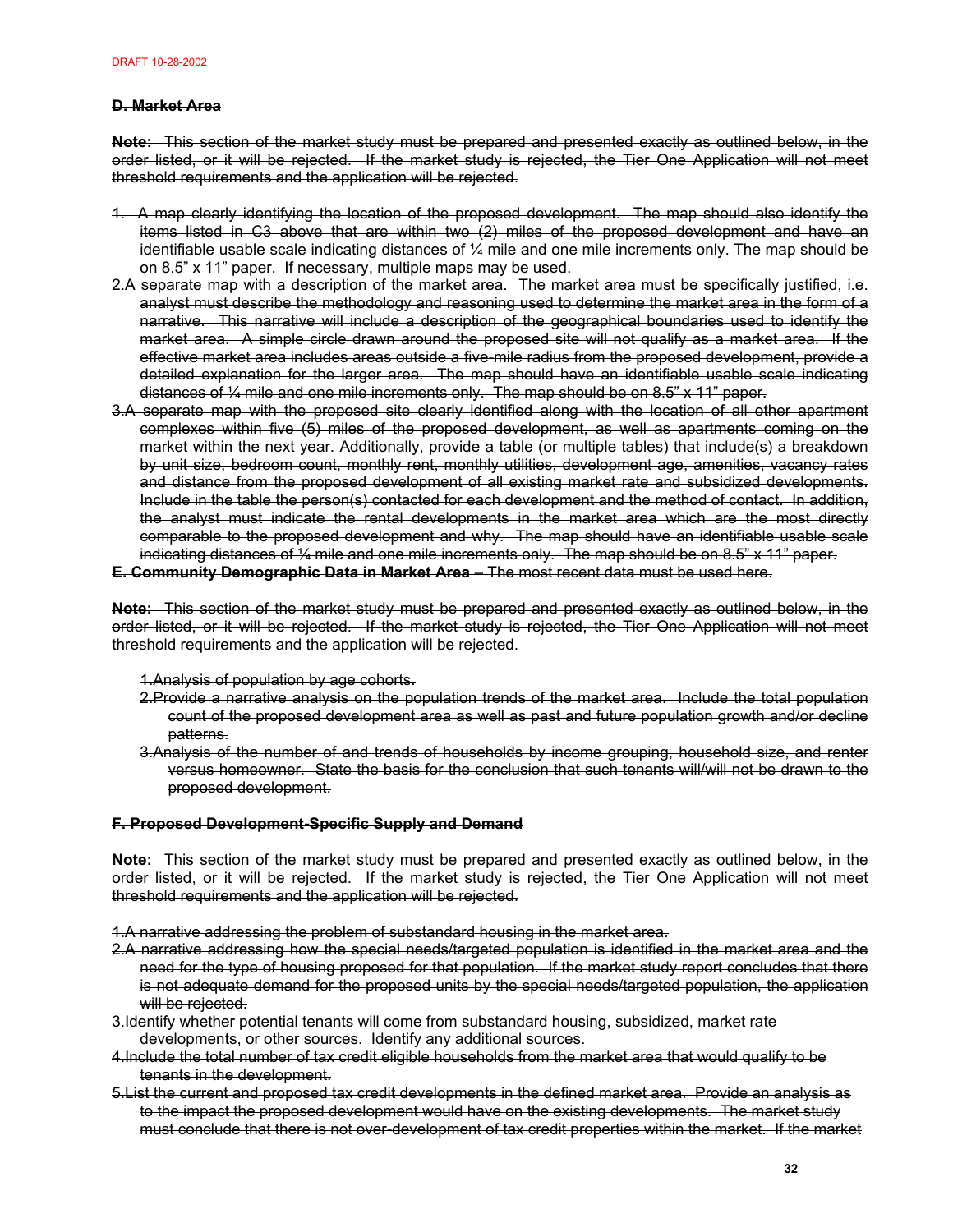study concludes that there is over-development of tax credit properties within the market, the application will be rejected.

- 6.Provide an analysis as to the impact the proposed development will have on all existing developments (ex. Market rate, subsidized, and tax credit).
- 7.Provide an analysis of the current and future estimates (over the next three (3) years) of supply and demand of units and compute the new demand for units in the market area.
- 8.A statement as to how the proposed rents compare with market rate rents in the market area. Include the methodology for the calculation of the market rents.
- 9.The results of formal or informal interviews with property managers, town planning officials or anyone with relevant information relating to the overall demand for the proposed development should be summarized and placed here.

## **Market Study Analyst's Qualifications**:

An independent, disinterested, third party, professional market analyst must conduct the market study. This independent, third party market analyst must visit the site personally. His or her compensation must not be contingent on the development being funded. The analyst must not have any financial interest in the development itself. These facts must be contained in a signed statement placed in the appendix of the market study as Appendix II. A copy of the analyst's resume and statement of experience should be placed behind the statement as Appendix III. All assumptions and methods used by the market analyst must be listed as part of the report where applicable or where directed. All data sources used in the report must be identified and verifiable. The market analyst should have, at a minimum, the following qualifications:

- 1.Be experienced in the areas of market demand and feasibility studies, particularly as it relates to multifamily developments; and
- 2.At least three (3) years experience in the areas of market demand and feasibility studies, particularly as it relates to multifamily developments; and
- 3.Conducted market studies on a regular basis for multifamily mortgage lenders, Developers, syndicators and investors.

## **Market Study Age**:

The market study report must be no more than six (6) months old at the time of the LIHTC Tier One Application submission to the Authority.

## **Consequences of Market Study Misrepresentations**:

Misrepresentations such as market area, achievable rents to be charged, etc., in the market study will result in the rejection of the application, as well as debarment of the market analyst from all of the Authority's programs for a period of at least two (2) years.

## **M. Rejection of Applications Based on the Market Study**:

Based on the information and analysis presented in the market study, and based on other information available to the Authority, the Authority may determine that market demand is not sufficient to support the proposed development and may reject the application. The Developer consents to the Authority's making this determination and agrees that it is not subject to further review.

Prior to the time it grants a reservation of LIHTCs, the Authority reserves the right to require an additional market study by an analyst chosen by the Authority. The study, if requested, will be at the expense of the Applicant. If the second study does not support the conclusions made by the first market study, the Authority, in its sole discretion, may reject the application.

Applications that contain market studies with negative conclusions will not be considered for a reservation of tax credits and will be rejected.

#### **G. Final Recommendation**:

A final recommendation statement must be provided. The recommendation statement should summarize the competitiveness and viability of the proposed development in the market area. The analyst must share any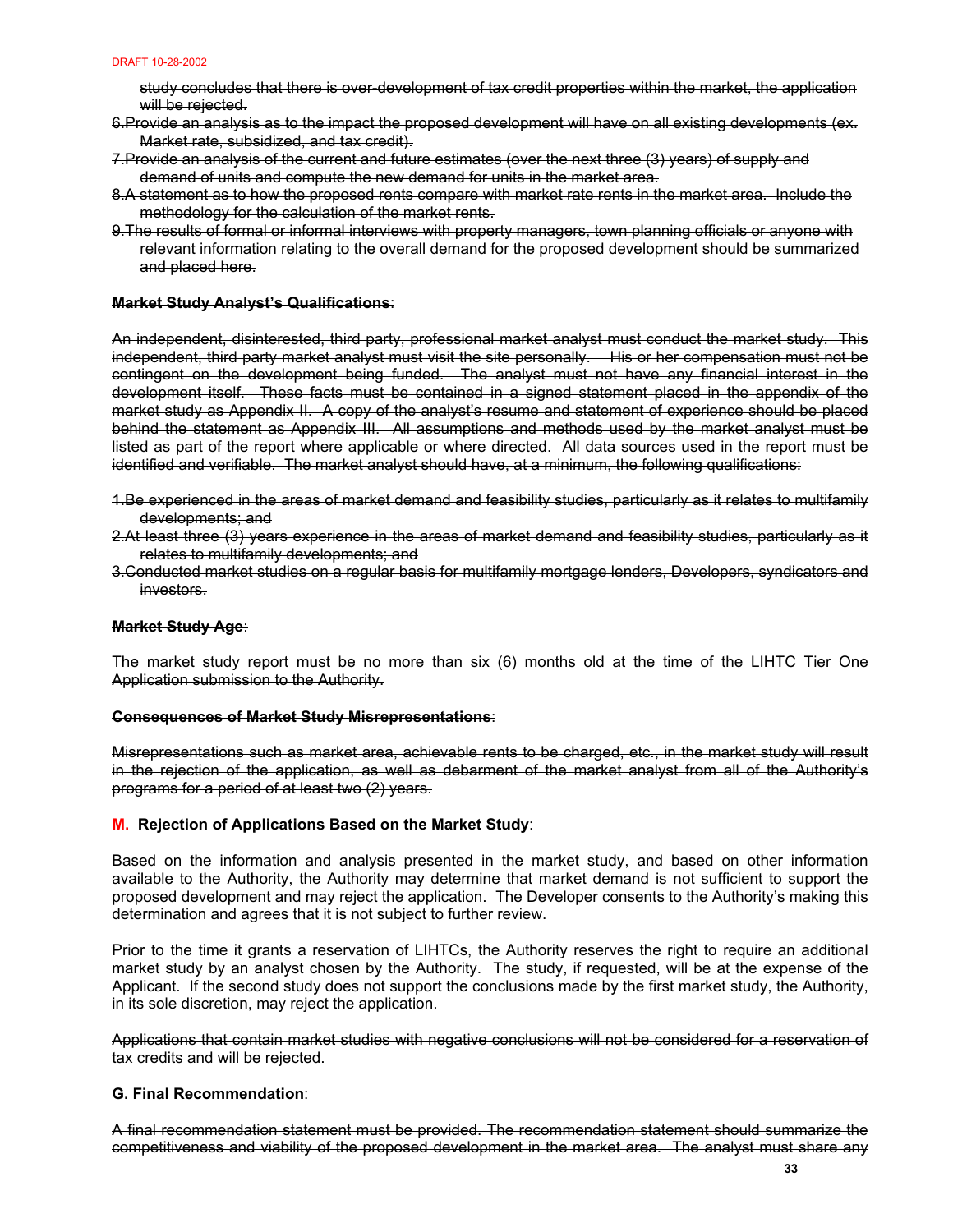concerns he or she may have with the proposed development and whether or not the development should proceed. If the analyst does not believe that the development, as proposed, is feasible, the analyst must indicate what modifications would be needed to make it feasible. All statements and recommendations must be supported by the facts presented in the market study.

## **Standards of Review:**

In reviewing the market studies, the Authority will first determine whether the market study meets the minimum standards set forth. If the minimum standards are not met, the application will be rejected. If the minimum standards are met, the Authority will then determine whether the study establishes, in a logical, reasonable and supportable manner, that a market probably exists for the proposed development. If the Authority determines that the market study does not provide a logical, reasonable and supportable conclusion that a market probably exists for the proposed development, the application will be rejected. If the Authority deems the market study complete and deems the data contained therein as sufficient to determine that a market probably exists for the proposed development, then the application will have met the market study threshold requirement.

## **H**. **Written Acknowledgement**:

A written acknowledgement from the Developer(s) of the proposed development is required enabling the Authority the right to speak directly to the market analyst who conducted and prepared the market study.

## **Tier One Competitive Review:**

1. Preference will be given to projects located within two (2) miles by public paved road to no less than three (3) services appropriate to its tenant population. Only one (1) service of each type listed below will count towards the points. A map must be included with the Tier One Application identifying the development site and the location of services, as well as written directions from the site to each service. The services must be identified by name on the map and in the written directions. If the services are not identified by name, points will **not** be awarded. All services must exist or, if under construction, must be at least 50% complete by the Tier One Application submittal date.

**Services:** Full Service Grocery Store Convenience Store **Pharmacy Restaurant**  Fire Station Police Station Hospital / Health Department Doctor's Office (General Practitioners Only) Public Library – No School Libraries accepted Public Schools **10 points**

4. Preference will be given to a development site that is bordered by a paved road on at least one side. Main access to the development must be from the paved road and must consist of at least 50 feet of frontage.

**10 points** 

5. Preference will be given to development sites integrated into residential development settings. Residential use must be adjacent to one side of the site, at a minimum, or directly opposite the site, separated by a paved main access road, and the existing housing must be part of a stable, occupied neighborhood. **10 points** 

6. Negative points will be assessed to developments for each detrimental site characteristic:

- a. Sites located within 500 feet of pipelines (excluding low pressure natural gas distribution lines, water and sewer lines). **-2 point**
- b. Sites where any portion or boundary of the proposed site is located within the engineering fall distance of any pole, tower or support structure of a high voltage transmission power line, communications transmission tower, microwave relay dish or tower, or commercial satellite dish (radio, TV cable, etc.).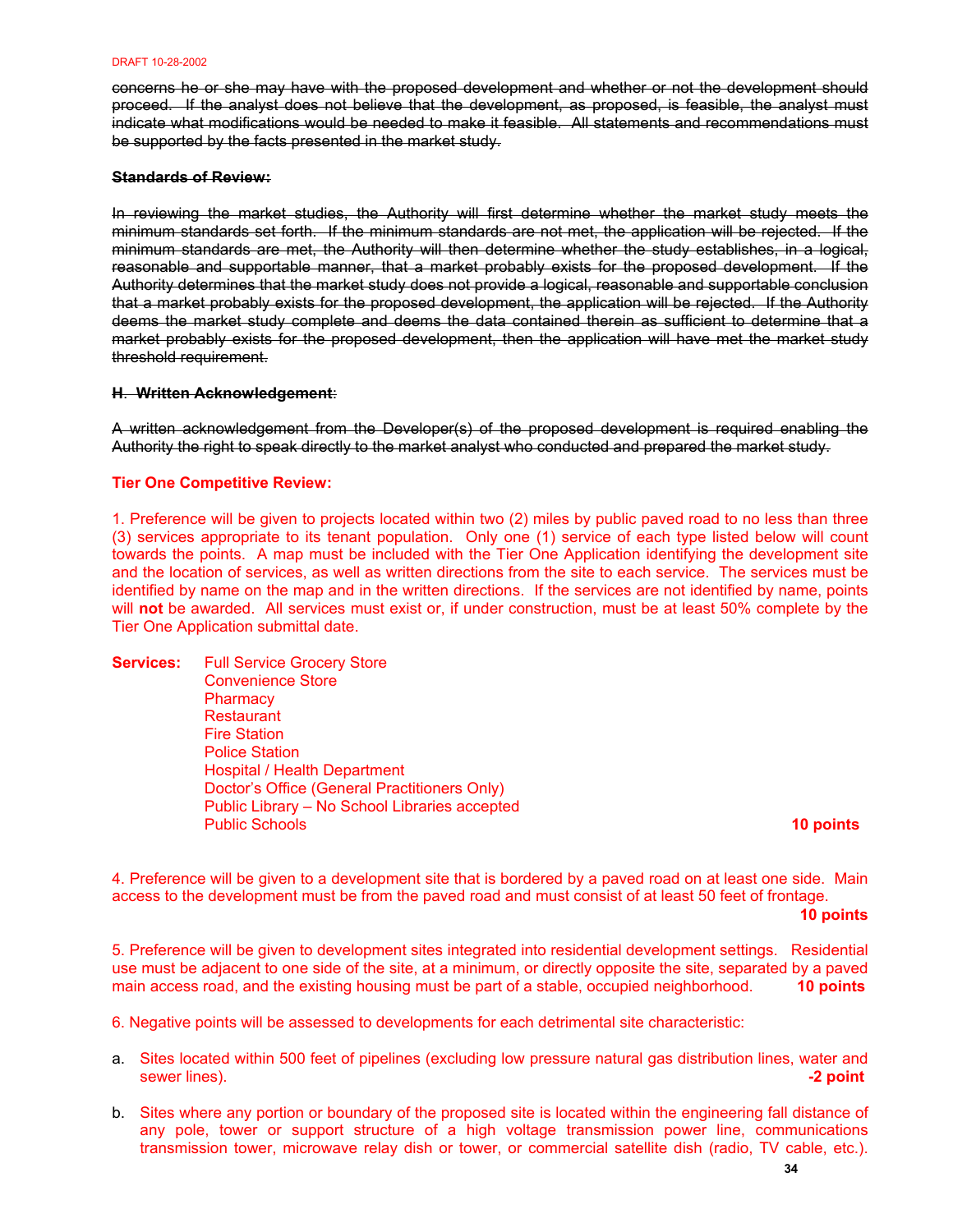For field analysis, the Authority will use tower height as the fall distance. For the purpose of this QAP, a high voltage electric transmission line is a power line that carries high voltage at any given moment greater than 60KV (kilovolts). **- 12 points**

- c. Rehabilitation, Acquisition/Rehabilitation, or Adaptive Reuse sites where any portion or boundary of the proposed site contains any easements for overhead electric power lines, regardless of voltage, and/or such electric power lines run through areas of the proposed site other than the outside perimeter of the site to distribute power to locations not located within any portion or boundary of proposed site. **-5 points**
- d. Sites where the Authority determines there are unacceptable levels of noise, odor, and/or other nuisance pollution. **-5 points**
- e. Sites where the Authority determines the slope/terrain is not suitable for development and contributes to excessive site preparation costs. Examples of such are where the 100 year flood zone covers the entire site, excessive fill dirt is required for construction, blasting of rock is required for construction, etc.

-**10 points**

- f. Sites where there are existing wetlands (jurisdictional or nonjurisdictional), streams, ravines, drainage and/or waterways on the site. -**5 points**
- g. Sites within 300 feet of an active railroad. **-5 points**
- h. Sites where any portion or boundary of the proposed site is within 300 feet of a junkyard, trash heap, and/or dump pile. **-10 points**
- i. Sites located within  $\frac{1}{2}$  mile of an active sanitary landfill.  $\blacksquare$

## **Tier Two Application Threshold Requirements**:

The following threshold submittals must be included in the Tier Two Application Package submitted to the Authority for the consideration of a reservation/allocation of credits.

- Completed Tier Two Application; and
- Tier Two Application Fee; and
- Site Control Documents or Notarized Letter from Applicant stating there have been no changes in this information since the Tier One submittal(Must be resubmitted); and
- Site Land Use Regulations/Restrictions Zoning and Locational Standards Letter; and
- Utility letters; and
- Preliminary Plans; and
- Physical Needs Assessment Report, as applicable; and
- Opinions, Certifications and Exhibits; and
- A Total Competitive Point Score of at least 240 points.
- 1. Completed Tier Two Application:

All pages of the Tier Two Application must be completed and the application certification page executed. All required signatures must be originals. Faxes will not be accepted. The Authority reserves the right to determine whether any omission on a page of the Tier Two Application is material or non-material for purposes of the satisfaction of the threshold criteria.

2. Tier Two Application Fee:

Tier Two Application submission fees for all developments are **\$2,000.001,500** per application. All fees are non-refundable. **The fee must be in the form of a cashier's check made payable to the South Carolina State Housing Finance and Development Authority**.

3. Site Control: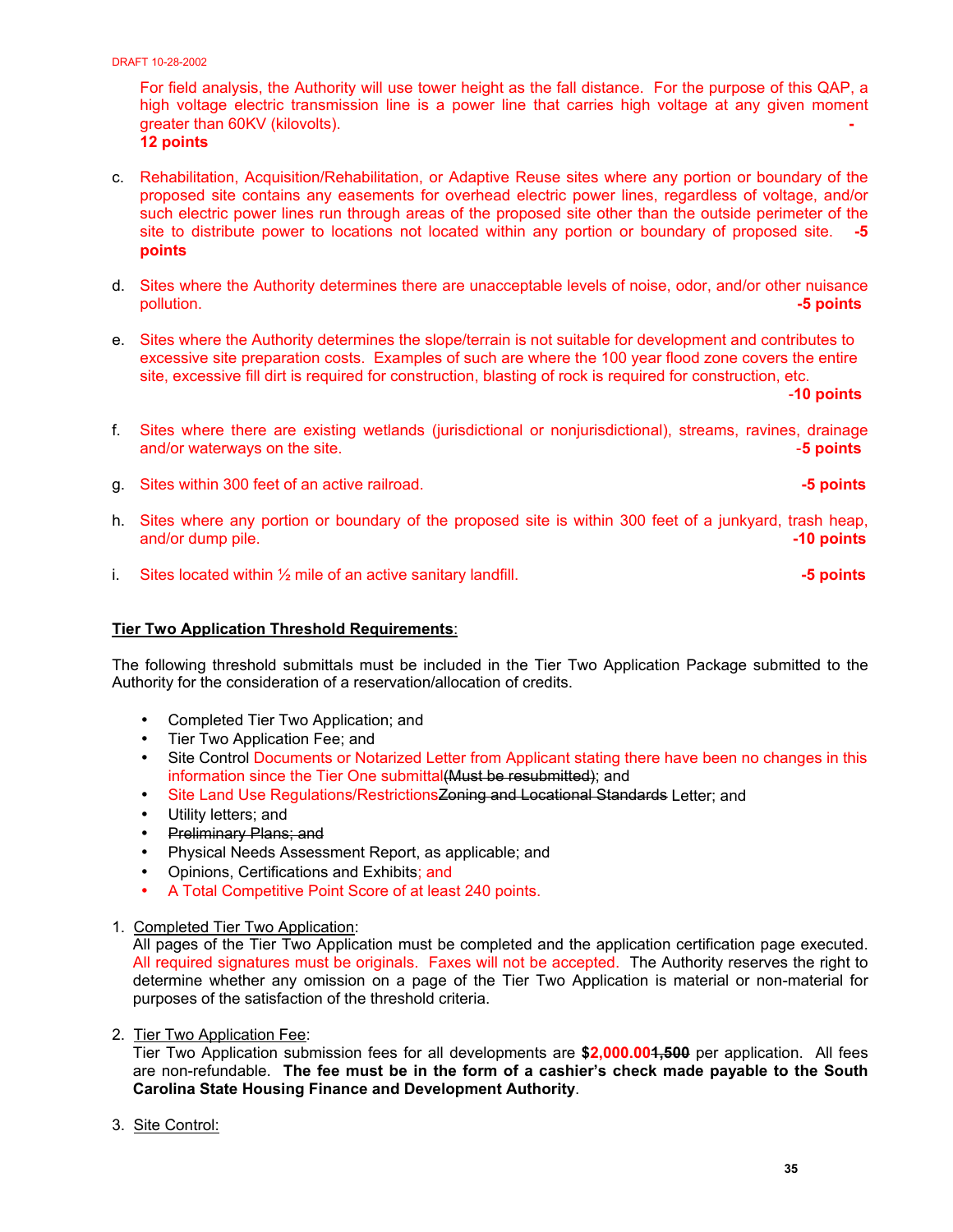Only applications for the same Tier One site from the same Tier One Applicant/Partnership sand those that receive notification that they can participate will be allowed to submit a Tier Two Applicationmet Authority requirements in the Tier One Application cycle will be allowed. The buyer must show evidence of site control by having executed documents. If There must be documentation that verifies there have been no changes since the Tier One Application submission, documentation must be submitted that verifies to such.

#### 4. Zoning and Locational StandardsSite Land Use Regulations/Restrictions:

The Applicant must demonstrate that the zoning, land use, or the development site(s), as proposed, meets all requirements, regulations, standards, ordinances, etc., (subdivision design, tree ordinances, zoning, density, etc.). for each site on which the development will be located allows for the use(s) proposed by the Applicant. A letter from the appropriate local jurisdiction official(s) must be submitted with the application stating (a) the proposed development meets all zoning, land use, or development requirements, regulations, standards, ordinances, (subdivision design, tree ordinances, zoning, density, etc.); and (b) no further actions will be required for the development to be a permitted use on the proposed site under the zoning, land use, or other current development requirements, regulations, standards, ordinances, (subdivision design, tree ordinances, zoning, density, etc.). or regulation in effect on the date of the letter. If the proposed development is located in a county or jurisdiction that does not have any zoning, land use, or development requirements, regulations, standards, ordinances, etc., (subdivision design, tree ordinances, zoning, density, etc.) a letter from the appropriate local jurisdiction official(s) must be submitted attesting to the that fact that no zoning, land use, or development regulations are in effect (see **Exhibit M** for sample required letter). The letter must include the development address and Tax Map #.

**Note**: The ordinance or regulation may be changed at anytime by the jurisdiction's governing body before the building permit is issued. Any such change could outlaw the development.

The Applicant must submit with the application a locational standards letter from the appropriate local official (Chief Planning/Zoning official or higher position such as Administrator, Mayor, or Chairman) certifying that the proposed development will comply with all local standards or ordinances governing the location of assisted housing within the municipality or county (in unincorporated areas) in which the proposed development will be located. In the event that the development is proposed to be located in an area that has not adopted such standards or ordinances a letter from the local official stating such is required (see **Exhibit O** for sample letter).

All zoning and locational standard letters must include: a) Development address and Tax Map #, and; b) Total number of low-income units and total number of market rate units.

5. Utility Letters:

The Applicant must provide evidence that of the availability of utilities (water, sewer and electric/gas) are available to the proposed site, that those utilities have the capacity to serve the proposed development, and that the source of those utilities has the capacity to serve the proposed development by the date of the Tier Two Application submittal.

6. Preliminary Plans:

The Applicant must provide preliminary development plans. Plans should include the front, rear and side elevations of the buildings as well as detailed unit floor plans for each bedroom size. Plans should be submitted on 8-1/2 x 11 paper. A preliminary site plan must also be included.

## 67. Physical Needs Assessment Report:

A unit-by-unit Physical Needs Assessment prepared by a 3<sup>rd</sup> party independent licensed engineer or architect is required. The assessment must include, in detail, a list of the immediate needed repairs as well as the costs of the immediate needed repairs. All repairs listed in the assessment must be needed and necessary repairs. Additionally, the remaining "useful life" of major systems including the HVAC and roofing must be estimated. Replacement of major systems that have been replaced within the past seven (7) years are not allowable rehabilitation expenditure items for meeting the \$7,500 in hard construction costs per unit requirement or for obtaining points under the Development Characteristics #2 criteria. The overall structural integrity of each existing building should also be addressed. **Those developments which do not reflect at least \$7,500 per unit hard construction costs will be rejected for LIHTC funding. If the Physical Needs Assessment represents needed repairs in excess of \$7,500 per unit,**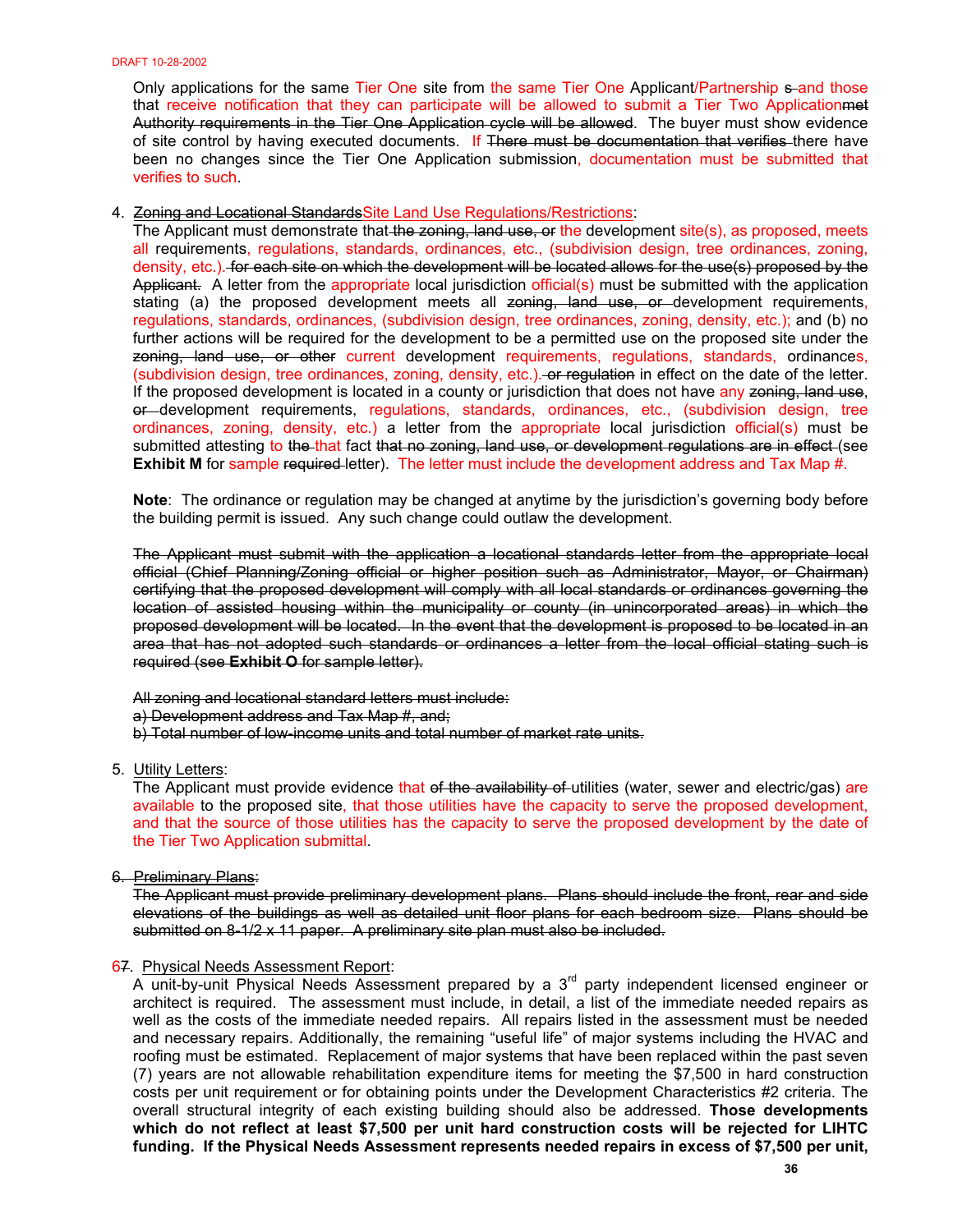**then the rehabilitation costs must reflect the higher amount required by the Physical Needs Assessment.** Note: Projects applying in the RHS set-aside may submit the rehabilitation assessment utilized by RHS. **Exhibit R** must be submitted along with the Physical Needs Assessment. **Note: Adaptive re-use projects are not required to submit a physical needs assessment.** 

# 87. Opinions, Certifications and Exhibits:

All opinions, certifications and exhibits submitted by attorneys, the Applicant, or other professionals must be based on an independent investigation into the facts and circumstances surrounding the proposed development. No opinion submitted by an attorney that is not based on an independent investigation of the facts and circumstances surrounding a proposed development will be accepted. All certifications must be in the form specified by the Authority. **No application will be accepted if a certification has been materially altered, amended, or changed. In the event opinions, certifications, exhibits, etc., have been submitted but not properly executed, the Authority will assess one negative point for each non-properly executed document and impose a \$1,000 fine as well.** 

Changes in professionals hired by the development team, i.e. attorneys, architects, and certified public accountants are allowed; however, any new professionals added must adhere to the original certifications made by previous professionals.

Attorneys, architects, and certified public accountants must each be third party independent professionals and be licensed to do business in the State of South Carolina.

#### 8. A Total Competitive Score of at least 240 Points:

Each application must earn at least 240 points in the combined Tier One and Tier Two Competitive Review or it will be disqualified.

## **C. Competitive Review**

The Authority has developed an allocation scoring system based on the identified housing needs for South Carolina as well as federal mandates for the LIHTC program. Points are awarded based on the criteria below:

- a) Site Characteristics;
- b) Location Characteristics;
- c) Development Characteristics;
- d) Sponsor/Applicant Characteristics;
- e) Targeting/Extended Use Characteristics;
- f) Financial Characteristics.

#### **Site Characteristics**

1. Preference will be given to projects located within two (2) miles by public paved road to no less than three (3) services appropriate to its tenant population. Only one service of each type listed below will count towards the points. A map must be included with the Tier One and Tier Two Application identifying the development site and the location of services, as well as written directions from the site to each service. The services must be identified by name on the map and in the written directions. If the services are not identified by name, points will **not** be awarded. All services must exist or, if under construction, must be at least 50% complete by the Tier One Application submittal date.

**Services:** Full Service Grocery Store Convenience Store **Pharmacy**  Restaurant Fire Station Police Station **Hospital**  Public Library – No School Libraries accepted Public Schools **10 points**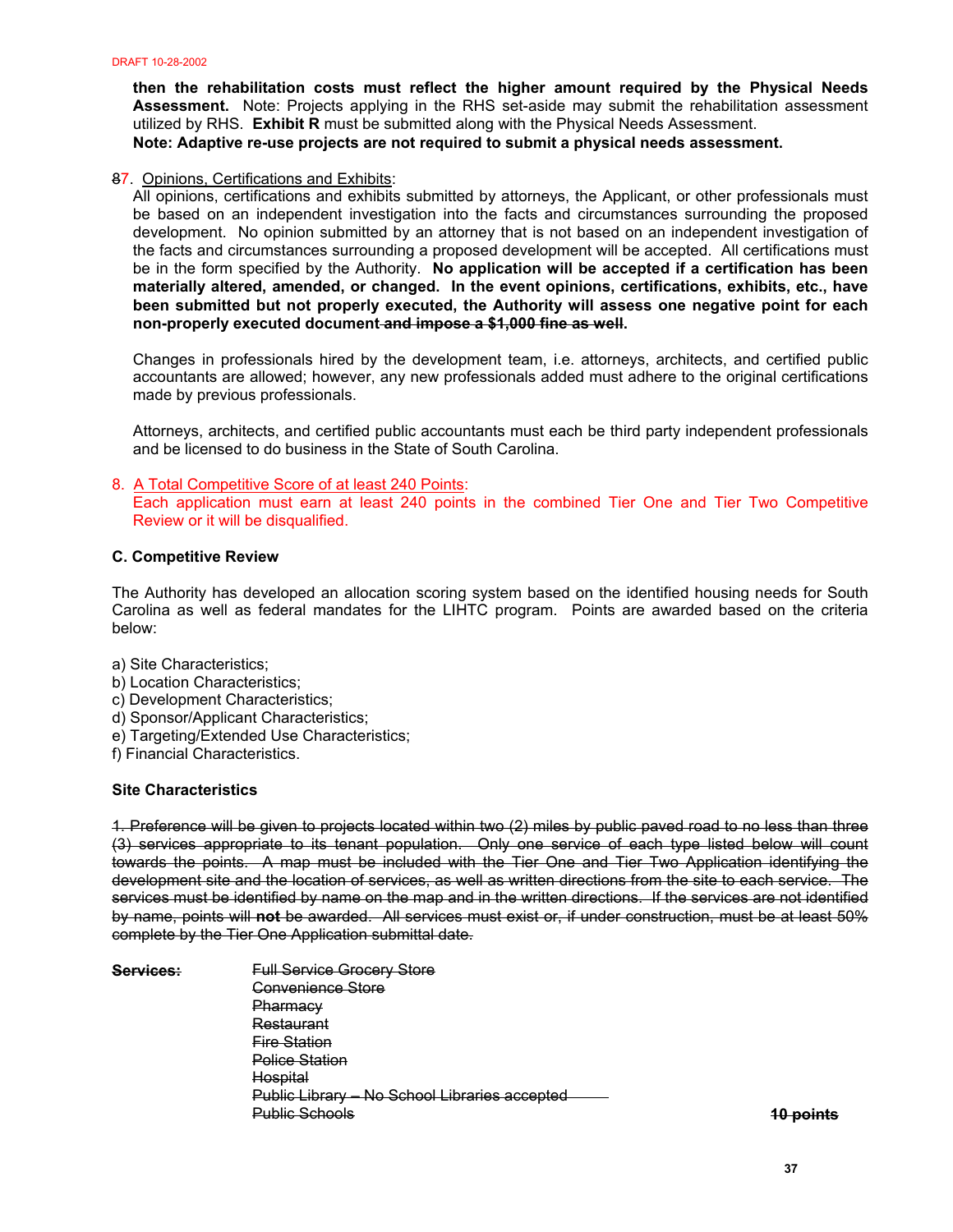2. Preference will be given to development sites that have at least 80% of its acreage as buildable area, excluding setbacks required by local zoning ordinances. Examples of unbuildable acreage include wetlands, buffers, easements, or any other items that would prohibit the placement of buildings on the site. A boundary survey and/or other verifiable, understandable documentation with the applicable information must be submitted to achieve the points. **10 points**

3. Preference will be given to a development site that is bordered by a paved road on at least one side. Main access to the development must be from the paved road and must consist of at least 50 feet of frontage.  **10 points**

1. 4. Preference will be given to development sites based on the utility availability at the site as follows:

a) Developments that have water and sewer available and **capable of serving the site** at the time of Tier Two Application submittal. Water and Sewer service must be of adequate size and capacity to serve the development, must be within 400 yards 300 feet of the site boundary, and cannot be contingent on annexation of the property, improvement of infrastructure, or funding to the utility provider from an outside source. The **availability and certification of the capacity** of public water and sewer adequate to serve the site must be documented by letter(s) from the local public water and sewer authorities in which it also clearly states the water and sewer are within 300 feet of the site boundary. The letterand must be submitted as part of the Tier Two Application. If the letter does not clearly state the water and sewer are available, have the capacity, and are within 300 feet of the site, points will not be awarded; and

 **10 points**

b) Developments that have required operating utilities (i.e. gas and/or electric service), as applicable, available to the site at the time of the Tier Two Application submittal. The availability and capacity of the operating utilities must be documented by letter(s) from the utility provider(s) and must be submitted as part of the Tier Two Application. The operating utilities cannot be contingent on annexation of the property, improvement of infrastructure or funding to the utility provider from an outside source. **10 5 points**

## **Location Characteristics**

1. Preference will be given to developments located in federally designated empowerment zones or enterprise communities. To receive this preference, a letter is required from the local government identifying the site within the designated area or from the federal agency that made the designation.

**1 point** 

2. Preference will be given for the addition to or upgrade of the State's residential rental housing stock in rural areas designated by the Rural Housing Service (RHS). A letter must be submitted from the RHS State Multifamily Housing Director. **1 point** 

3. Excluding counties where HOPE VI tax credit awards are located, preference will be given to developments located in counties where there have not been tax credit awards in the past 2 years (2000, 2001, 2002).

| Those counties are: | Allendale<br>Bamberg | Darlington    | Kershaw          |          |
|---------------------|----------------------|---------------|------------------|----------|
|                     | <b>Barnwell</b>      | <b>Dillon</b> | Laurens          |          |
|                     | <b>Beaufort</b>      | Edgefield     | Lee              |          |
|                     | <b>Berkeley</b>      | Fairfield     | Lexington        |          |
|                     | Calhoun              | Georgetown    | <b>McCormick</b> |          |
|                     | Chester              | Hampton       | <b>Richland</b>  |          |
|                     | Chesterfield         | Horry         | Saluda Sumter    |          |
|                     | Clarendon            | Jasper        | Union            |          |
|                     | Colleton             |               |                  | 5 points |

Preference will be given to developments that will be located in harder to develop counties. For the purpose of awarding these points, harder to develop counties are defined as those with Area Median Incomes (AMI) of less than \$45,000 based on HUD's 2002 figures.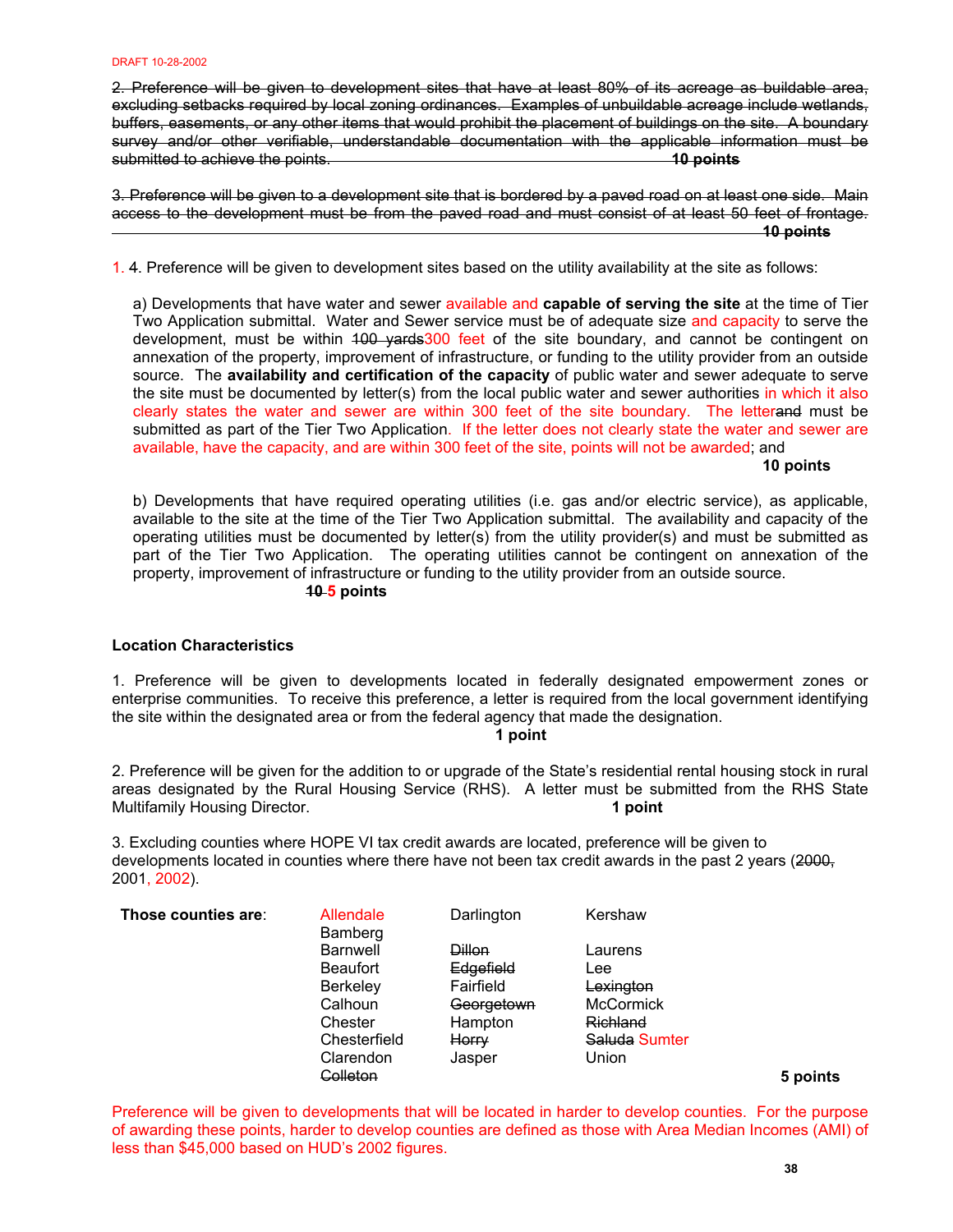| Those counties are: | <b>Allendale</b><br><b>Bamberg</b><br>Calhoun<br>Chesterfield<br>Clarendon | Darlington<br>Dillon<br>Georgetown<br>Hampton<br>Jasper | <b>Marion</b><br>Marlboro<br><b>McCormick</b><br>Orangeburg<br>Sumter | Williamsburg |
|---------------------|----------------------------------------------------------------------------|---------------------------------------------------------|-----------------------------------------------------------------------|--------------|
|                     | Colleton                                                                   | Lee:                                                    | <b>Union</b>                                                          | 2 points     |

4. Preference will be given to developments located in Qualified Census Tracts (QCTs) that contribute to a concerted community revitalization plan. To receive this preference, a letter from the local government must be submitted stating that the development contributes to such along with a copy of the community revitalization plan. **1 1 1 1 1 1 1 1** 

5. Excluding towns or city limits where HOPE VI tax credit awards are located, preference will be given to developments **not** located within any town or city limits that received two or more awards in 20022001. **10 5 points** 

6. Preference will be given to developments based on local government notification and support. This preference will be as outlined below:

a) Applicant provides a letter from local government stating that the local government has no comment on the proposed development or the Applicant can demonstrate the efforts undertaken to unsuccessfully obtain such letter; or **10 2 points**

b) Applicant provides a letter from local government stating that the local government has no objection to the proposed development; or **15 5 points**

c) Applicant provides a letter from the local government stating that the local government supports the proposed development. **20 8 points**

7.Preference will be given to developments if the local government reduces development costs by providing any of the following either through their existing policies or through a "commitment resolution" adopted by the official governing body, as applicable:

a)The population of the city or county in which the proposed project is legally located is **5,000 or less**  and:

| 1.a waiver of all water and sewer tap fees is given; | 3 nointe<br><del>o pomu</del> |
|------------------------------------------------------|-------------------------------|
| 2.a waiver of all building permits is given;         | 2 points                      |
| 3.at least \$6,000 of local money* is contributed;   | 4 points                      |
| OΡ                                                   |                               |

b)If the population of the city or county in which the proposed project is legally located is **5,001 to 20,000**  and:

| 1.a waiver of all water and sewer tap fees is given; | 3 nointe<br><del>o nomo</del> |
|------------------------------------------------------|-------------------------------|
| 2.a waiver of all building permits is given;         | 2 points                      |
| 3.at least \$12,000 of local money* is contributed;  | <del>4 points</del>           |
| OR                                                   |                               |

c)If the population of the city or county in which the proposed project is legally located is **above 20,000** and:

| 1.a waiver of all water and sewer tap fees is given; | 3 points |
|------------------------------------------------------|----------|
|                                                      |          |
| 2.a waiver of all building permits is given;         | 2 points |
| 3. at least \$24,000 of local money* is contributed. | 4 points |

\* Local Money does not include any federal or state money or entitlement funds; in-kind services; or third party or Applicant provided money, trade offs, or reimbursements. Local Money must be in the form of a grant.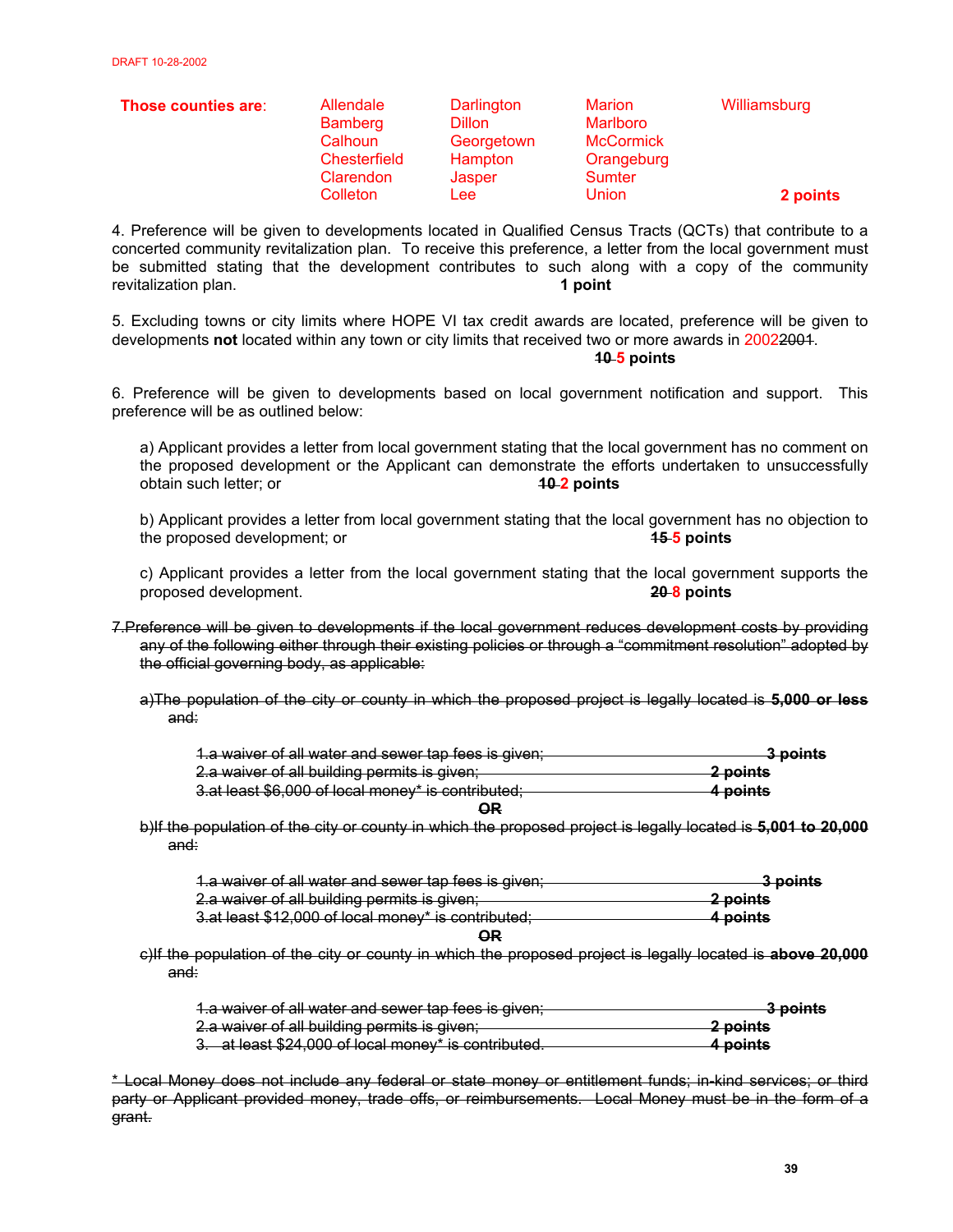## **Development Characteristics**

1. Preference will be given to Applicants applications with the least number of low-income tax credit units in the development as follows:

| a) Up to seventy-two (72) units                           | 20 points |
|-----------------------------------------------------------|-----------|
| b) Seventy-three (73) units up to one hundred (100) units | 10 points |

2. Preference will be given to developments based on the energy efficiency of the units and the utilization of durable construction. To receive this preference, the Architect and/or Professional Engineer Certification (**Exhibit G)** must be submitted with the application.

| a) Developments that insulate attics to R-38.                                                                                                              | 10 points              |
|------------------------------------------------------------------------------------------------------------------------------------------------------------|------------------------|
| b) Developments that utilize at least 10 SEER HVAC units.<br>c) Brick Veneer or Brick Veneer (40%) and remaining exterior siding to<br>be fiber cement; or | 10 points<br>30 points |
| d) Brick Veneer (40%) and remaining exterior siding to be vinyl siding<br>with a thickness of at least .044 mils; or                                       | 20 points              |
| e) Full fiber cement or cedar siding; or                                                                                                                   | 15 points              |
| f) Full vinyl siding with thickness of .044 mils.                                                                                                          | 10 points              |
| g) Architectural, dimensional anti-fungal shingles or equivalent.                                                                                          | 10 points              |
| h) Interior doors that are six paneled colonist or solid core birch or<br>solid core lauan.                                                                | 4 points               |
| i) All interior cabinets to be solid wood or wood/plastic veneer<br>products with dual slide tracks on drawers.                                            | 4 points               |

3. Preference will be given to developments that provide, at a minimum, three (3) supportive services. Services must be appropriate to the project's targeted tenant population and , must be ongoing for at least three (3) years, on-site, and provided for the benefit of the tenants. To receive points, programs must be of a regular, ongoing nature and provided to tenants free of charge, except for day care services. In order to receive these points, **Exhibit Q** (one for each service) must be properly completed, executed and submitted with the application. **30-20 points 30-20 points** 

**Family Supportive Services/ Tenant Ownership:** 

Licensed Day Care Services After-School Programs (Name specific activity in **Exhibit Q**) Parenting Skills Seminars Credit Counseling Financial and Budgeting Seminars Continuing Education and/or Job Training Homebuyer Training & Seminars Supervised recreational activities for children (Name specific activity in Exhibit Q) Preventive Health Care Programs targeting families Computer Lab / Internet hookup and Tutor Social & Recreational Programs planned and overseen by the Project Manager (monthly birthday parties/holiday dinner and/or parties/potluck dinners/movie nights/bingo)

# **Elderly Supportive Services**

Meal Services Wellness Monitoring Preventive Home Health Services Prescription Management Classes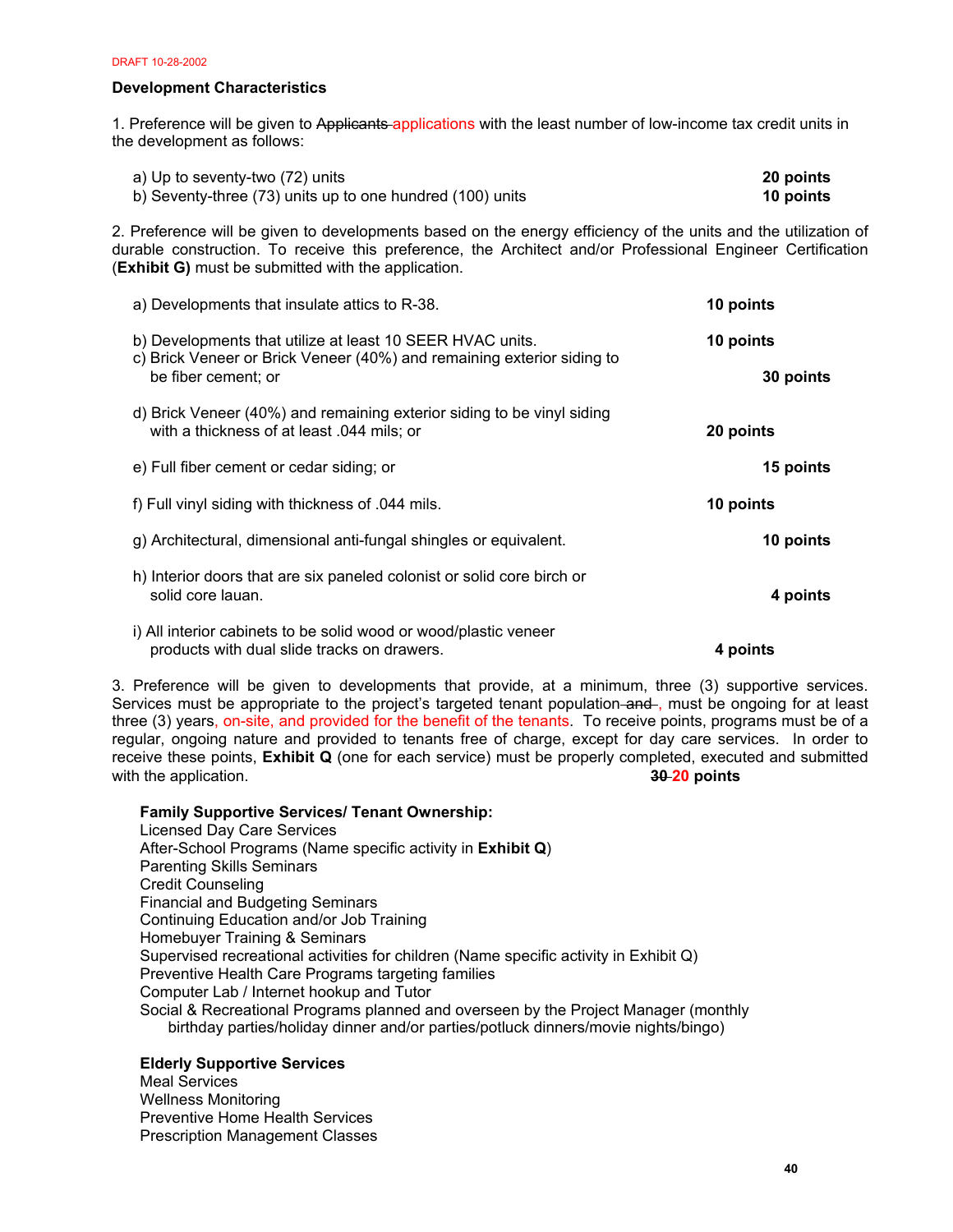Weekly Exercise Class Continuing Education Grandparent Mentoring Programs Reading Service or On-Site Library Senior Counseling Homemaker or Housekeeping Services Grocery Pick-up and/or Delivery 24 hour Security/Neighborhood Watch Programs Social & Recreational Programs aimed at elderly tenant interests and planned and overseen by the Project Manager (monthly birthday parties/holiday dinner and/or parties/potluck dinners/movie nights/bingo) Weekly "day trips" to shopping centers/specialty shopping Transportation to facilitate access to social services/doctors

## **Homeless/At Risk Tenant Services**

Specialized Counseling Credit Counseling Financial & Budgeting Seminars

**Note:** Supportive services on these lists will be accepted towards claiming points. The Authority may allow exceptions in its sole discretion for other supportive services appropriate to tenant population.

4. Preference will be given to developments that establish working relationships with an established Community Development Corporation (CDC) that is a member of the South Carolina Association of CDCs or a Community Housing Development Organization (CHDO) that is State designated and/or Participating Jurisdiction (PJ) designated. To receive this preference, the Applicant must demonstrate its efforts and willingness to work with such organizations to help in the delivery of needed tenant support services by entering into a supportive services contract of no less than three (3) years beginning when the project is placed-in-service. Exhibit Q will not suffice as a supportive services contract.

#### **10 points**

5. Preference will be given for the following Design Quality Standards:

- a) Sidewalk access to all parking spaces.
- b) Curbing for paved areas throughout the development site including the parking areas. For proposed single family developments a paved driveway.
- c) A development sign at the entrance of the complex.
- d) Exterior lighting at all entry doors and parking area.
- e) Enclosed trash dumpsters and/or compactors. If claiming enclosed trash dumpster points for this design quality standard, the following applies: a) the dumpster must be screened by fencing consistent with the appearance of the dwelling units; b) the pad and approach pad to the dumpster must be concrete and not asphalt; and c) the dumpster must not be at the entrances or exits of the development.
- f) All units have balconies, patios or sunrooms.
- g) All grass areas within 30 feet of buildings must be sodded.
- h) A minimum 1,200 sq. ft. community building that includes a leasing office.
- i) All windows will have insulated or double pane glass such as quality vinyl or aluminum for new construction. Wood windows with insulated glass for renovation construction.

 **4 points each for a maximum of 24 points**

- 6. Preference will be given for developments that include the following extra amenities:
	- a) Window coverings with the exception of low-quality metal mini-blinds.
	- b) Washer/Dryer hookups in all units.
	- c) Microwave ovens in all units.
	- d) Garbage disposal in all units.
	- e) Dishwasher in all units.
	- f) Ceiling fan with attached light in Living room and all bedrooms ceiling fan in all units.
	- g) Playground for children located away from high automobile traffic patterns with commercial play equipment and at least two (2) benches that are permanently anchored, weather resistant, and have backs (this choice available for non-elderly developments); **or** an exercise room with a minimum of five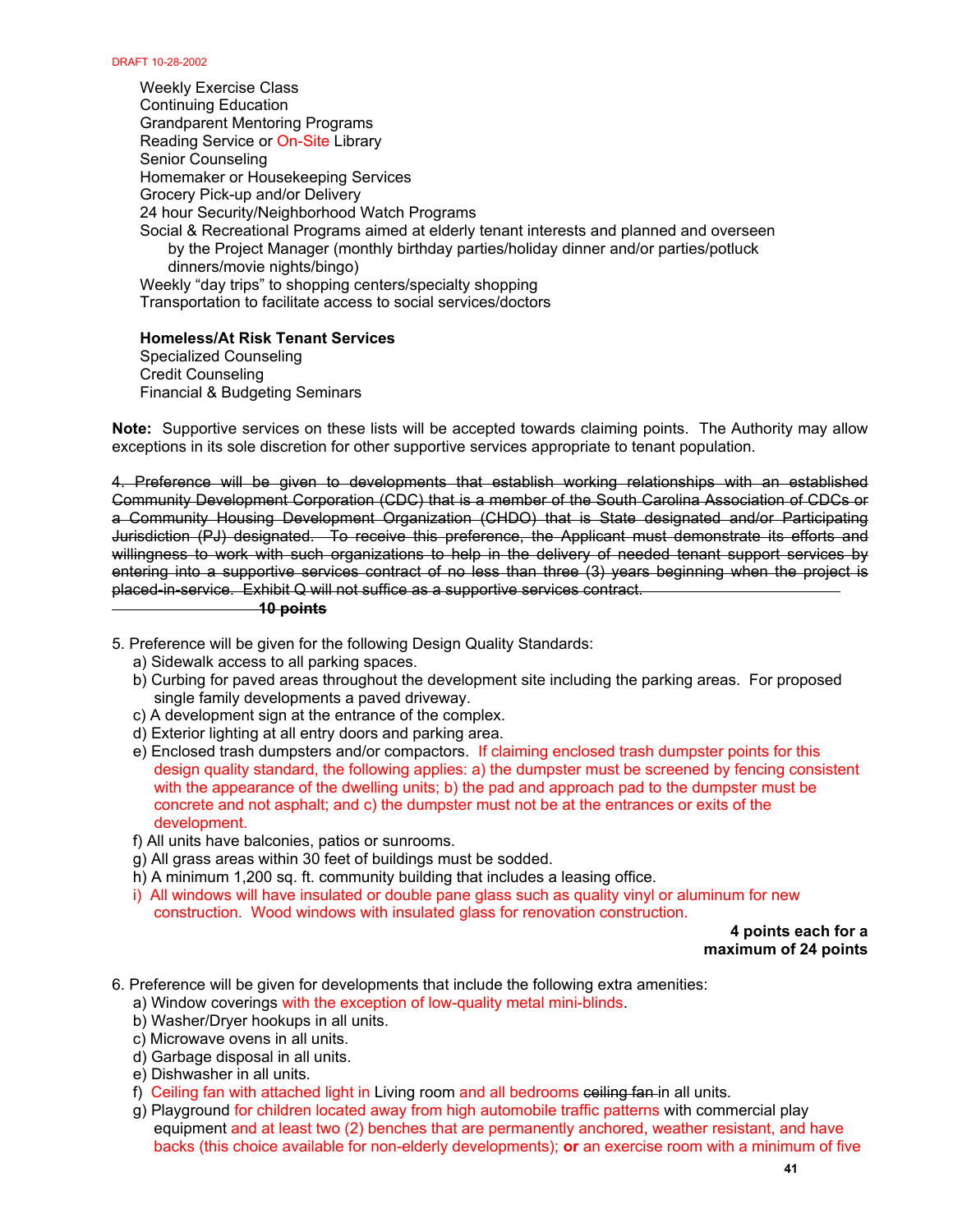(5) nautilus type work-out machines (this room's square footage cannot be included in the minimum 1,200 sq. ft. community building).

- h) Free standing shelters in appropriate locations such as the mail center, recreation areas or transportation stops.
- i) Integration of existing vegetation with new plantings, clearly delineated on the schematic site plan. These areas shall be designed to create spaces such as seating areas or shading for playground and/or other recreation uses. **4 points each for a**

**maximum of 28 points**

## **Sponsor/Applicant Characteristics**

1. Preference will be given to Applicant(s) who have previous experience **as general partners** (**or the equivalent in a limited liability company**) in the development and successful implementation of Low-Income Housing Tax Credit developments. Experience points will be based on the demonstrated experience and qualifications of the Principal(s) (for which experience points are sought) of the proposed development. Each Principal(s) (for which experience points are sought) must be a material Participant in the proposed development as well as a material Participant in the developments submitted for point consideration. All developments that count under this category must have received 8609's for all buildings at the time of application. Experience points will be awarded to Applicant(s) based on the experience of the managing general partner. in joint ventures on the basis of their combined experience. The Applicant(s) must complete the Previous Participation Certificate (see **Exhibit K).** A copy of the Development Agreement for the proposed development indicating the partnership interest of its Participants in the development and the extent of its participation (including financial) in the development throughout the "compliance period" must be submitted with the application. Preference will be based on the experience as follows:

> 1-4 developments: **205 points** 5+ developments: **30 10 points**

2. Preference will be given to developers who build South Carolina LIHTC developments expeditiously. Points will be awarded to developers who have placed-in-service at least one LIHTC development at least one year prior to the Section 42 statutory deadline for those developments awarded tax credits from 1998- 2001.

**10 points** 

## **Targeting /Extended Use Characteristics**

1. Preference will be given to those developments designating rental housing for special needs tenant populations. In order to receive this preference, the development as a whole as well as the units must be designed and equipped to serve the special needs of their designated tenant population. Such design and equipment must be in addition to the minimum design requirements necessary to comply with State and Federally mandated accessibility requirements and must be fully described in the application. In addition, a supportive services plan is required to receive this preference. The written plan must include the following: type of services to be provided, commitments of resources (including funds, personnel and/or contracted services) and a sources and uses operating budget. A marketing plan must be submitted describing outreach, marketing, and advertising methods to be used to attract special need populations. Existing occupied family developments cannot be converted into elderly developments and existing occupied elderly developments cannot be converted into family developments.

- a) **100**% of the development is designed for families. The project must have 25% of the units at three or more bedrooms and there must be at least one and three-quarter one half-bathrooms in all units with three or more bedrooms. For this purpose, three-quarter bathrooms is defined as a bathroom with a standing shower; or **20 points**
- b) At least **80%** of the units are designed, equipped and occupied by elderly person(s) fifty-five (55) years of age or older. The remaining **20%** of units must be designed, equipped, and occupied by special needs populations. All such new construction developments are limited to one or two bedroom units*.* All such new construction developments must be one-story structures, or if greater than one story, all additional stories must be accessible by elevators.Acquisition/Rehabilitation developments may also have more than one-story, provided that **existing** elevators service all upper level rental units; or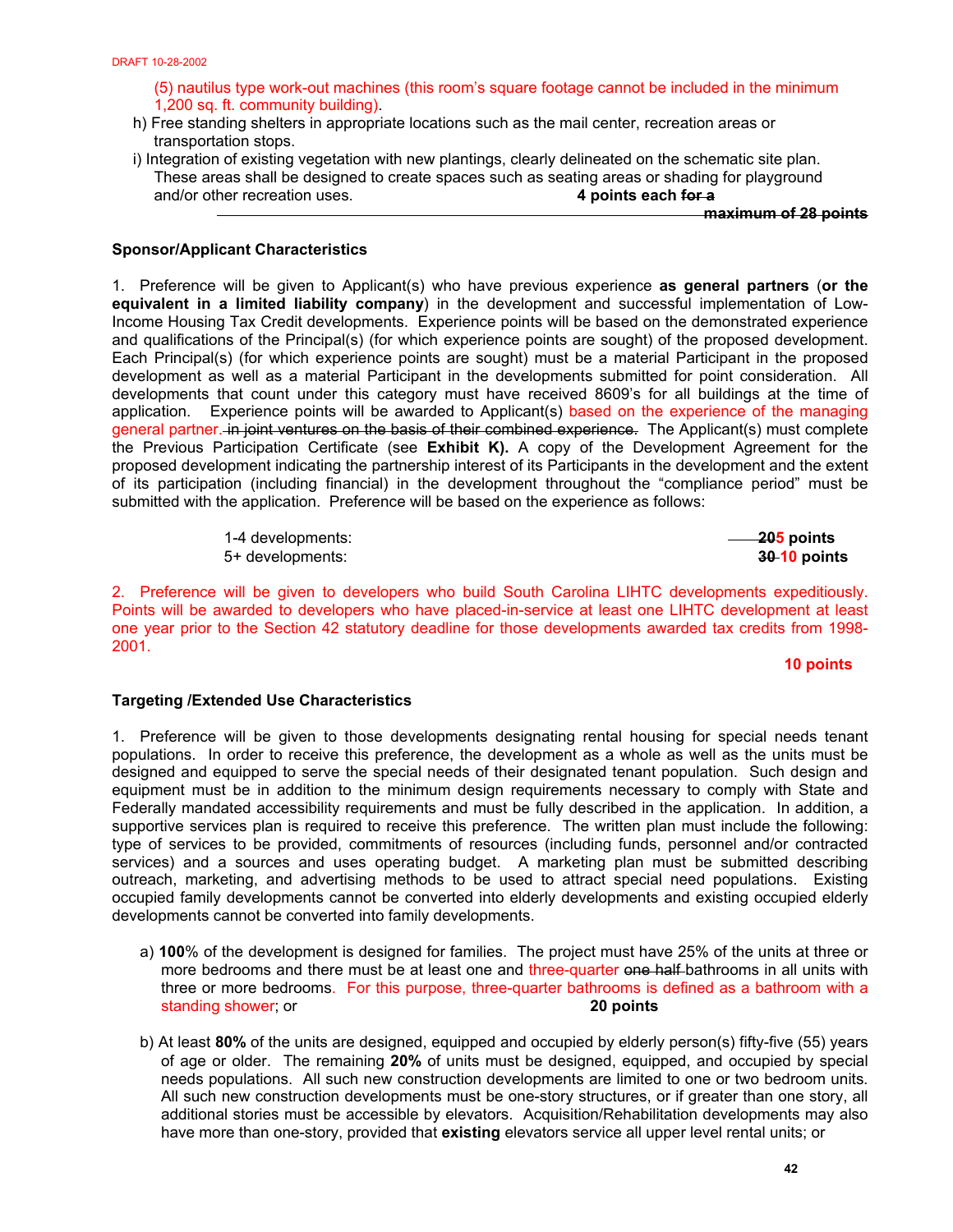**Note**: **100%** elderly developments are eligible for these points. **20 points** 

- c) **100%** single room occupancy units or transitional housing units. Occupancy of these units must be restricted to homeless or at risk individuals or families; and **20 5 points**
- d) Preference will be given to developments that convert to tenant ownership at the end of the initial 15 year15-year compliance period. In order to receive this preference the Applicant must submit a detailed plan outlining the procedure; and **10 points**
- e) Projects intended for occupancy by individuals with children as evidenced by a marketing plan. **1 point**

**Note**: Elderly developments are **not** eligible to receive points under this criteriathis criterion.

2. Preference will be given to Applicants applications who that elect to target, for the entire term of the tax credit compliance period, 25% of their low-income units to households with incomes at 50% or less of area median income. **30 points** 

**Note:** Developments utilizing State HOME funds must adhere to the HOME targeting requirements.

3. Preference will be given to proposals seeking, for the entire term of the tax credit compliance period, to target restrict greater percentages of their low-income units to the households with incomes at 50% rent limitsor less of area median income (50% AMI). Points will be awarded to proposals targeting percentages of their low-income units to households at 50% AMI if that percentage is greater than the average percentage of low income units targeted to households at 50% AMI for all applications submitted.based on the percentage of low-income units restricted to the 50% rent limits divided by 10.

For the purpose of awarding these points:

The  $50\%$  rent limits = the maximum rents allowed under IRS Section  $42(q)(2)$  for individuals whose income is percentage of units at 50% or less of area median gross income.

**Note**: This is a rent restriction, not an income restriction. Therefore, units for tenants whose income is at or below 60% or less of area median gross income are eligible to achieve these points if the rents are restricted to the 50% rent limits. **AMI**=

The % of low-income units restricted to the 50% rent limits = Number of units targeted to households at 50%restricted to the 50% rent limits AMI or less Total number of low-income units

The Authority will perform the above calculation for each proposal admitted in the 2002 Tier Two competition and will then determine the average of these calculations. The average of these calculations will hereinafter be referred to as the "average percentage of units at 50% AMI". Proposals will be measured against this average for the purpose of awarding points.

The average percentage of low-income units targeted to households at 50% or less of area median income will be calculated to include all developments admitted in the Tier Two competition and will not change if proposals are removed from the competition.

All calculations related to this point criterion will be rounded to two decimal places.

 $10<sub>10</sub>$ 

Points awarded under this preference = percentage (%) of low-income units restricted to the 50% rent limits

Points will be awarded if the percentage of units at 50% AMI/total low-income units is:

| Greater than 100% and up to 110% of the average percentage of units at 50% AMI | <del>2 pts</del> |
|--------------------------------------------------------------------------------|------------------|
|                                                                                |                  |
| Greater than 110% and up to 120% of the average percentage of units at 50% AMI | <del>4 pts</del> |
| Greater than 120% and up to 130% of the average percentage of units at 50% AMI | 6 pts            |
|                                                                                |                  |
| Greater than 130% and up to 140% of the average percentage of units at 50% AMI | 8 pts            |
| Greater than 140% and up to 150% of the average percentage of units at 50% AMI | 10nte            |
|                                                                                | <del>nupto</del> |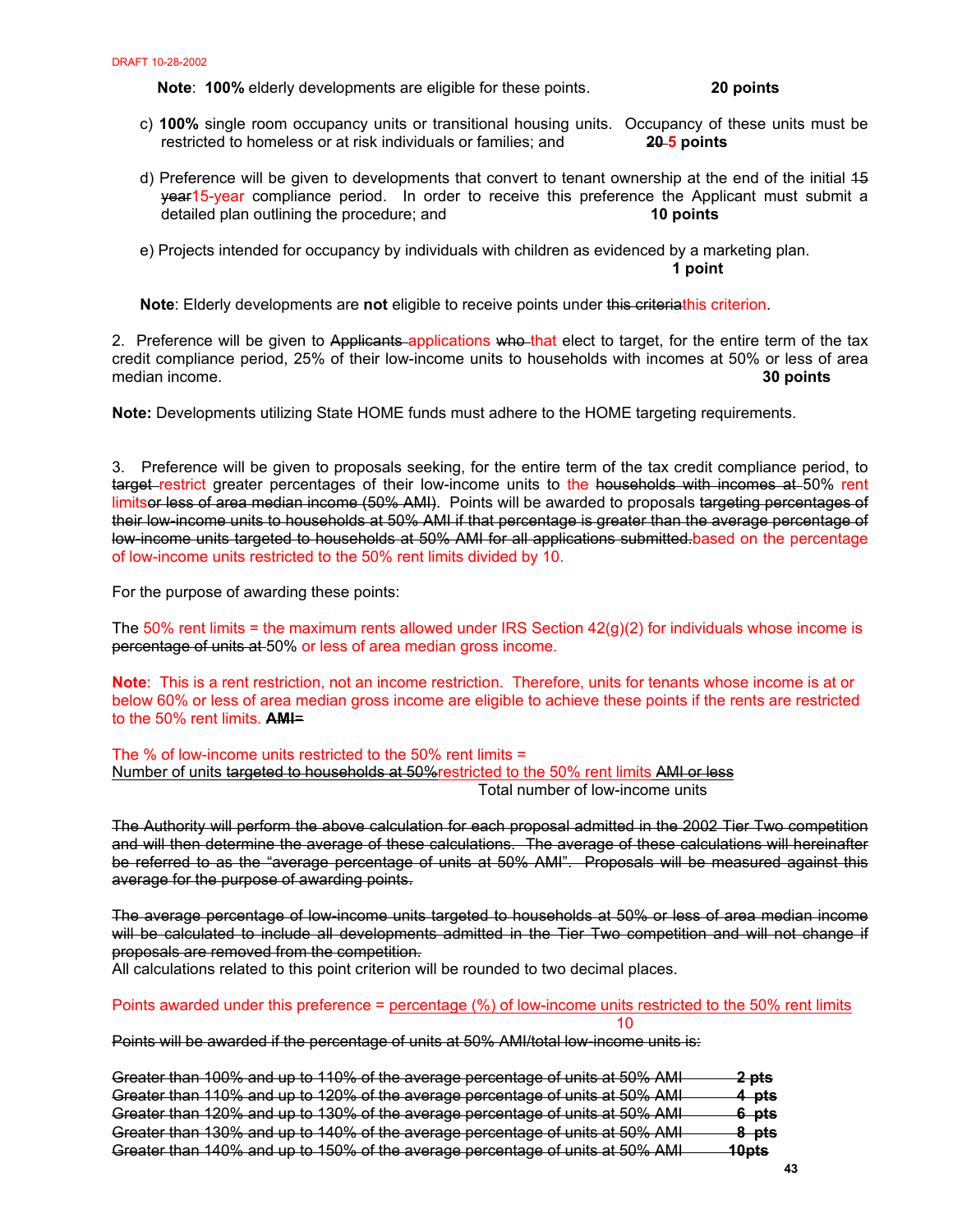Greater than 150% of the average percentage of units at 50% AMI **12pts**

**For example:** If the average percentage (%) of low-income units restricted to the at 50% rent limits = **63%**, then the points awarded to the proposal =  $6.3$  points  $(63/10 = 6.3)$ .

AMI = **54%**, then points would be awarded as follows:

| $54\% \times 110\% = 59\%$ | greater than 54% and up to 59%                                                  | 2 pts             |
|----------------------------|---------------------------------------------------------------------------------|-------------------|
|                            |                                                                                 |                   |
| $54\% \times 120\% = 65\%$ | greater than 59% and up to 65%                                                  | 4 pts             |
| $54\% \times 130\% = 70\%$ | areater than 65% and up to 70%                                                  | <del>6 pts</del>  |
|                            | <del>greater than op % and up to 70 %</del>                                     |                   |
| $54\% \times 140\% = 76\%$ | greater than 70% and up to 76%                                                  | <u>8 pts</u>      |
| $54\% \times 150\% = 81\%$ | greater than 76% and up to 81%                                                  | <u> 40 pts</u>    |
|                            |                                                                                 |                   |
|                            | areater than 81% and up to 100%<br><del>greater than o r% and up to Too %</del> | <del>12 pts</del> |

Therefore, in this example, a development proposing 64 low-income units of which 48 units are targeted to households at 50% AMI or less would receive 8 points (48/64 = 75% and 75% falls into the "greater than 70% and up to 76%" range).

## 4. Public Housing Waiting Lists

Preference will be given to Applicant(s)applications that who have elected to serve individuals on waiting lists for public housing. To receive this preference, the Applicant must include in their marketing plan a description of outreach, marketing and advertising methods used to attract individuals on public housing waiting lists as well as evidence that the public housing agencies have been contacted (i.e. copy of the letter sent to the PHA).

# **10 points**

**Note**: Applicants must not use minimum income criteria to reject Section 8 Housing Choice Voucher Participants when their income reflects that they can pay their portion of the rent. The site's minimum income needed for a household to pay the rent on the unit will be based on the actual amount that the Section 8 Housing Choice Voucher Participants would have to pay after the subsidy rather than the entire rent on the unit.

## 5. Federal Project-Based Rental Assistance

Preference will be given to those developments that provide federal project-based rental subsidies for at least 25% of all tax credit units. To receive this preference, a letter from the issuing authority must be submitted that commits the HUD Section 8 project-based rental subsidy contract for as long as possible subject to Congressional funding. **5 points** 

## 65. Extended Use Preference

Preference will be given to those developments that voluntarily extend their "compliance period" for an additional term of twenty or more years. **10 points**

**Note:** ApplicationsApplicants receiving points on Targeting/Extended Use Characteristics # 1(d), are not eligible for these points.

## **Financial Characteristics**

1. While the Authority does not seek to discourage quality construction, the Authority must insure that development costs are held to reasonable levels. As a result, negative points will be assessed when costs are determined to be higher than typically warranted. The Authority will apply costs standards for Eligible Basis per Heated Square Feet (EBHSF). The point structure will be as outlined in **Chart A** unless the development qualifies as listed below for **Chart B**.

**Chart B** will be used for developments that are:

1. 100% detached single family or duplex developments; or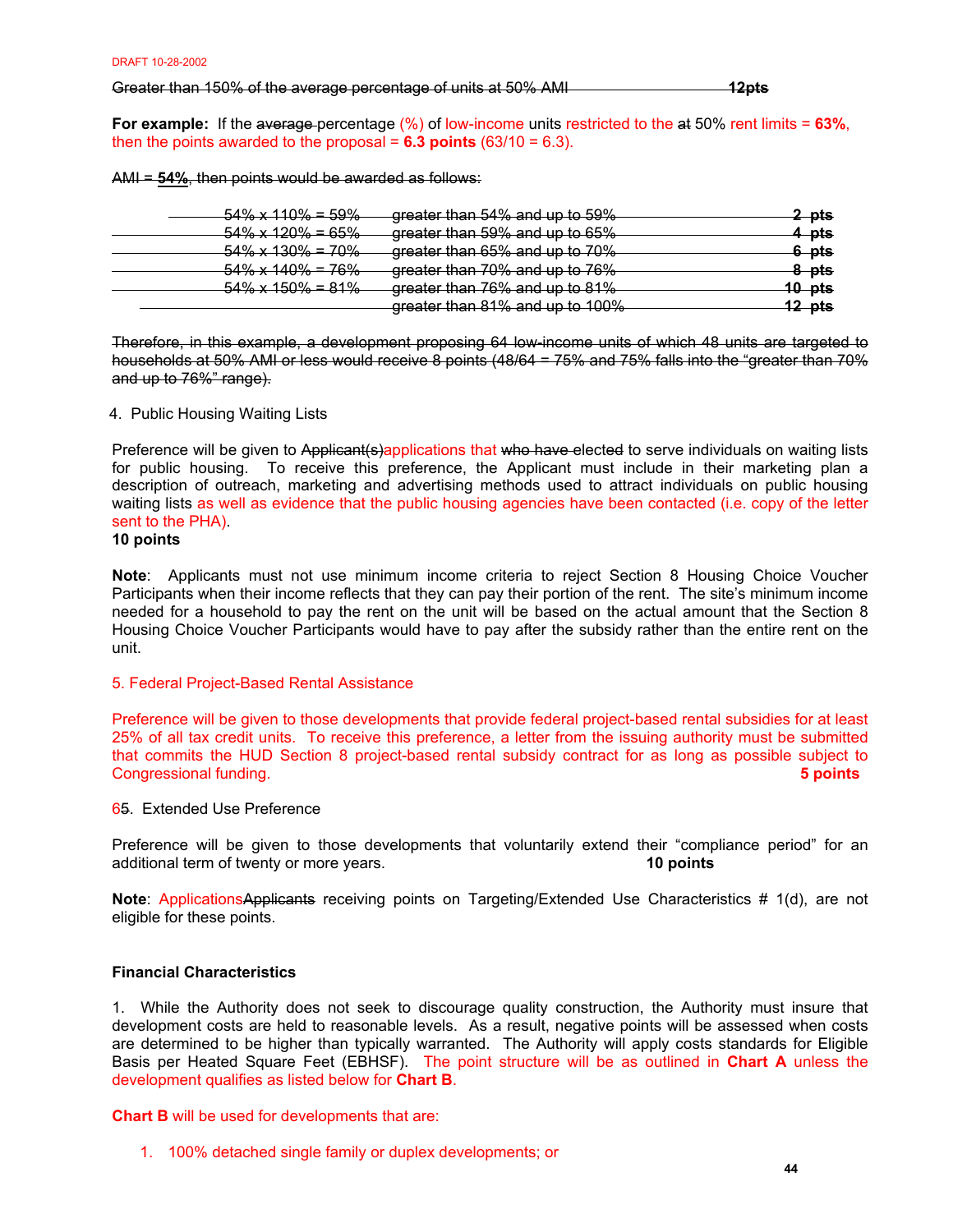- 2. 100% special needs housing; or
- 3. 24 units or less; or

4. HOPE VI developments.

The following points will be deducted for developments where the EBHSF is **above \$70.00 and up to** the following levels:

| <b>CHART A</b>                               |                  |           |
|----------------------------------------------|------------------|-----------|
| EBHSF is above \$7570.00-and up to \$7671.00 | $(-1)$ points    |           |
| above \$7671.00 and up to \$7772.00          | $(-2)$ points    |           |
| above \$7772.00 and up to \$7873.00          | $(-3)$ points    |           |
| above \$7873.00 and up to \$7974.00          | $(-4)$ points    |           |
| above \$7974.00 and up to \$8075.00          | $(-5)$ points    |           |
| above \$8075.00 and up to \$8176.00          | $(-6)$ points    |           |
| above \$8176.00 and up to \$8277.00          | (-7) points      |           |
| above \$8277.00 and up to \$8378.00          | $(-8)$ points    |           |
| above \$8378.00 and up to \$8479.00          | $(-9)$ points    |           |
| above \$8479.00 and up to \$8580.00          | $(-10)$ points   |           |
| above \$8580.00 and up to \$9082.00          | $(-15)$ points   |           |
| above \$9082.00 and up to \$9585.00          | $(-2520)$ points |           |
| over above \$9585.00 and up to \$105         |                  | $(-3530)$ |
| points                                       |                  |           |
| over \$105                                   | $(-50)$ points   |           |
|                                              |                  |           |
|                                              |                  |           |
| <b>CHART B</b>                               |                  |           |
| EBHSF is above \$80 and up to \$81           | $(-1)$ point     |           |
| above \$81 and up to \$82                    | $(-2)$ points    |           |
| above \$82 and up to \$83                    | $(-3)$ points    |           |
| above \$83 and up to \$84                    | $(-4)$ points    |           |
| above \$84 and up to \$85                    | $(-5)$ points    |           |
| above \$85 and up to \$86                    | $(-6)$ points    |           |
| above \$86 and up to \$87                    | (-7) points      |           |
| above \$87 and up to \$88                    | $(-8)$ points    |           |
| above \$88 and up to \$89                    | $(-9)$ points    |           |
| above \$89 and up to \$90                    | $(-10)$ points   |           |
| above \$90 and up to \$95                    | $(-15)$ points   |           |
| above \$95 and up to \$100                   | $(-20)$ points   |           |
| above \$100 and up to \$110                  | $(-30)$ points   |           |
| over \$110                                   | $(-50)$ points   |           |

## **DEVELOPMENT TIE BREAKER**

In the event that there are LIHTC Applications that receive the same point score, the Authority will use the following priorities in order, beginning with  $# 1$ , until the point score tie is broken:

- 1. ApplicationApplicant with highest total score in the Competitive Review Section, Location Characteristics.
- 2. ApplicationApplicant with highest total score in the Competitive Review Section, Development Characteristics.
- 3. ApplicationApplicant with the highest total score in the Competitive Review Section, Applicant Characteristics.
- 4. The development that represents the lowest eligible basis per heated square foot.

## **III. COMPLIANCE**

**COMPLIANCE MONITORING PROCEDURES**(Applicable to all buildings including those receiving Low-Income Housing Tax Credits by virtue of tax-exempt bond financing). Section 1.42-5 (a) of U.S. Treasury Regulations (the "Regulations") requires that each QAP include a procedure that the housing credit agency will follow in monitoring for noncompliance with the provisions of Section 42 and in notifying the Internal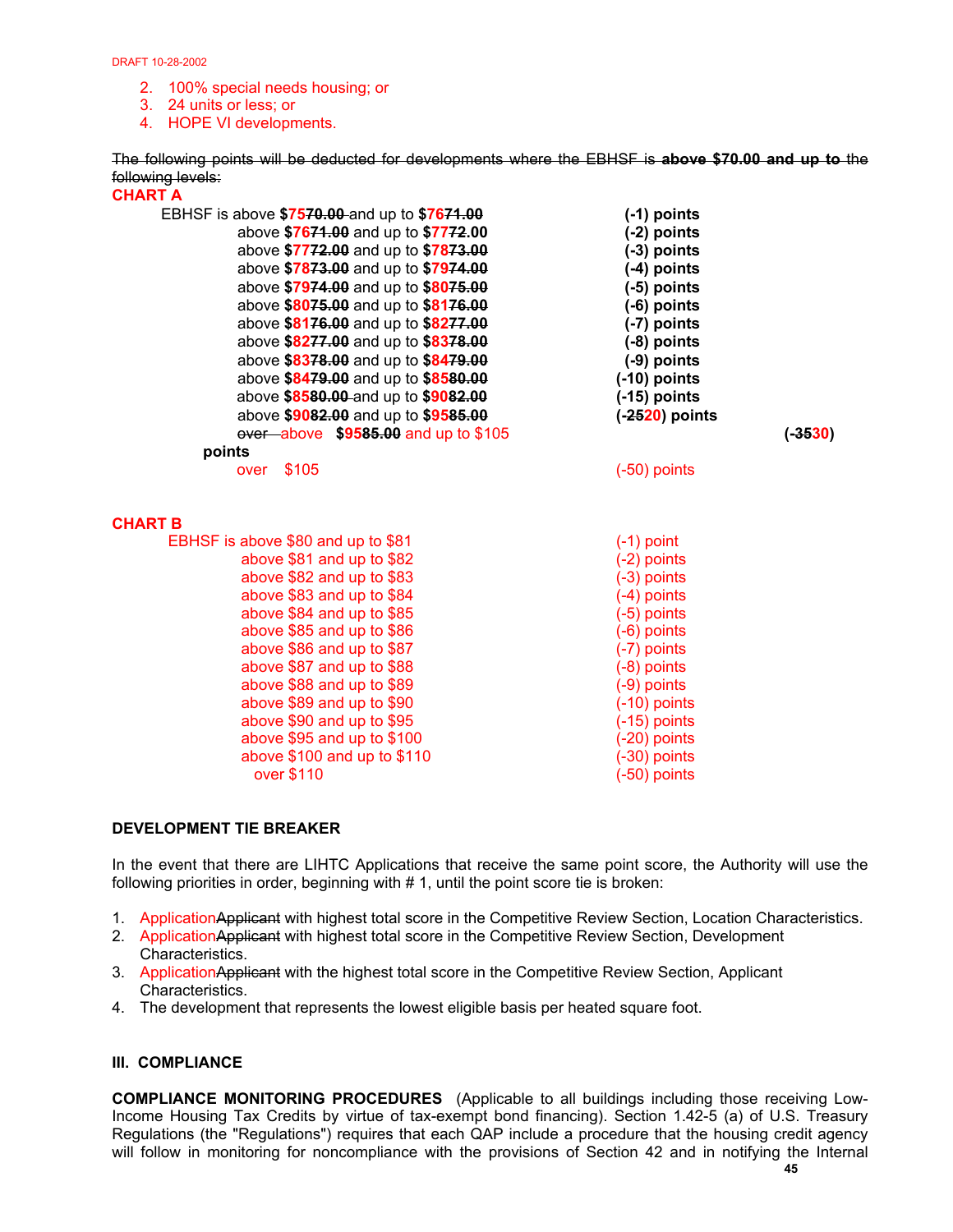Revenue Service (the "Service") of any noncompliance of which the agency becomes aware. The procedure for monitoring contained in the QAP must contain procedures consistent with the Regulations that address the following areas: record keeping and record retention; certification and review; on-site inspection; and notification as to noncompliance. This section is included in the QAP in order to comply with the mandate of the Regulations. The Authority reserves the right to make such alteration or amendment to its monitoring procedures as may be required. Such alteration or amendment is expressly permitted without further public hearings. Specific procedures that Owners must follow to remain in compliance with Program requirements are outlined in the Low-Income Housing Tax Credit Program Compliance Monitoring Manual. Changes and updates to the manual can be found on the Authority's web site. The web site address is www.sha.state.sc.us.

## **A. Record Keeping**

In the manner prescribed by the Authority, the owner of a low-income housing development must keep records for each building in the development to which an allocation of the Low-Income Housing Tax Credit has been made that show for each year of the compliance period:

- 1. The total number of residential rental units in the building (including the number of bedrooms and the size, in square feet, of each residential rental unit);
- 2. The percentage of residential rental units in the building which are low-income units;
- 3. The rent charged on each residential rental unit in the building (including utility allowances);
- 4. The number of occupants in each low-income unit;
- 5. The low-income vacancies in the building and information that shows when, and to whom, the next available units were rented;
- 6. The annual income certification of each low-income tenant per unit. The Household Income Certification (HIC-1) or other Authority approved income certification must be signed and dated by each adult member of the household and executed on or before the date of initial move-in. Thereafter, gross annual household income must be recertified every twelve (12) months unless the building Owner has applied for and received the Waiver of Annual Income Recertification as described in IRS Revenue Procedure 94-64.
- 7. Documentation to support each low-income tenant's income certification consisting of verifications of income from third parties such as employers or state agencies paying unemployment compensation. Such third party verifications may be supported by copies of the tenant's federal income tax returns or W-2 forms. All income verification documentation must be received before the HIC-1 may be executed. Income verifications are valid for ninety (90) days from the date of the verifying party's signature or printout. If the information is orally updated by the source, owners may use these verifications for an additional 30 days. Owners may not rely on verifications that are more than 120 days old to support an annual income certification. Tenant income must be calculated in a manner consistent with the determination of income under Section 8 and not in accordance with the determination of gross income for federal income tax liability. In the case of a tenant receiving housing assistance payments under the Section 8 program, the documentation requirement of this paragraph is satisfied if the public housing authority administering the Section 8 program provides the building owner with a statement that the tenants' income does not exceed the applicable income limit under Section 42(g);
- 8. The eligible basis and qualified basis of the building at the end of the first year of the credit period;
- 9. The character and use of the nonresidential portion of the building included in eligible basis under Section 42(d) (for example, (i) tenant facilities that are available on a comparable basis to all tenants and for which no separate fee is charged for use of the facilities, or (ii) facilities reasonably required by the development);
- 10. Copies of executed IRS Forms 8609, Schedules A, Forms 8586, or other applicable documentation filed with the IRS for the purposes of claiming the LIHTC. Notwithstanding Section III, paragraph B below, these documents must be retained and available for inspection for the entire "Compliance Period."

## **B. Record Retention**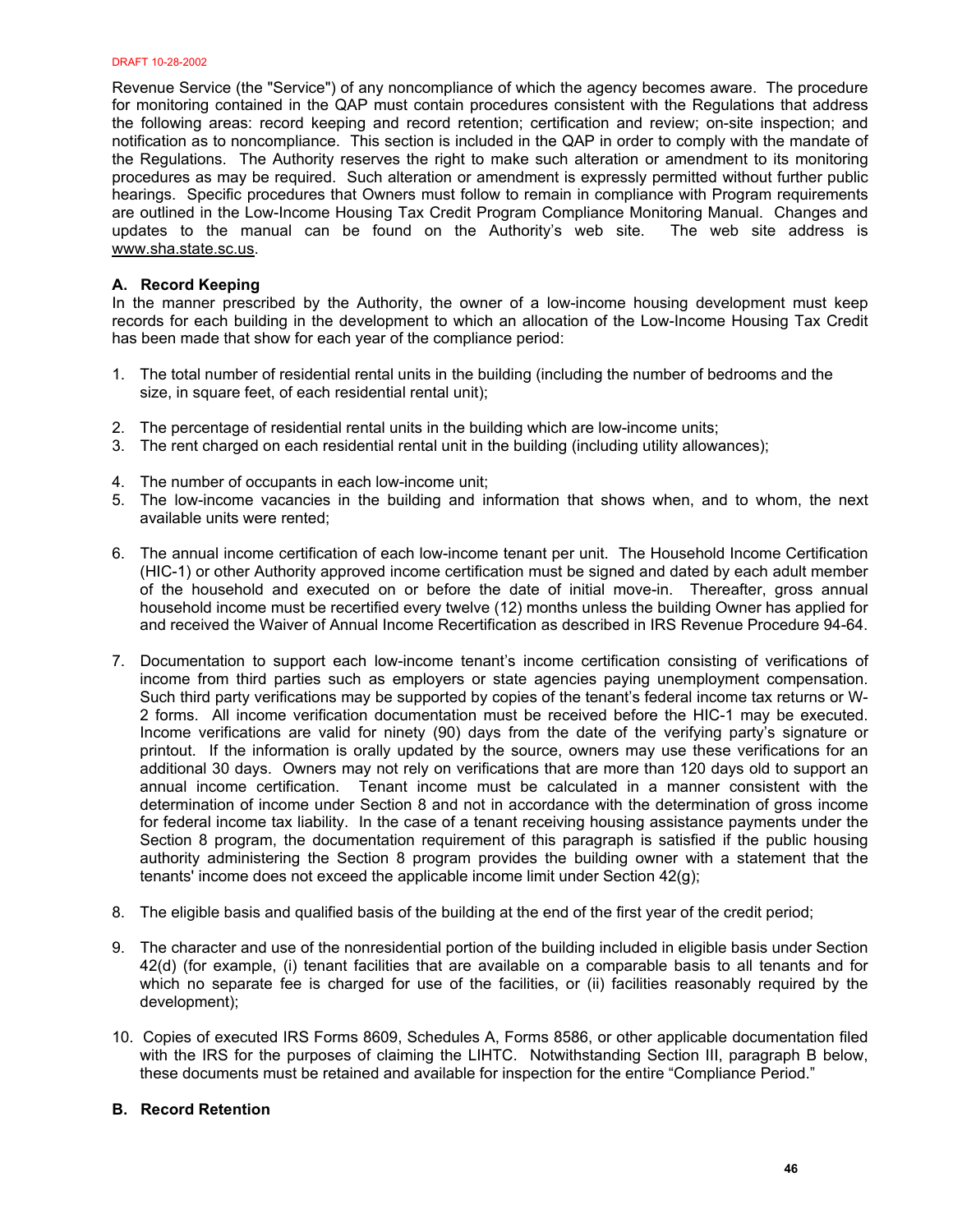Other than the records for the first year of the credit period, the owner of a low-income development must retain the records for at least six (6) years after the due date (with extensions) for filing the federal income tax returns for that year. **The records for the first year of the credit period must be retained for at least six (6) years beyond the due date (with extensions) for filing the federal income tax return for the last year of the "compliance period" of the building.** 

## **C. Certification**

The Owner of a low-income housing development must provide to the Authority on or before the first day of February of each year after such development has been placed-in-service, an annual Owner's Certification for the preceding calendar year which certifies:

- 1. The development met the requirements of the 20-50 test under Section 42(g)(1)(A*),* or the 40-60 test under Section 42(g)(1)(B*)*, whichever set-aside test was applicable to the development;
- 2. If applicable to the development, the 15-40 test under Sections  $42(q)(4)$  and  $142(d)(4)(B)$  for "deep rent skewed" developments;
- 3. If the owner elected additional set-a-sides to earn ranking points according to the QAP, the development met those set-asides.
- 4. There was no change in the applicable fraction (as defined in Section 42(c)(1)(B)) of any building in the development, or that there was a change and a description of the changes;
- 5. The Owner has received an annual income certification from each low-income tenant, and documentation which supports the accuracy of that certification, or, in the case of tenants receiving Section 8 housing assistance payments, the statement from the public housing authority described in Section III, paragraph A(7) above, or the owner has a recertification waiver letter from the IRS in good standing that waives the requirement to obtain third party verification at recertification and has received an annual income certification from each low-income household and documentation to support the certification at their initial occupancy;
- 6. Each low-income unit in the development was rent-restricted under Section  $42(q)(2)$ ;
- 7. All units in the development were for use by the general public and used on a non transient basis (except for transitional housing for the homeless under Section 42(i)(3)(B)(iii));
- 8. No finding of discrimination under the Fair Housing Act, 42 USC 3601-3619, has occurred for this project. A finding of discrimination included an adverse final decision by the Secretary of Housing and Urban Development, an adverse final decision by a substantially equivalent state or local fair housing agency, or an adverse judgment from a federal court;
- 9. Each building in the development was suitable for occupancy, taking into account local health, safety, and building codes, and the state or local government unit responsible for making building code inspections did not issue a report of a violation for any building or low-income unit in the project;
- 10. There was no change in the eligible basis (as defined in Section 43(d)) of any building in the development, or if there was a change, the nature of the change (for example, a common area has become commercial space, or a fee is charged for a tenant facility formerly provided without charge);
- 11. All tenant facilities included in the eligible basis under Section 42(d) of any building in the development, such as swimming pools, other recreational facilities, and parking areas, washer/dryer hookups, and appliances were provided on a comparable basis without charge to all tenants in the building;
- 12. If a low-income unit in the building became vacant during the year, that reasonable attempts were or are being made to rent that unit or the available unit of comparable or smaller size to tenants having a qualified income before any units in the development were or will be rented to tenants not having a qualifying income;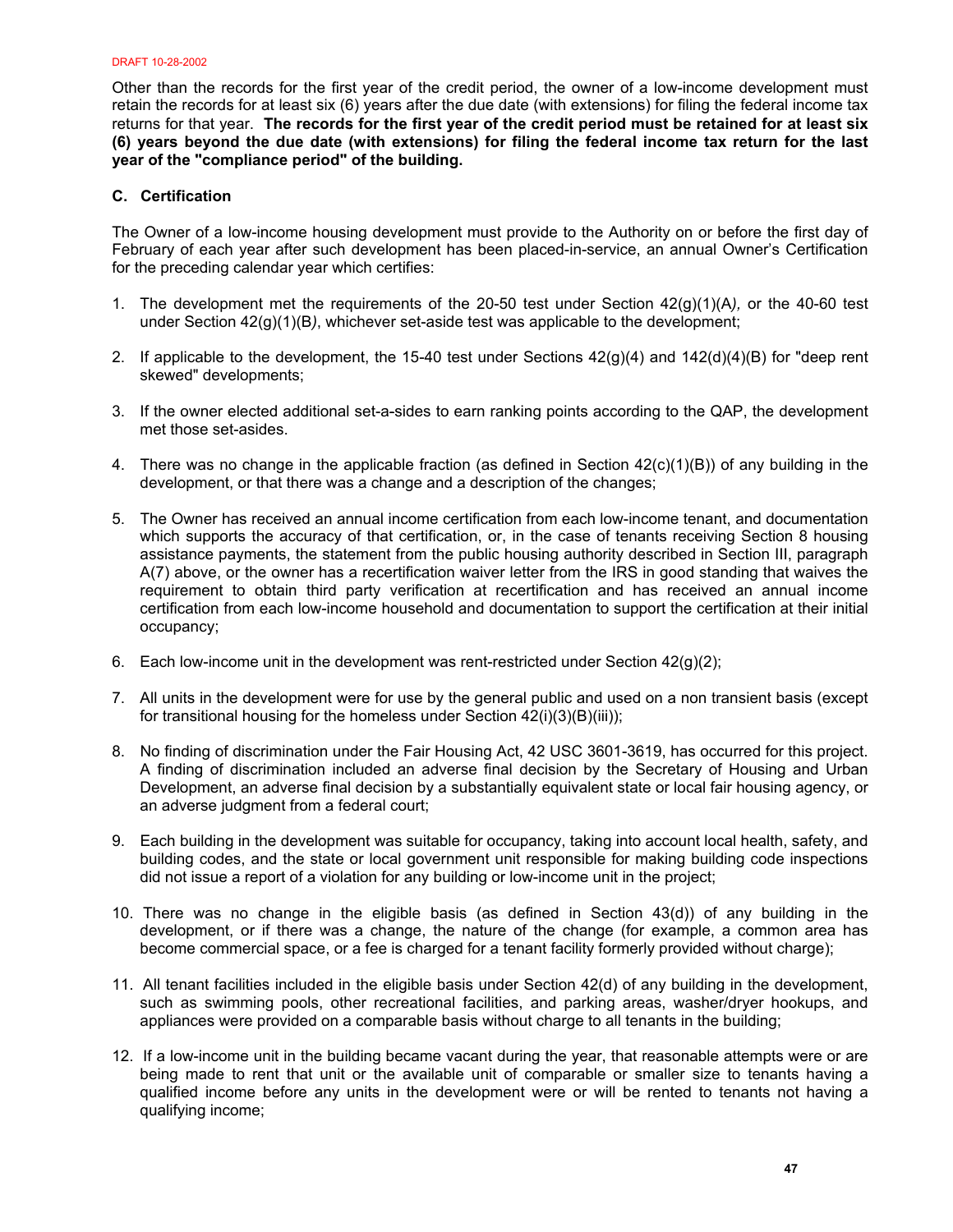- 13. If the income of tenants of a low-income unit in the development increased above the limit allowed in Section  $42(g)(2)(D)(ii)$ , the next available unit of comparable or smaller size in the development was or will be rented to tenants having a qualifying income;
- 14. An extended low-income housing commitment as described in Section 42(h)(6) was in effect (for buildings subject to Section 7108(c)(1) of the Revenue Reconciliation Act of 1989), including the requirement that an owner cannot refuse to lease a unit in the development to an Applicant because the Applicant holds a voucher or certificate of eligibility under Section 8 of the United States Housing Act of 1937, 42 U.S.C. 1437f, and the Owner has not refused to lease a unit to an Applicant based solely on their status as a holder of a Section 8 voucher or certificate of eligibility under Section 8 of the United States Housing Act of 1937, 42 U.S.C.1437f;
- 15. The development meets the provisions, including any special provisions as outlined in extended lowincome housing commitment;
- 16. The owner received its credit allocation from the portion of the state ceiling set-aside for a project involving "qualified nonprofit organizations" under Section 42(h)(5) of the Code and its nonprofit entity materially participated in the operation of the development within the meaning of Section 469(h) of the Code;
- 17. There has been no change in the ownership or management of the project, or provide details of changes in ownership or management of the project.

## **D. Review**

The Authority will review the certifications submitted under Section III, paragraph C to determine whether or not the requirements of Section 42 have been complied with by the Owner.

Annually the Authority will inspect at least thirty three percent (33%) of affordable developments to which it has made an allocation under Section 42. In each development selected for review, the Authority will review the low-income certifications, the documentation the Owner has received to support that certification, and the rent record for no fewer than twenty percent (20%) of the low-income units located in each such development. Records relating tenant income, supporting documentation and rent records will be selected at random by the Authority's monitoring officer at the time the review is held. In addition, the Authority's monitoring officer will conduct a physical inspection of each low-income unit that receives a record review. The purpose of the physical inspection will be to determine whether or not the units meet Uniform Physical Condition Standards as defined by Housing and Urban Development. The Owner will be notified prior to the arrival of the Authority's compliance staff conducting the management review.

As necessary, the Authority will review documentation to support the nonprofits continued participation in the development throughout the compliance period as described in the development agreement.

## **E. Frequency and Form of Certification**

Certifications are required annually covering each year of the credit period under oath and shall be subject to the penalties of perjury provided by law.

The Authority reserves the right to require the submission of the certifications required by Section III, paragraph C and the review required by Section III, paragraph D more frequently than on a twelve (12)-month basis, provided that all months within each twelve (12)-month period are subject to certification.

## **F. Inspection**

In addition to and separate from the review required by Section III, paragraph D, the Authority reserves the right to perform an on-site inspection from time-to-time of any affordable housing development. The Authority's right to perform such inspection shall be ongoing and shall continue at least through the end of the compliance period and any extended use period.

## **G. Notification of Noncompliance**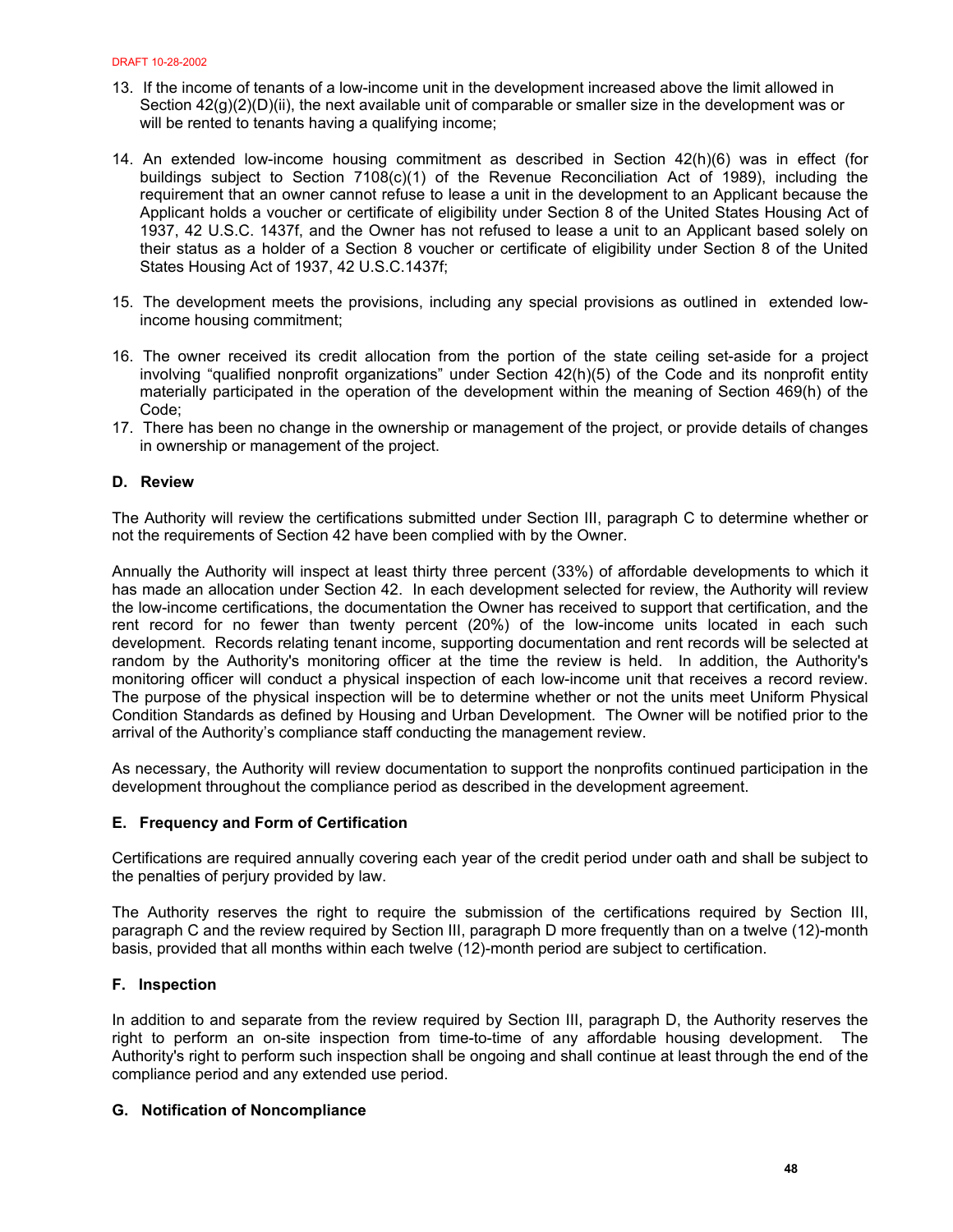The Authority will provide prompt written notice to the Owner of a affordable housing development if the Authority does not receive the certifications required by Section III, paragraph D or if it is not permitted to review tenant income certifications, supporting documentation and rent records, or if it discovers by inspection, review, or in some other manner, that the development is not in compliance with the provisions of Section 42.

The Authority will file Form 8823, "Low-Income Housing Credit Agencies Report of Noncompliance" with the Internal Revenue Service no later than forty-five (45) days after the end of the correction period described in Section III, paragraph I, below (including any permitted extensions), and no earlier than the end of the correction period, **whether or not the noncompliance or failure to certify has been corrected***.* The Authority shall explain on Form 8823 the nature of the noncompliance or failure to certify and shall indicate whether or not the Owner has corrected the noncompliance or failure to certify. Any change in either the applicable fraction or the eligible basis that results in a decrease in the qualified basis of the development under Section 42(c)(1)(A) is noncompliance and must be reported to the Service. Should the Authority report on Form 8823 that a building is entirely out of compliance and will not be in compliance at any time in the future, the Authority need not file Form 8823 in subsequent years to report that buildings' noncompliance.

## **H. Authority Retention of Records**

The Authority will retain records of noncompliance or failure to certify for a period of six (6) years beyond the Authority's filing of the respective Form 8823. In all other cases the Authority shall retain certifications, inspection reports and other records for a period of three (3) years from the end of the calendar year in which the Authority has received or generated the certifications or reports.

## **I. Cure Period**

The Owner will be given the opportunity to supply any missing documentation or correct physical deficiencies to bring the development into compliance with Section 42 and Program requirements. The Cure Period will not exceed ninety (90) days and will begin on the date of the written notice given by the Authority pursuant to Section III, paragraph G. The Cure Period for violations that threaten the health and/or safety of tenants will not exceed forty-eight (48) hours. The Authority will grant an extension of the ninety (90) day cure period for an additional period not to exceed six (6) months only in the event of judicially caused delays in the eviction of tenants.

## **J. Compliance Monitoring Fees**

The Owner of each building to which an allocation of the LIHTC has been made by the Authority shall pay to the Authority an annual compliance monitoring fee of **\$25.00** for each low-income unit contained in each such building. **All compliance monitoring fees must be paid to the Authority within thirty (30) days of the date on which the building is placed-in-service and on or before the first day of February of each succeeding year throughout the remainder of the fifteen (15) year compliance period and any extended use period.** Checks should be made payable to the South Carolina State Housing Finance and Development Authority. The Authority will assess a 10% late fee of the total outstanding balance for payments received after 30 days from the date due. The minimum late fee will be **\$50.00**. Interest accrues daily at a rate of 20% (to include the original amount due and the 10% late fee) for fees received in excess of 60 days from the date the fees were due. A **\$20.00** fee will be assessed for any checks that are returned to the Authority due to insufficient funds. **The Applicant must be in compliance with all Authorityadministered programs or any other federal programs.** The Authority reserves the right to make adjustments in the amount of the annual compliance monitoring fee from time-to-time to defray the cost of compliance monitoring. The making of such an adjustment by the Authority shall not be treated as an amendment of the **QAP**.

## **K. Liability**

Pursuant to the provisions of Section 1.42-5(g) of the Regulations, compliance with the provisions of Section 42 is the responsibility of the Owner of the buildings to which an allocation of LIHTC has been made. The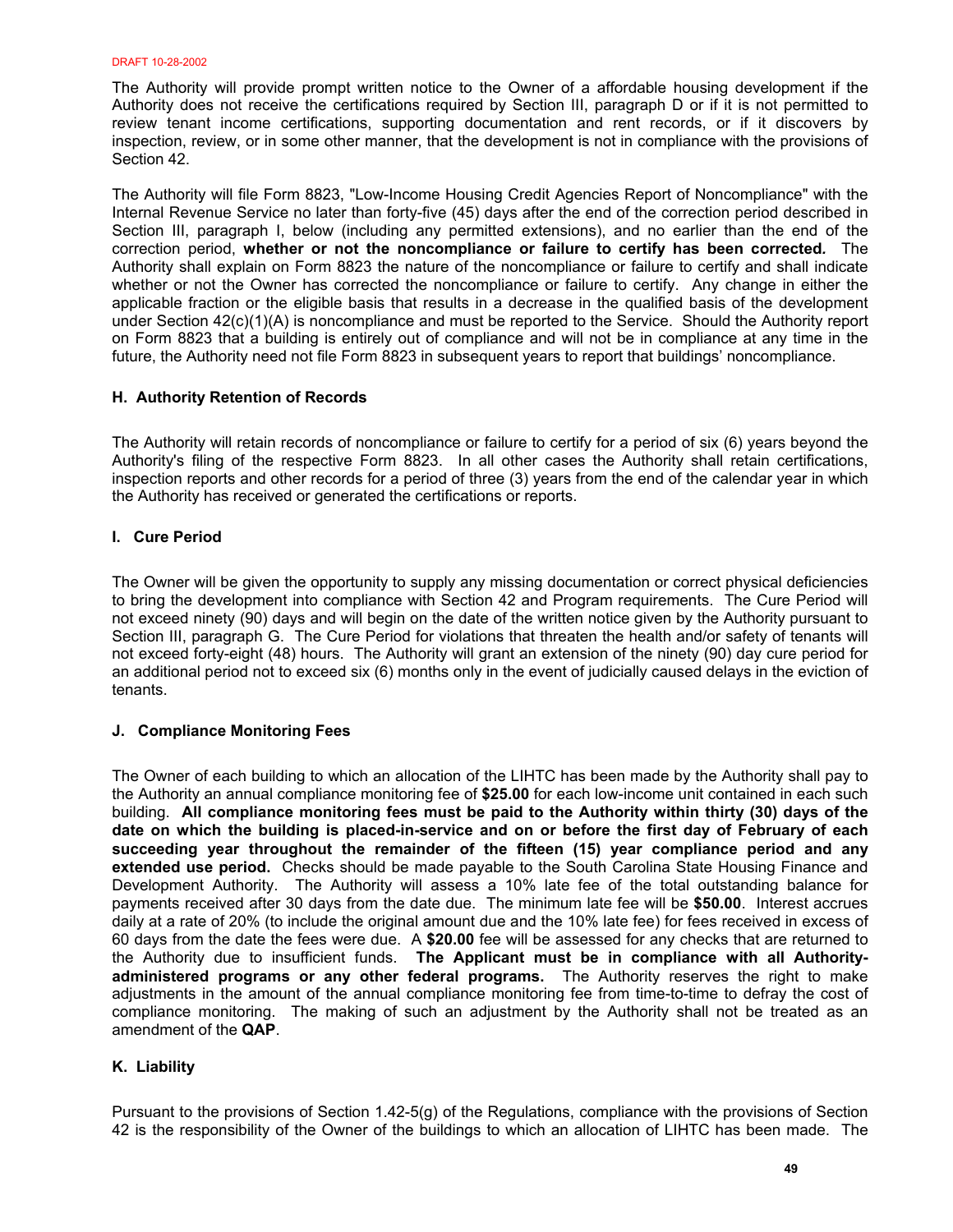obligation of the Authority to monitor the Owner's compliance with the provisions of Section 42 does not make the Authority liable for noncompliance on the part of the Owner.

## **APPROVAL BY THE GOVERNOR**

I, James H. Hodges, Governor of the State of South Carolina, do hereby signify my approval of this LIHTC Qualified Allocation Plan for the distribution of Federal Low-Income Housing Tax Credits in this State, in conformance with Section 42 of the Internal Revenue Code, as amended.

To the extent it deems necessary, authorization is expressly granted to the Authority to amend this QAP, without the necessity of further approval, for the purpose of clarification or ensuring compliance with federal law and regulations governing the allocation and use of LIHTCs, as the same may from time to time be amended or promulgated.

 $4.8044$ Signed:

Date:

#### **Amendments to 2002 Qualified Allocation Plan**

The 2002 Qualified Allocation Plan (the "Plan") previously submitted and approved to govern the allocation of Low Income Housing Tax Credits in the State of South Carolina during calendar year 2002 is hereby amended in the following respects:

- 1.Page 10, Bulleted Item 3 of the Plan is hereby amended by inserting at the beginning of the sentence, the following: "In localities that **do not** have their own parking space regulatory code/requirement", so that following amendment, the provision shall read: "In localities that **do not** have their own parking space regulatory code/requirement, the Authority requires that all proposed developments provide adequate parking spaces available to all tenants without additional charges to the tenants. If tenants are to pay for parking, these charges must be included in the rental fees and are subject to the LIHTC allowable rent limitations. The Authority requires a minimum of parking spaces as follows (again, in those localities that DO NOT have their own regulatory code/requirement):
	- For each unit in an elderly development a minimum of .5 parking spaces per unit is required.
	- For each unit in a homeless/transitional development a minimum of 1 parking space per every 10 beds is required in addition to sufficient parking for all center workers.